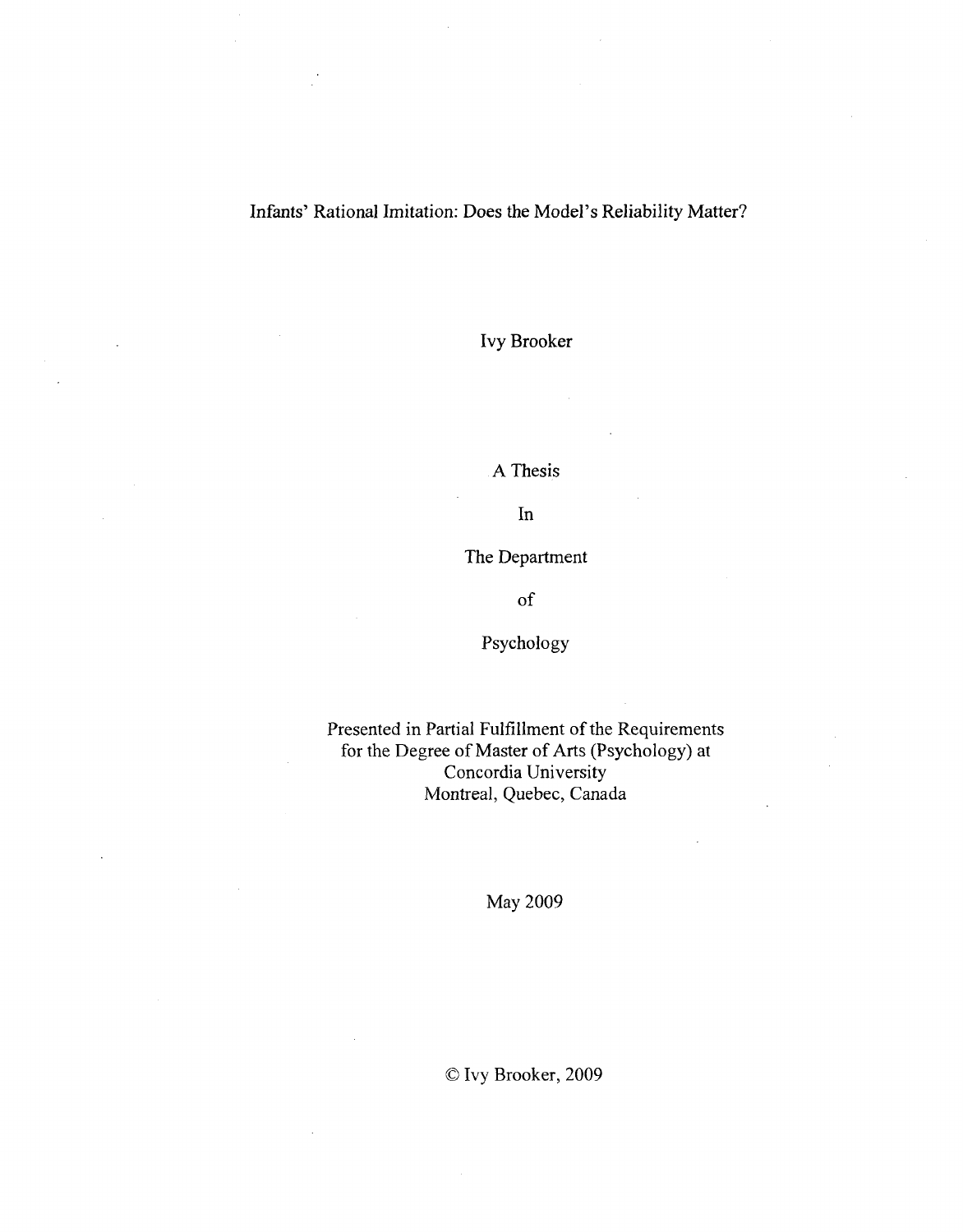

**Library and Archives** Canada

Published Heritage **Branch** 

395 Wellington Street Ottawa ON K1A 0N4 Canada

Bibliotheque et Archives Canada

Direction du Patrimoine de l'édition

395, rue Wellington Ottawa ON K1A 0N4 Canada

> Your file Votre référence ISBN: 978-0-494-63193-5 Our file Notre référence ISBN: 978-0-494-63193-5

#### NOTICE: AVIS:

The author has granted a nonexclusive license allowing Library and Archives Canada to reproduce, publish, archive, preserve, conserve, communicate to the public by telecommunication or on the Internet, loan, distribute and sell theses worldwide, for commercial or noncommercial purposes, in microform, paper, electronic and/or any other formats.

The author retains copyright ownership and moral rights in this thesis. Neither the thesis nor substantial extracts from it may be printed or otherwise reproduced without the author's permission.

In compliance with the Canadian Privacy Act some supporting forms may have been removed from this thesis.

While these forms may be included in the document page count, their removal does not represent any loss of content from the thesis.

# 1+1 **Canada**

L'auteur a accordé une licence non exclusive permettant a la Bibliotheque et Archives Canada de reproduire, publier, archiver, sauvegarder, conserver, transmettre au public par télécommunication ou par l'Internet, prêter, distribuer et vendre des theses partout dans le monde, a des fins commerciales ou autres, sur support microforme, papier, electronique et/ou autres formats.

L'auteur conserve la propriété du droit d'auteur et des droits moraux qui protège cette thèse. Ni la thèse ni des extraits substantiels de celle-ci ne doivent être imprimés ou autrement reproduits sans son autorisation.

Conformément à la loi canadienne sur la protection de la vie privée, quelques formulaires secondaires ont été enlevés de cette thèse.

Bien que ces formulaires aient inclus dans la pagination, il n'y aura aucun contenu manquant.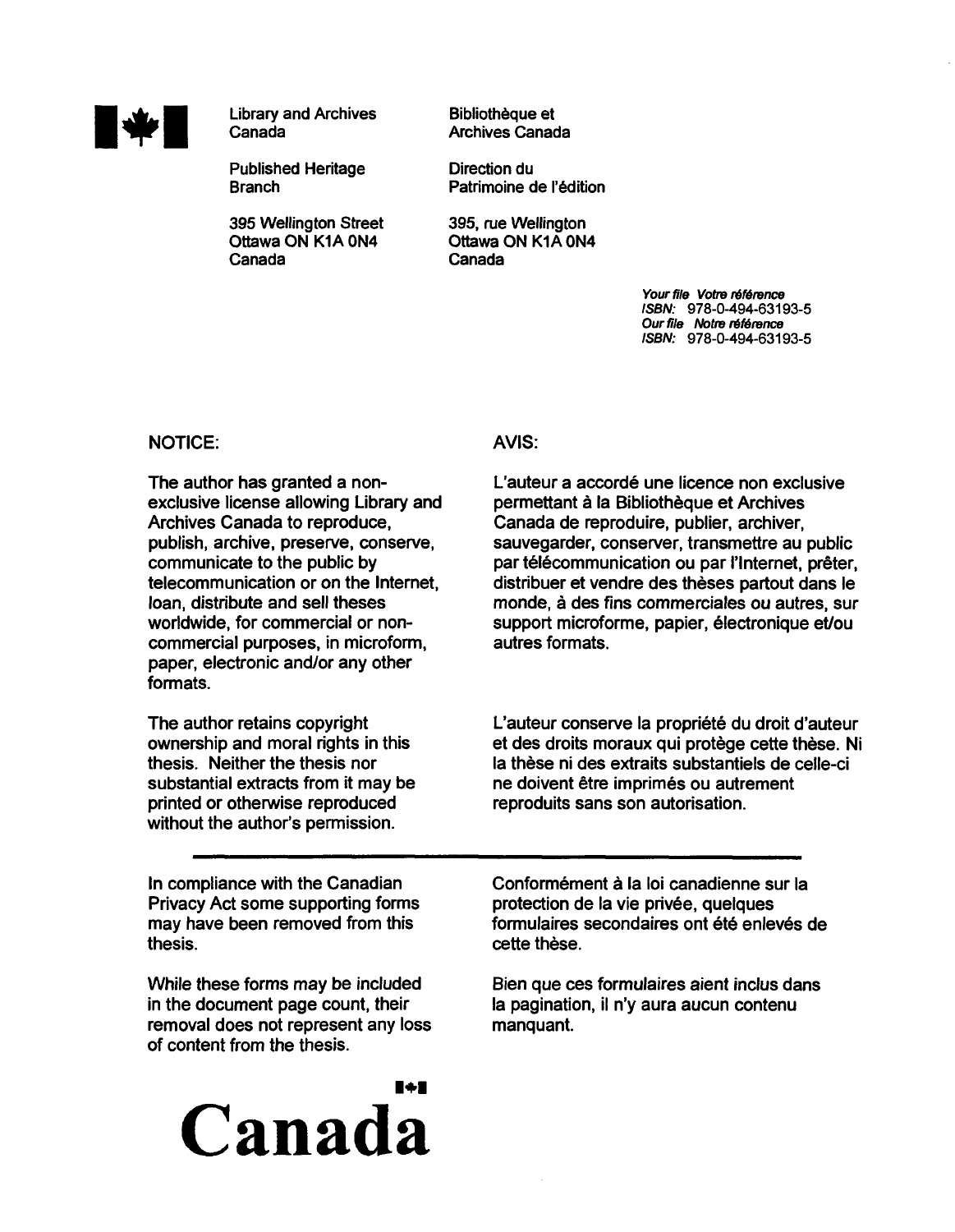#### **ABSTRACT**

# Infants' Rational Imitation: Does the Model's Reliability Matter? Ivy Brooker

The current study examined whether the reliability of an individual's gaze influences infants' decision to imitate her novel actions. Infants were first administered an object search task wherein they observed the experimenter display emotional signals while looking inside an empty container (unreliable condition) or a container with a toy inside (reliable condition). Infants in both conditions were then given the opportunity to imitate the same experimenter, who demonstrated turning on a press-on light using her forehead. Results from Experiment 1 revealed that 18-month-olds were capable of tracking a person's reliability, as their latency to open the container increased from the first to the last trial, only when exposed to the unreliable condition. Analyses of the proportion of infants who later imitated the experimenter's novel action showed no differences between the reliable and unreliable group, with both groups choosing to use their hands rather than their forehead. In Experiment 2,14-month-olds were also able to track reliability as confirmed by the performance on the object search task. However, while infants in the unreliable group preferred to use their hands to turn on the light, those in the reliable group showed no preference for using either their forehead or hands. Taken together, these findings indicate that 14- month-olds, but not 18-month-olds, appear to be influenced by their previous exposure to a credible or non-credible looker. This suggests a developmental progression in infants' willingness to selectively learn from others, perhaps influenced by different age-dependent motivations.

iii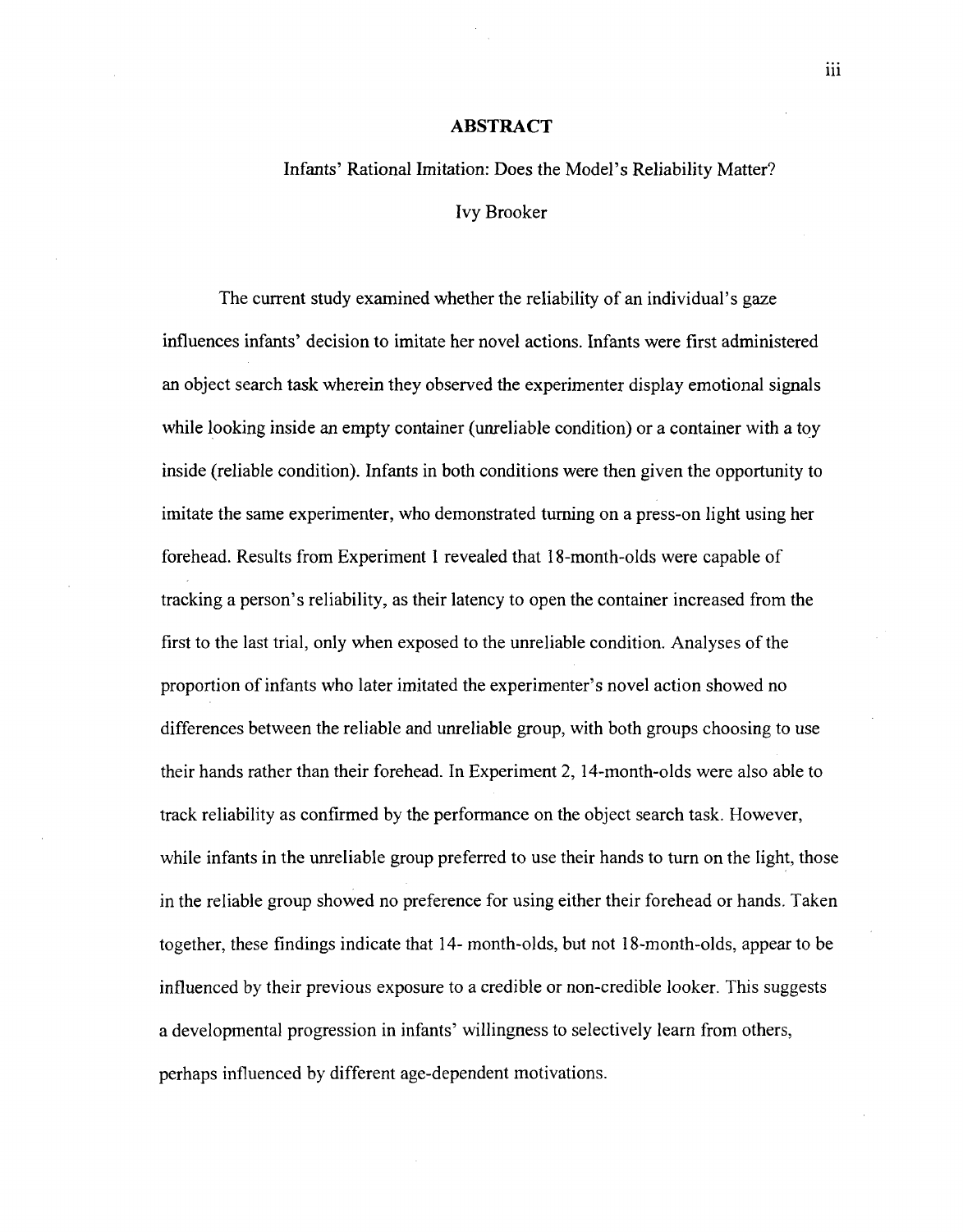#### Acknowledgments

I would like to thank, above everyone, my research supervisor, Dr. Diane Poulin-Dubois, for her continuous support and helpful feedback throughout the research process. Her comments and suggestions were extremely useful and helped the thesis become what it is today. I also would like to thank everyone in the Cognitive Development Lab, especially the research assistant, Alexandra Polonia, who helped immensely throughout the process. In addition to her, I would like to acknowledge Virginia, Sabrina, Jessica, Jenny, and Gila for their encouragement and support.

In addition, my committee members, Dr. Lisa Serbin and Dr. Paul Hastings, deserve thanks for their helpful suggestions and support.

Above and beyond, I would like to thank my friends and family who have helped me along the way and helped try to maintain my sanity! Although my family was in Winnipeg, they offered me encouragement when I needed it. In the meantime, my friends in Montreal (namely liana, Irwin, and Ed) acted as a surrogate family to me and I cannot stress how much I've valued their friendship and support throughout this time. Finally, my roommate, Marina, also a graduate student, has been a good sounding board for me through which we've discussed hard times while acknowledging all the good times as well.

This research was supported in part by the Social Sciences and Humanities Research Council of Canada, both in the form of a grant to my supervisor, Dr. Diane Poulin-Dubois, and a graduate fellowship to myself.

iv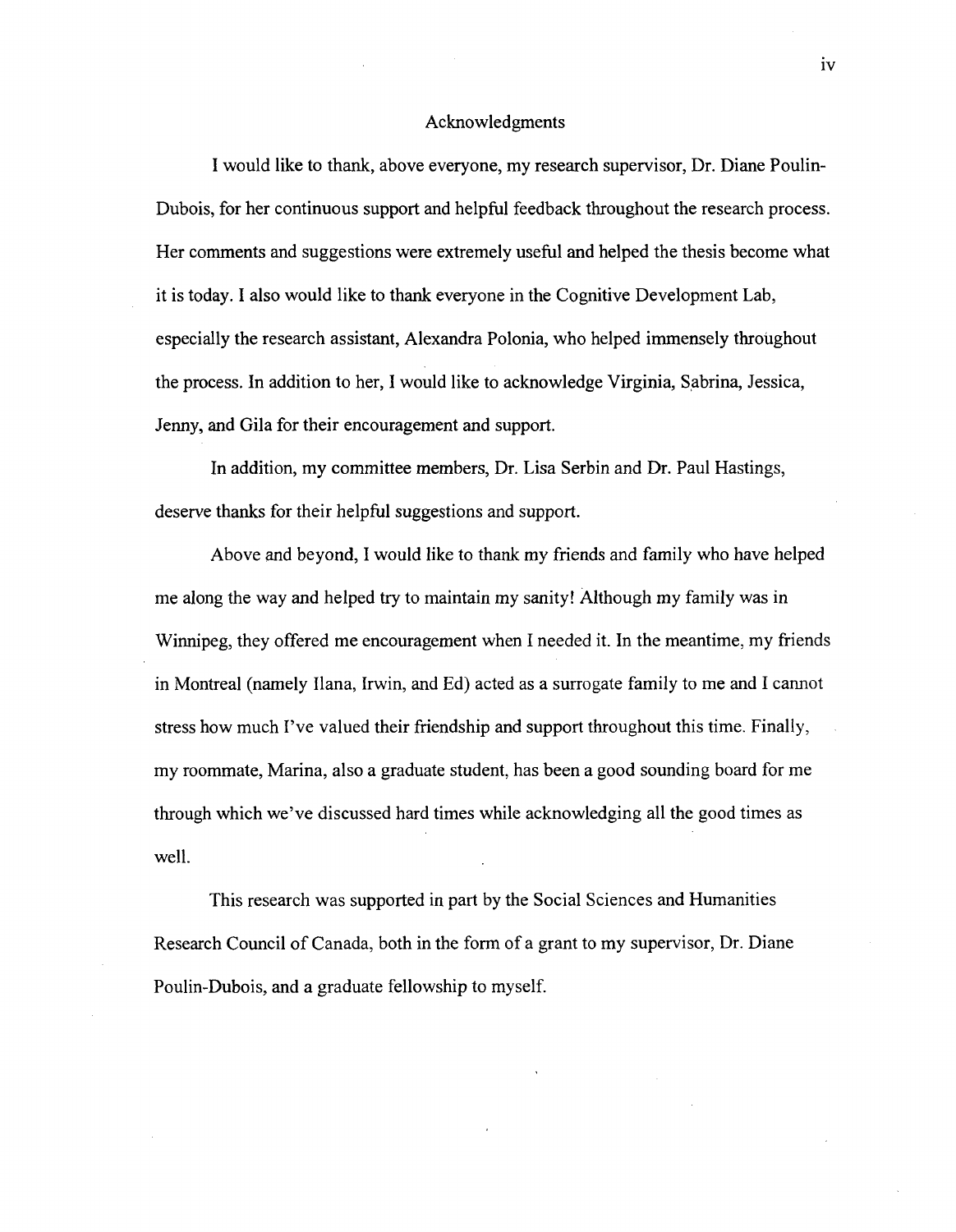| .21 |
|-----|
|     |
|     |
|     |
|     |
|     |

 $\bar{z}$ 

 $\overline{\phantom{a}}$ 

### Table of Contents

 $\ddot{\phantom{a}}$ 

 $\bar{z}$ 

 $\hat{\mathcal{A}}$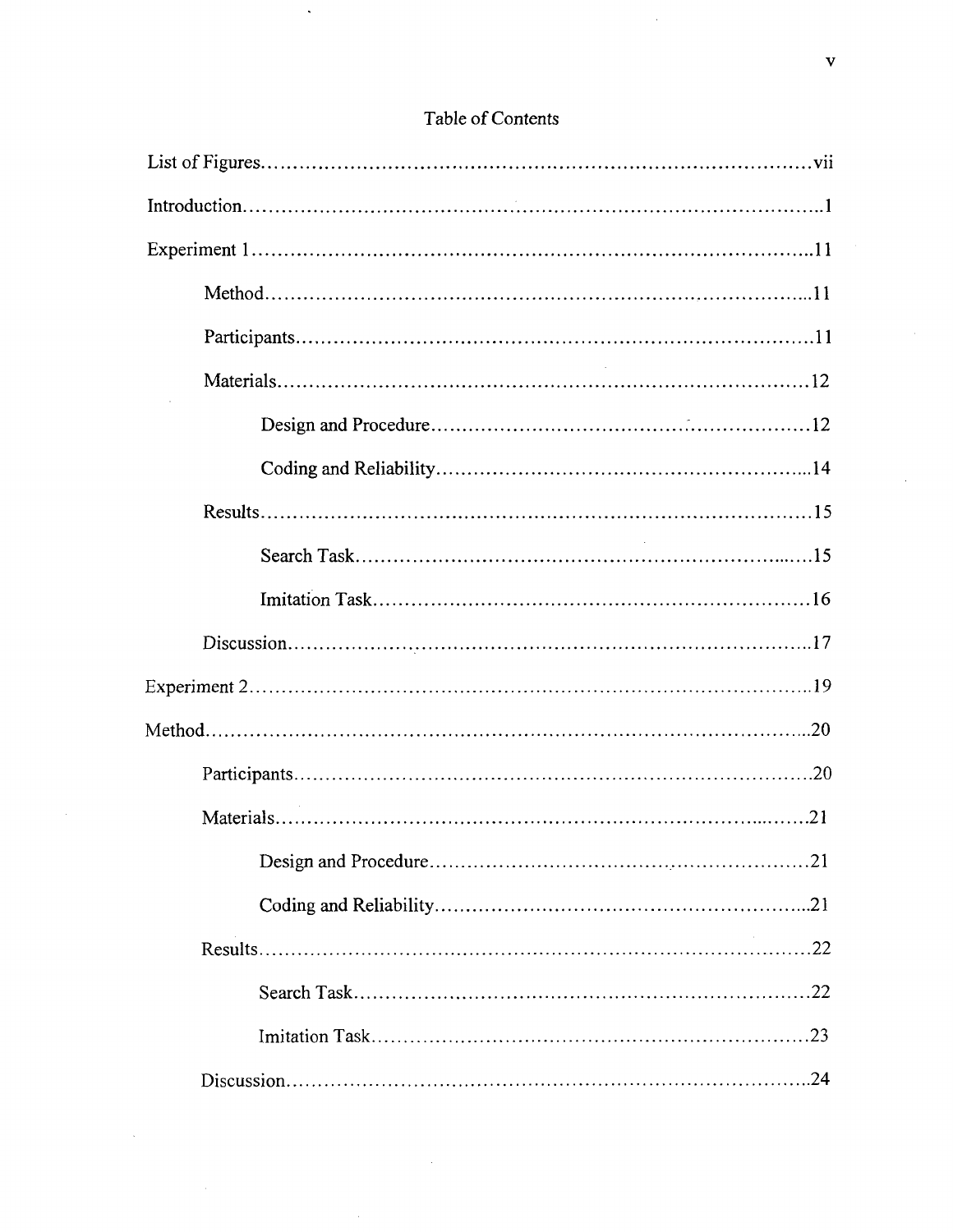$\frac{d}{dt} \left( \frac{d}{dt} \right) = \frac{1}{2} \left( \frac{d}{dt} \right)$ 

vi

 $\label{eq:2.1} \frac{1}{\sqrt{2}}\int_{\mathbb{R}^3}\frac{1}{\sqrt{2}}\left(\frac{1}{\sqrt{2}}\right)^2\frac{1}{\sqrt{2}}\left(\frac{1}{\sqrt{2}}\right)^2\frac{1}{\sqrt{2}}\left(\frac{1}{\sqrt{2}}\right)^2.$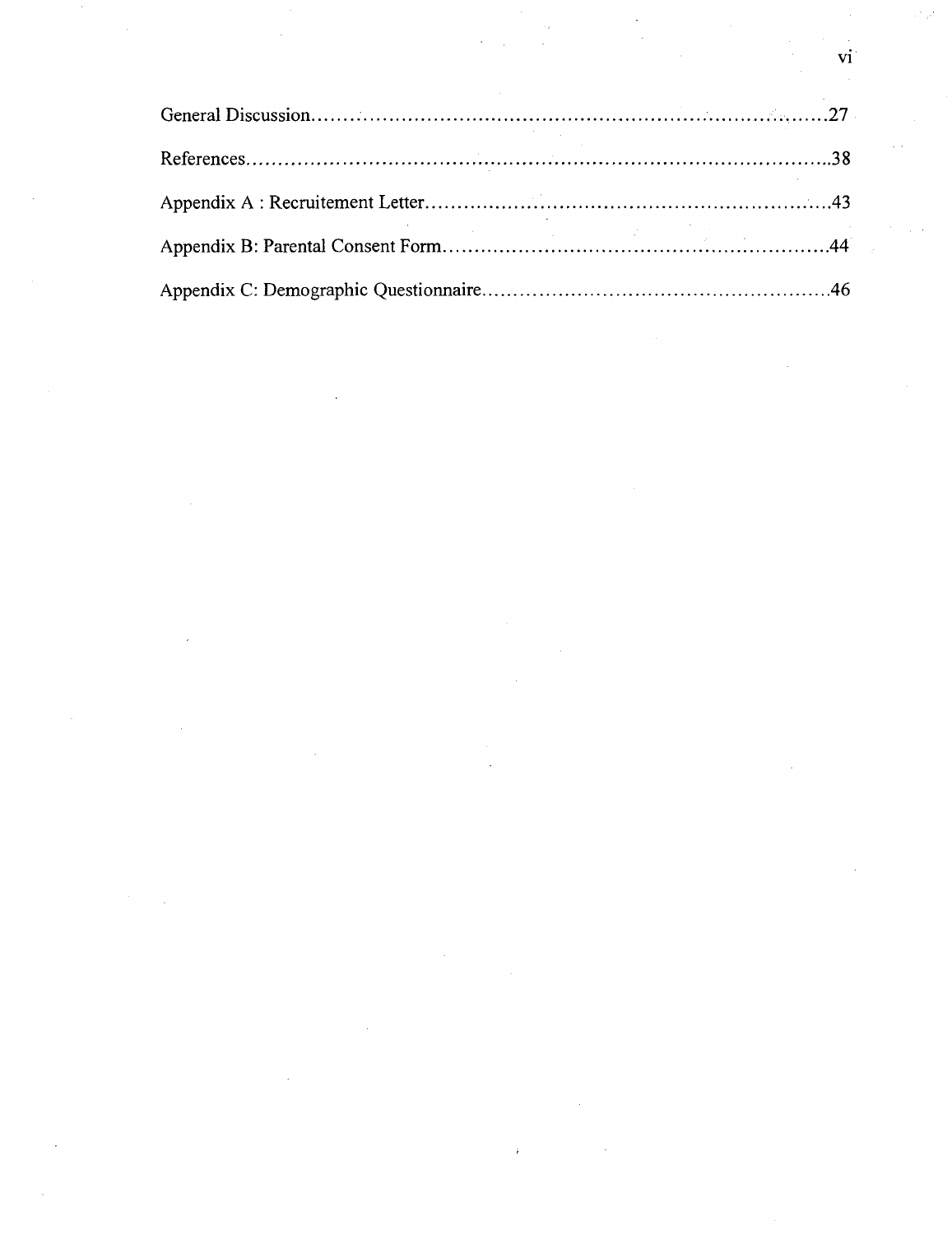## List of Figures

 $\ddot{\phantom{a}}$ 

 $\sim$ 

 $\ddot{\phantom{a}}$ 

 $\mathcal{A}$ 

 $\hat{\mathcal{A}}$ 

| Figure 4. Infants' first attempt to act on the light (proportion), in Experiment 135 |  |
|--------------------------------------------------------------------------------------|--|
|                                                                                      |  |
| Figure 6. Infants' first attempt to act on the light (proportion), in Experiment 237 |  |

 $\bar{\mathcal{A}}$ 

 $\ddot{\ddot{\psi}}$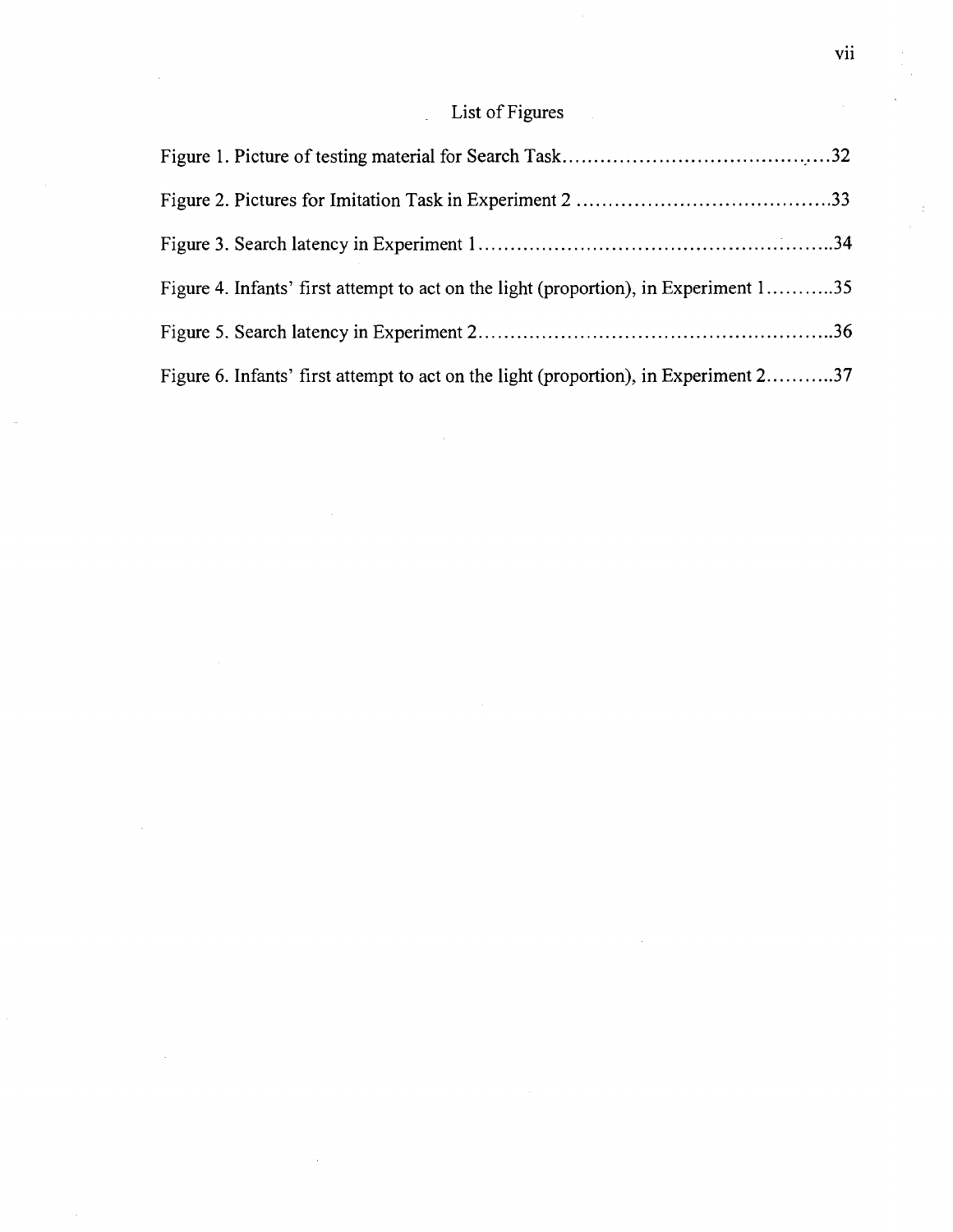Infants' Rational Imitation: Does the Model's Reliability Matter?

The concept of theory of mind refers to children's knowledge about basic mental states, such as desires, beliefs, knowledge, emotions, and intentions. The knowledge of such states is said to subsequently influence children's predictions and explanations of others' behaviors. By the time children are 4- or 5- years-old, they have gained the necessary knowledge and understanding to grasp that others are intentional agents who possess certain beliefs and desires (Wellman, Lopez-Duran, LaBounty, & Hamilton, 2008).

One manifestation of children's theory of mind abilities that has recently received much attention is trust. Research with preschoolers has shown that they are more likely to believe and request information from those proven knowledgeable and trustworthy in the past than those who have not (Clement, Koenig, & Harris, 2004, 2005; Koenig, Clement, Harris, 2004; Harris, 2007; Wellman, Cross, & Watson, 2001). Specifically, 3- and 4 year-olds not only evaluate the reliability of claims made, but associate those with the respective informant, preferring to seek new knowledge from those who have been consistently reliable and confident in their knowledge (Clement et al., 2004; Koenig et al., 2004; Pasquini, Corriveau, Koenig, & Harris, 2007). For example, Pasquini and colleagues (2007) conducted a study where 3-and 4-year-olds watched films that had two different experimenters label four familiar objects and four novel objects. One of the experimenters was always correct or almost always correct (100% or 75% of the time), whereas the other experimenter was always inaccurate or almost always inaccurate (0%) or 25% of the time), respectively. Afterwards, children were asked which experimenter was not very good at labeling objects, and which experimenter they would prefer to ask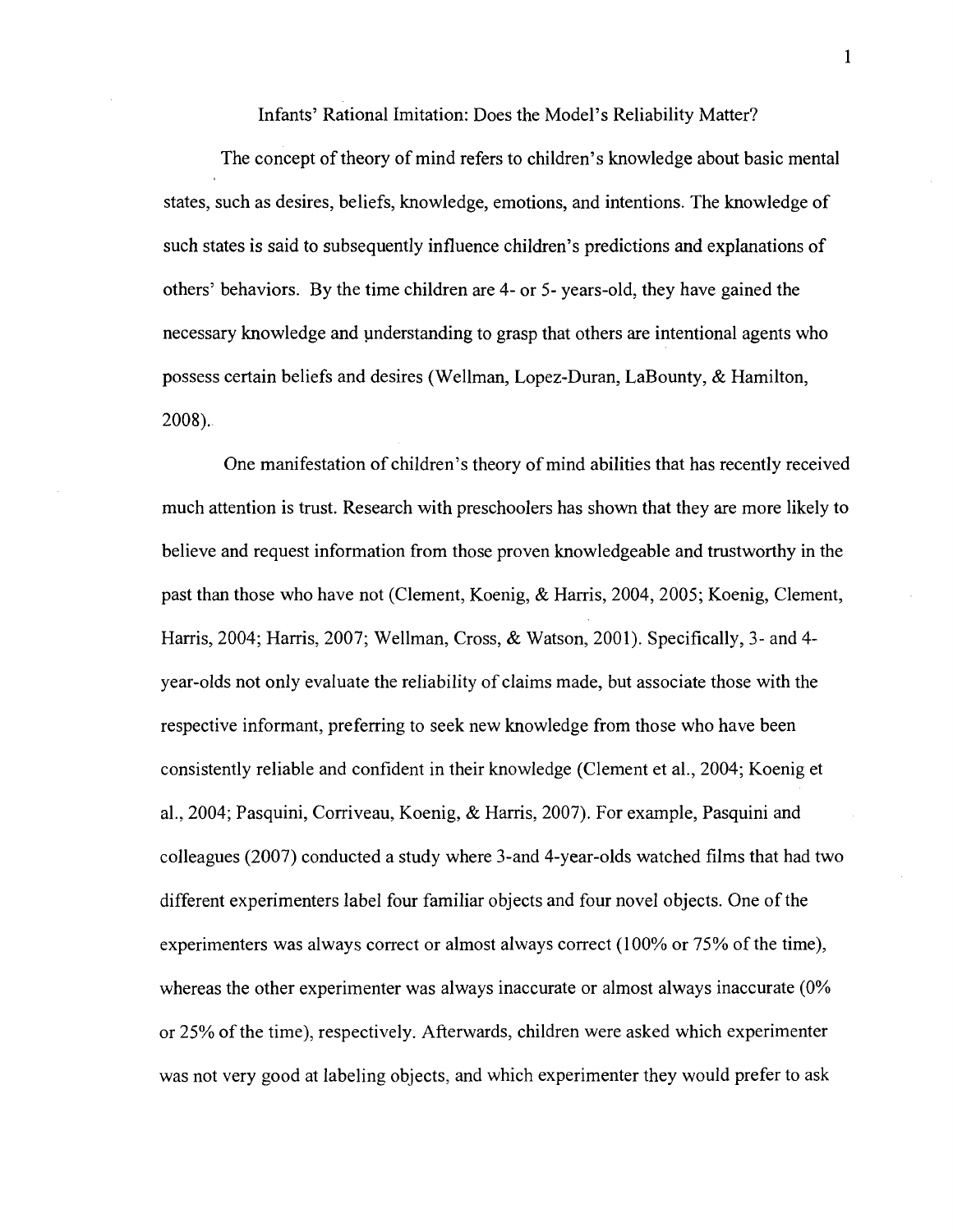regarding what a novel object was called. Results showed that both 3- and 4-year-olds performed above chance in identifying the less accurate experimenter and in using this information to guide whom they would ask in the future regarding new information.

Preschool children not only prefer to seek out information from more reliable informants, but consider their behaviour to be the normal or preferred method of action, suggesting that at this age, children engage in selective normative learning. Rakoczy, Warneken, and Tomasello (2008) had both 4- and 5-year-olds watch two puppets engage in labeling and non-verbal actions (i.e., giving objects names and drawing with a pen) one of which did so reliably, the other unreliably. Children were then asked if either of the puppets made a mistake either verbally or physically. Afterwards, both puppets demonstrated to the children how to play a novel game, following which the children had a chance to correct other third party game players who conformed to the rules that either the reliable or unreliable puppet demonstrated to them (thus either played the game correctly or incorrectly). It was found that children preferred to imitate novel game playing from the reliable puppet and protest the behaviour of third parties who followed the unreliable puppet's rules for playing the game. Thus, children at this age did indeed engage in both selective learning and selective imitation, believing that their preferred choice (that of the reliable agent) was the normative one.

Once children have competence at selective learning, they also seem to believe these qualities are unique to adults, preferring to trust them with new knowledge than someone of their own age (Taylor, Cartwright, & Bowden, 1991). However, recent findings suggest that if reliability becomes an issue, preschoolers will choose the more reliable informant, regardless of age. More specifically, if both an adult and same-age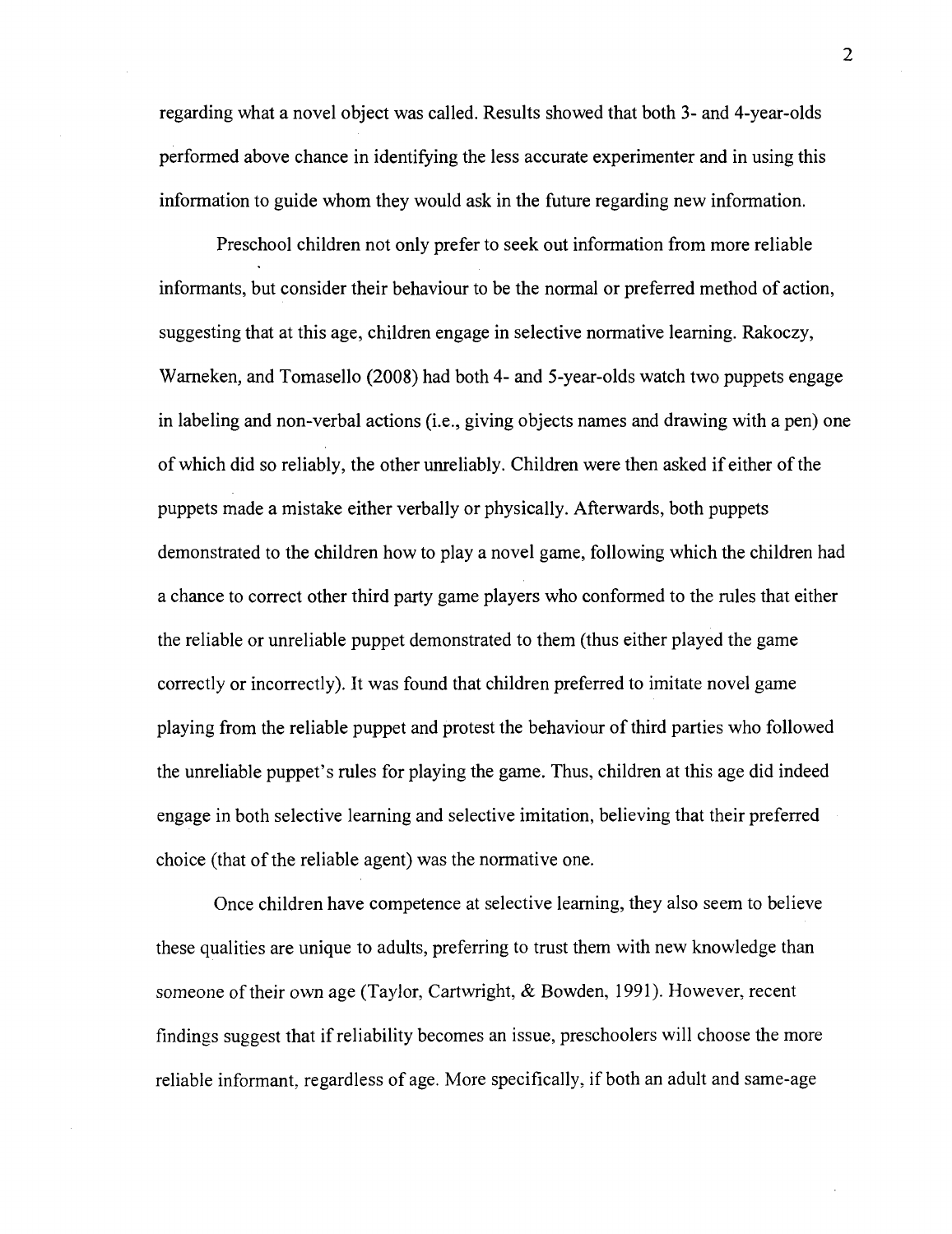peer informant is reliable, 3- and 4-year-olds prefer novel information given by the adult informant (Jaswal & Neely, 2006). However, when the same-age peer proves to be more reliable, preschoolers will prefer new information given by the peer than by the adult. Thus it appears that preschoolers are able to distinguish between those who are and are not reliable, preferring more reliable sources for learning new information.

It appears that infants as young as 16 months are also able to distinguish between those who are and are not reliable, and differentially treat informants based on their own existing knowledge base. Specifically, infants have been found to look longer at those informants who gave a false label to a familiar object (previously known to infants) than to those informants who gave a true label (Koenig & Echols, 2003). When the false label was given, infants actively tried to repair those incorrect messages by either giving the correct label, pointing, vocalizing, and/or alternating eye gaze between the referent and the experimenter, to see if the experimenter was indeed intending to name the object for which it was providing the incorrect label. This shows that even infants have some expectation that humans will be truthful sources of information.

Support for infants' selective trust also stems from two recent studies that examined the effect of reliability on infants' gaze following and belief attribution. Chow, Poulin-Dubois, and Lewis (2008) showed that infants' previous experience with either a reliable or unreliable looker influenced their subsequent gaze-following to a target object that was placed either in front or behind a barrier. Specifically, they had 14-month-olds first complete a training task in which they watched an experimenter show excitement while looking inside a container that either contained a toy (reliable looker) or was empty (unreliable looker). They then observed the same actor look at a target object that was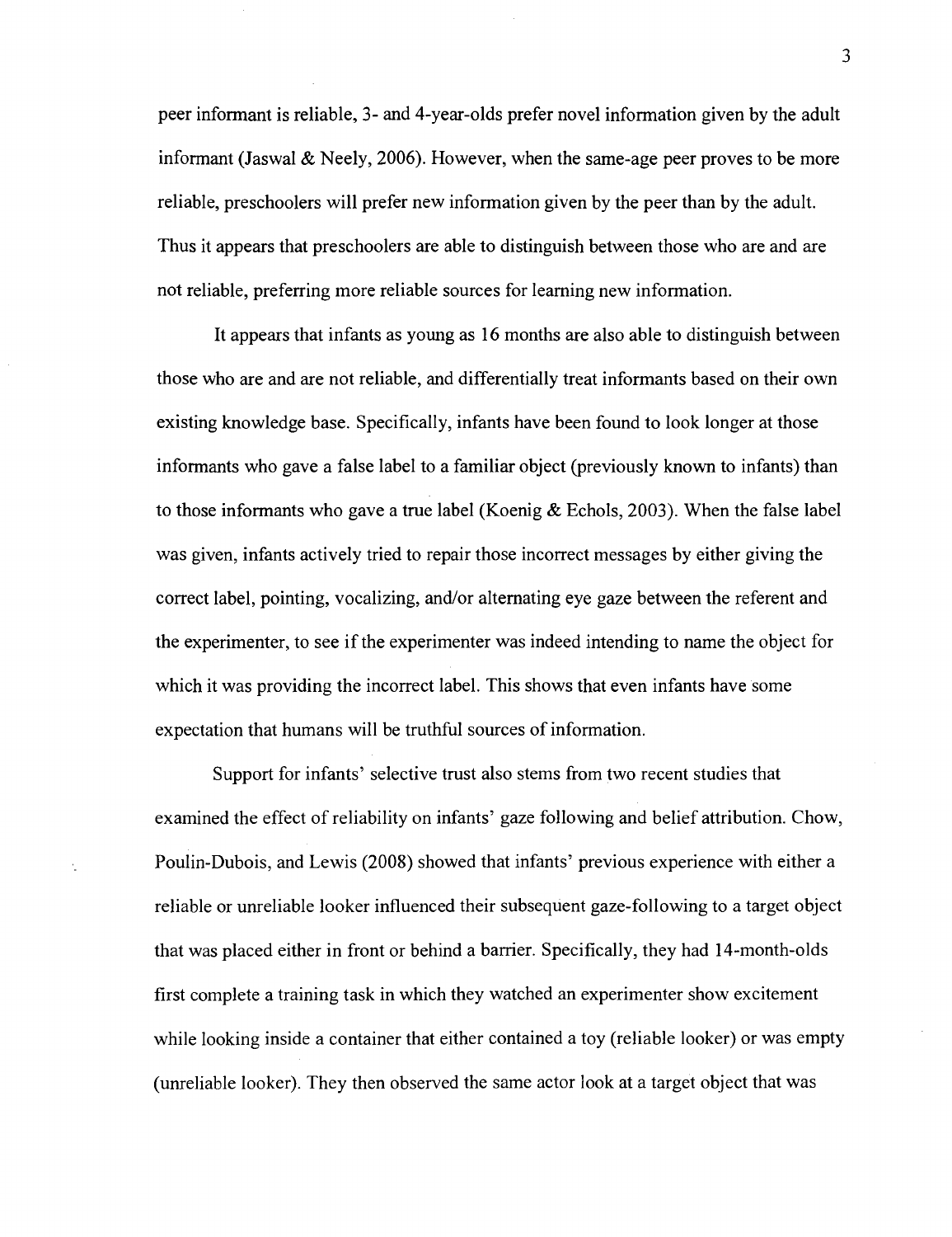either visible to the child in front of a barrier or to a target object behind a barrier, thus hidden from the child's view (Moll & Tomasello, 2004). It was found that infants in the reliable looker condition were more likely to follow the gaze of the actor to the target behind the barrier as compared to infants in the unreliable looker condition. In contrast, no such effect was observed when the target object was visible to the child, confirming that when the object is visible, infants can use their own visual experience to validate what the experimenter is looking at but when the object is not visible, infants appear to be influenced by the past reliability of the looker.

Similar results were obtained from a study that looked at whether infants' selective mistrust influenced their belief attribution to an agent in a nonverbal belief task (Poulin-Dubois & Chow, in press). Infants aged 16 months were first tested in a similar procedure to Chow and colleagues' (2008) search-task with either a reliable looker or unreliable looker. Subsequently, infants were administered a true belief non-verbal task, using a violation of expectancy paradigm, in which they watched the same experimenter hide a toy in one of two locations (Onishi & Baillargeon, 2005). They then witnessed the experimenter search for the toy in a location that was either consistent or inconsistent with her belief about the toy's location. That is, the consistent action would be for the experimenter to search for the toy in the correct location (where it is in fact hidden) whereas the inconsistent action would be for her to search in the incorrect location. It was found that only the infants who were previously in the reliable looker condition looked longer at the inconsistent than at the consistent search behavior whereas those in the unreliable condition looked equally long in both instances. These findings provide evidence that during the second year of life, infants can encode the identity of agents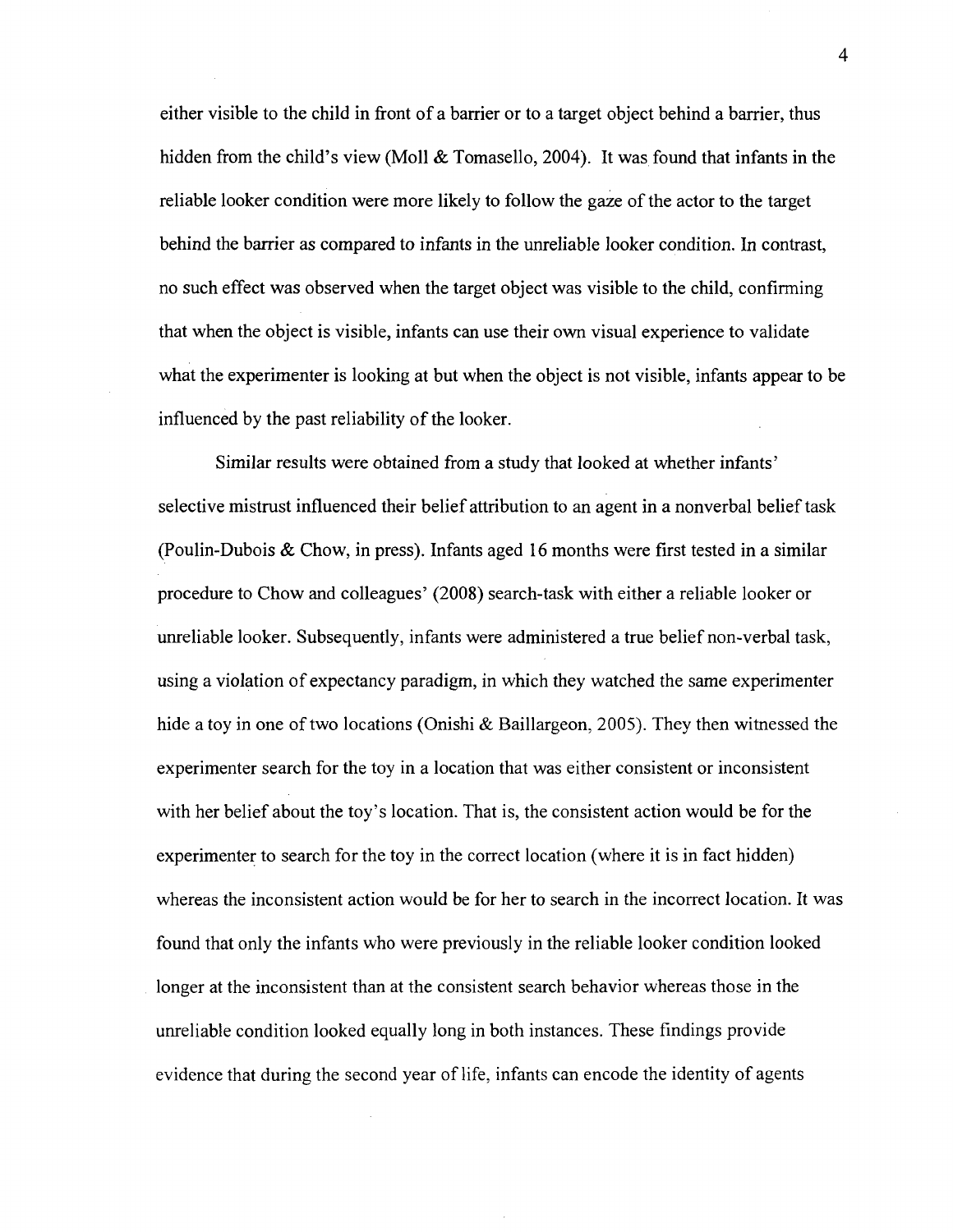based on past reliability and establish expectations based on this experience, only attributing beliefs to those who are trustworthy and reliable. Consequently, they may also be more willing to learn novel information about their environment from those they deem trustworthy, a topic that although has been explored with preschoolers, has not previously been explored in infancy research.

One way in which infants learn from others in their social environment is by imitating their overt behaviours. In one of the first studies to look at infants' imitative behaviour, Meltzoff (1988) tested whether infants as young as 14 months would imitate a novel behaviour that they observed. One object that was used for demonstration was a wooden box with a panel on top that would illuminate when touched. Infants watched as the experimenter, during a period of 20 seconds, leaned forward from the waist and touched the top of her forehead to the panel, illuminating the light. After observing the experimenter produce the target action three times, infants were brought in one week later to see if they would demonstrate the novel action. Indeed, those who had seen the demonstration imitated the novel action (8 out of twelve infants); none of the infants who had not seen the demonstration spontaneously performed the head-touch action. It was concluded that infants at 14 months demonstrate deferred imitation, thus having implications for social learning and nonverbal measures of memory and representation.

The finding that infants imitated this irrational, novel action generated a lot of controversy in terms of its interpretations. Specifically, one interpretation suggested that infants imitated the novel action because they were able to identify with the experimenter and make internal representations of her behaviour, so that when they had the same goal as her, they used this stored representation and imitated her behavior (Meltzoff, 1988;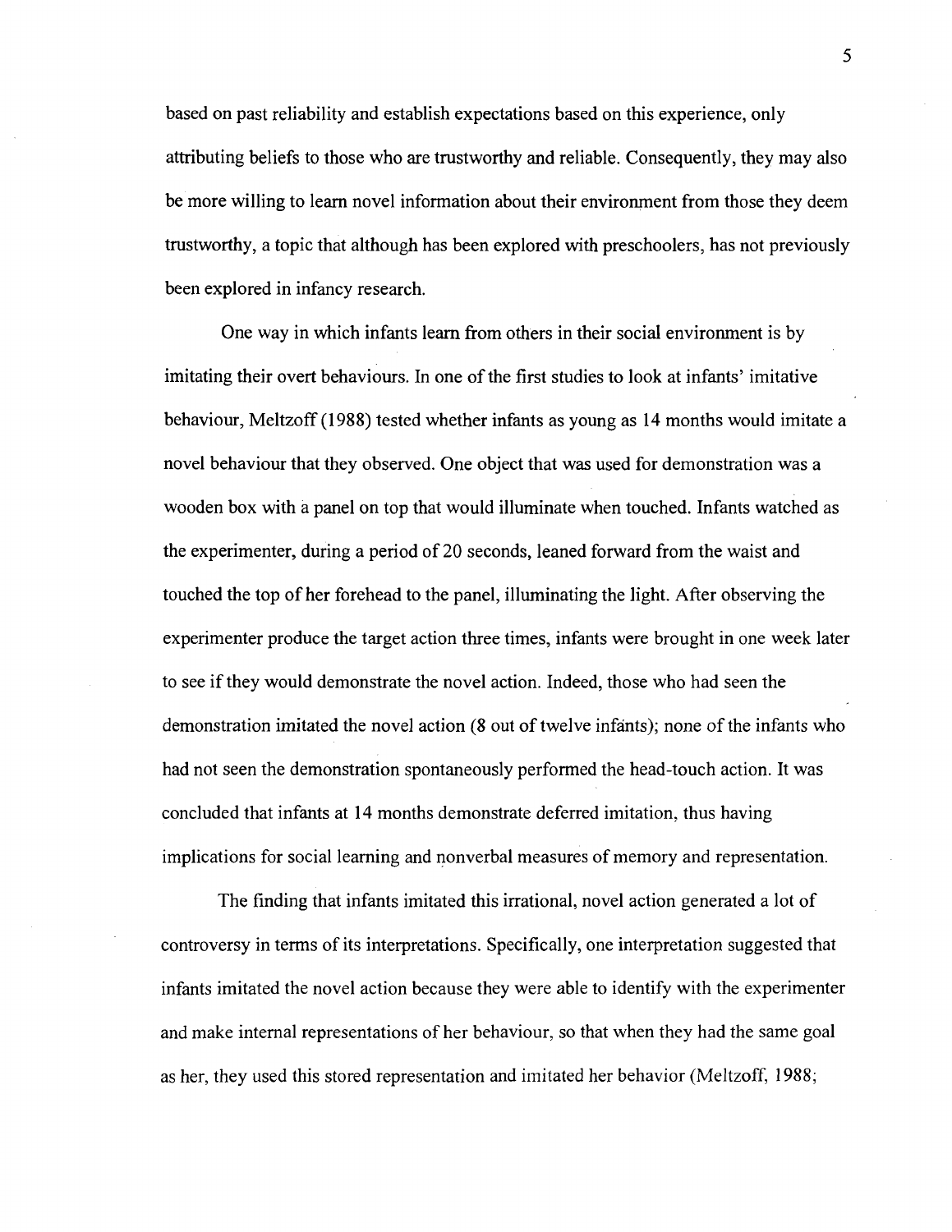Tomasello, 1999). Tomasello later suggested that infants' ability to map and understand others' intentions allows them to make decisions to imitate the goals of others when they interpret these intentions as rational (e.g., Buttelman, Carpenter, Call, & Tomasello, 2007). The second interpretation focused on infants' understanding of others' actions, stating that because infants at 14 months can understand that an agent acts with the most efficiency and rationality in terms of accomplishing their goals, infants at this age must have inferred that the model's actions had both relevance and some rational basis, since the model had more efficient means available to her (Csibra & Gergely, 2005; Gergely, Bekkerin, and Kiraly, 2002). The latter interpretation suggests that the *pedagogical context,* not some internal representation, is operating to facilitate infants' imitation. The pedagogical context is when a knowledgeable and eager adult and a willing and ignorant infant exchange new and universally shared cultural knowledge about stimuli in the external environment (Fonagy, Gergely, & Target, 2007; Csibra & Gergely, 2005; Csibra & Gergely, 2006; Gergely & Csibra, 2006; Gergely, Egyad, Kiraly, 2007). Specifically, the adult establishes a teaching environment by: 1) using ostensive cues that facilitate communication, such as eye-gaze, turn-taking, and speaking to the infant by name, 2) identifying an outside referent through pointing or gaze-shifting, that 3) results in the transmission of novel and culturally relevant information (Csibra  $\&$  Gergely, 2005). The assumptions of this theory also state that theory of mind, the ability to attribute mental states to others, is not a necessary precursor to learn from a pedagogical context, but may in fact develop simultaneously or afterward. What is necessary is that infants have sufficient cognitive structures and motivations to recognize a teaching context and want to learn from the situation.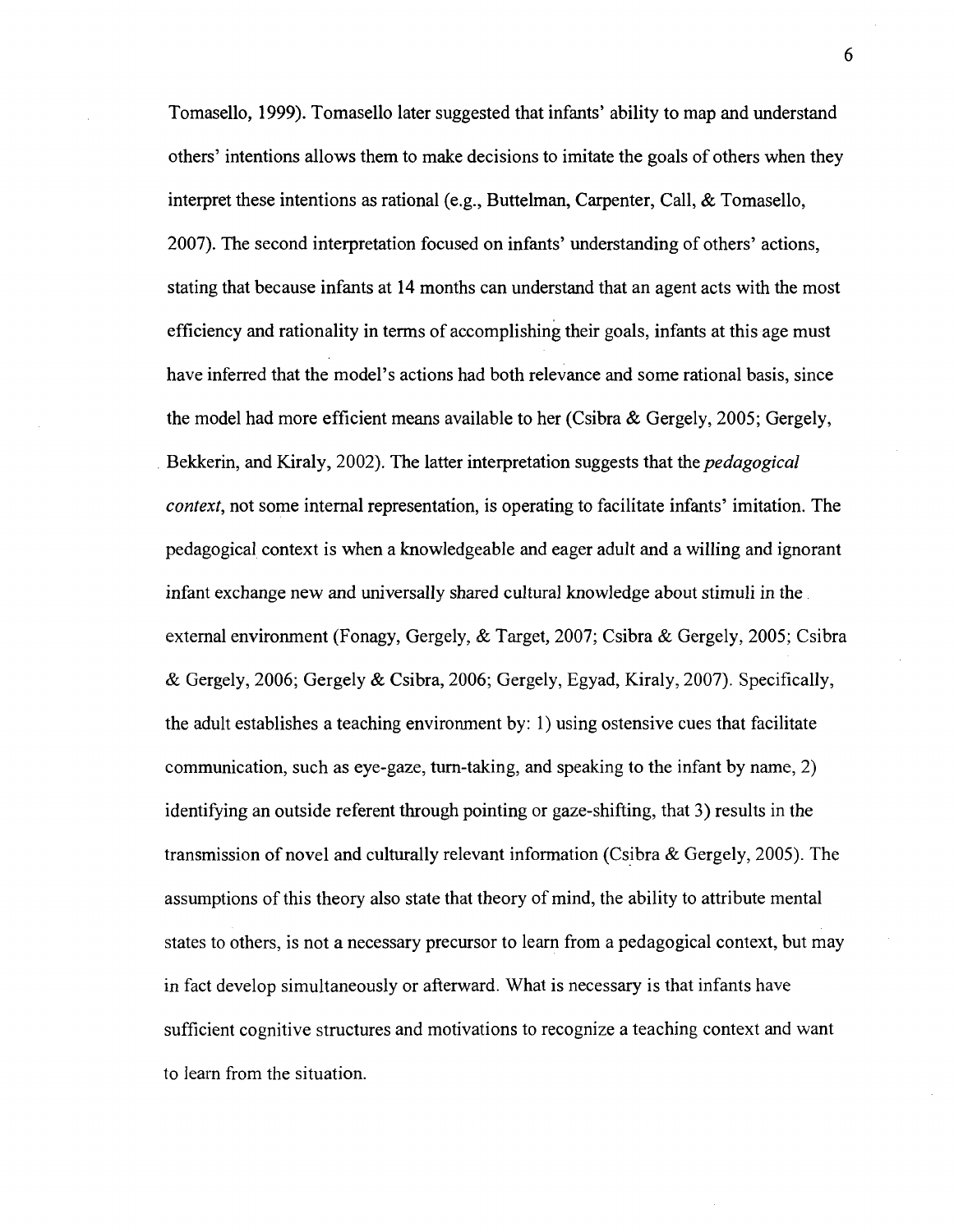To test the pedagogical context hypothesis, Gergely and colleagues (2002) used a slightly modified procedure to Meltzoff's (1988) head-light touch, where they tested 14month-olds in two conditions: the standard condition where the experimenter's hands were placed on the table beside the light (hands-free), and a condition where the experimenter pretended to be cold and so was wrapped in a blanket making her hands unavailable (hands-occupied). After the demonstration, infants were given 20 s to explore the light. The majority of infants in the hands-free condition imitated the novel head-light touch one week later (69%) in comparison to a small minority of infants in the handsoccupied condition (21%), even though they all used their hands at one point to successfully turn on the light. Thus, infants in the hands-occupied condition did not preferentially imitate, as the action did not represent any new information (i.e., the model acted rationally, due to situational constraints). However, infants in the hands-free condition must have inferred the action as novel, culturally relevant information, as the majority imitated the novel action, despite their ability to use a more efficient means. This demonstrates that at 14 months, infants have the cognitive underpinnings to learn from a pedagogical context and evaluate the rationality of an action according to the teaching environment provided by the model (e.g., Carpenter & Call, 2007; Gergely & Csibra, 2005).

It appears that enculturated chimpanzees may also have the ability to learn from a pedagogical context and infer the rationality of another agent (Buttelmann, Carpenter, Call, & Tomasello, 2007). In a procedure similar to Gergely and colleagues (2002), wherein a pedagogical context was established (i.e., ostensive cues established, referent acted upon, and relevance of the action manipulated), it was found that across two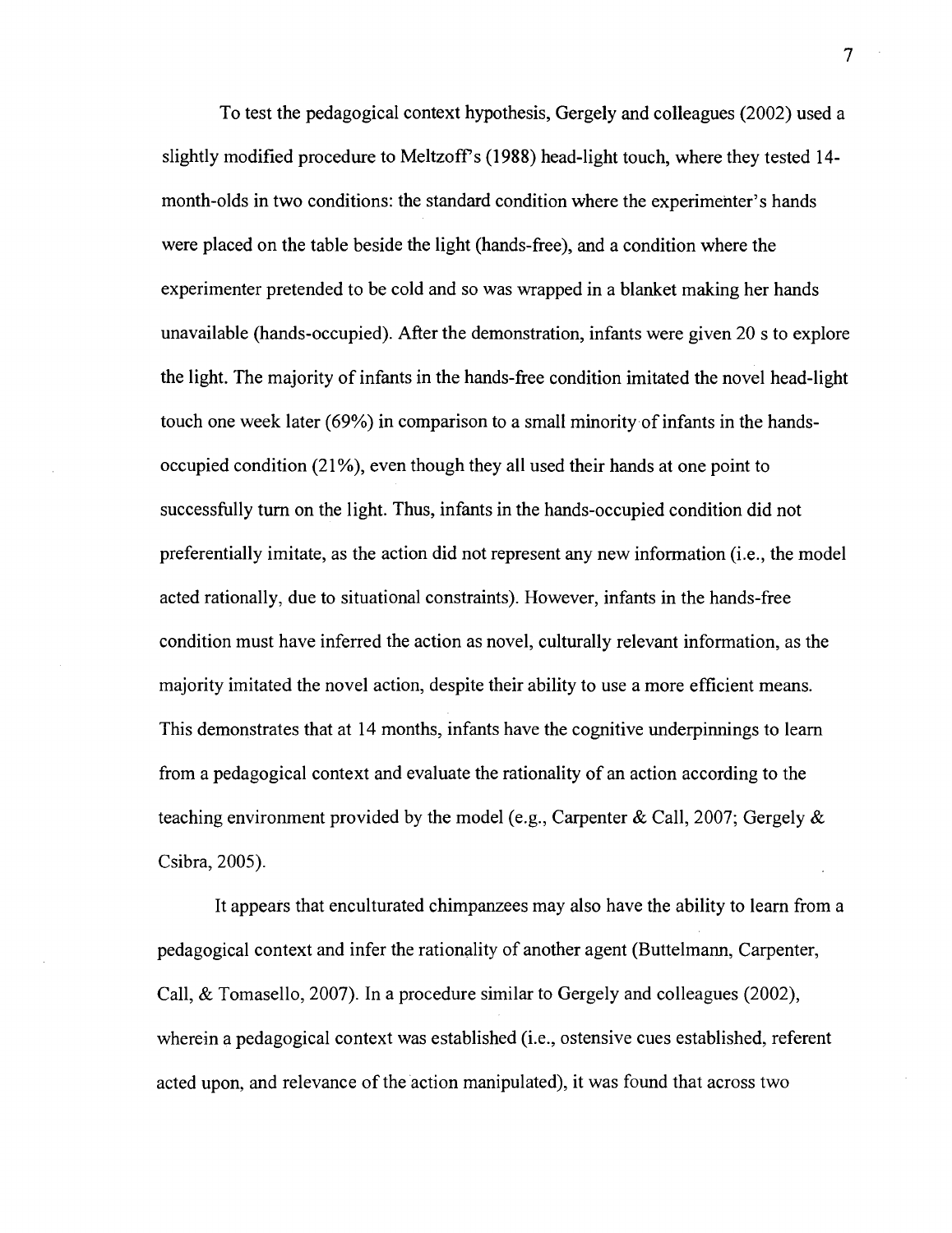demonstration-response trials, enculturated chimpanzees were more likely to imitate the head-touch of the light using their forehead in the hands-free condition (37.5%) than in the hands-occupied condition (18.8%), with this difference being statistically significant for the first trial only. Similar to the 14-month-olds above, while almost all of the chimpanzees turned the light on with their hands first, regardless of condition, those in the hands-free condition were still motivated to imitate the experimenter, despite the fact that they could still turn on the light more efficiently. This suggests that enculturation may make chimpanzees more sensitive to the pedagogical cues of others, wherein they are able to imitate the behaviour of others and understand when it is rational to do so.

Finally, Schweir, Van Maanen, Carpenter, and Tomasello (2006) have since replicated these findings in infants as young as 12-month-olds, using a slightly modified procedure. In their study, infants were presented two conditions: a toy dog entering a house through the chimney because the door was closed (analogous to hands-occupied condition) and a toy dog entering through the chimney even though the door was open (analogous to hands-free condition). Infants were then given the dog and told that the door was open and that it was their turn. They were given 30 s to respond, after which they were shown the demonstration again and given another chance to respond, for a second trial. Similar to Gergely et al. (2002), across trials infants preferred to make the dog enter through the chimney if they were in the door-open condition (81%) as opposed to the door-closed condition (44%). Proportions of trials were used for the analyses, as some infants did not respond in the first trial. Finally while most infants, regardless of condition, tried to put the dog through the door, those in the door-open condition still chose to imitate the experimenter (put the dog through the chimney) even though they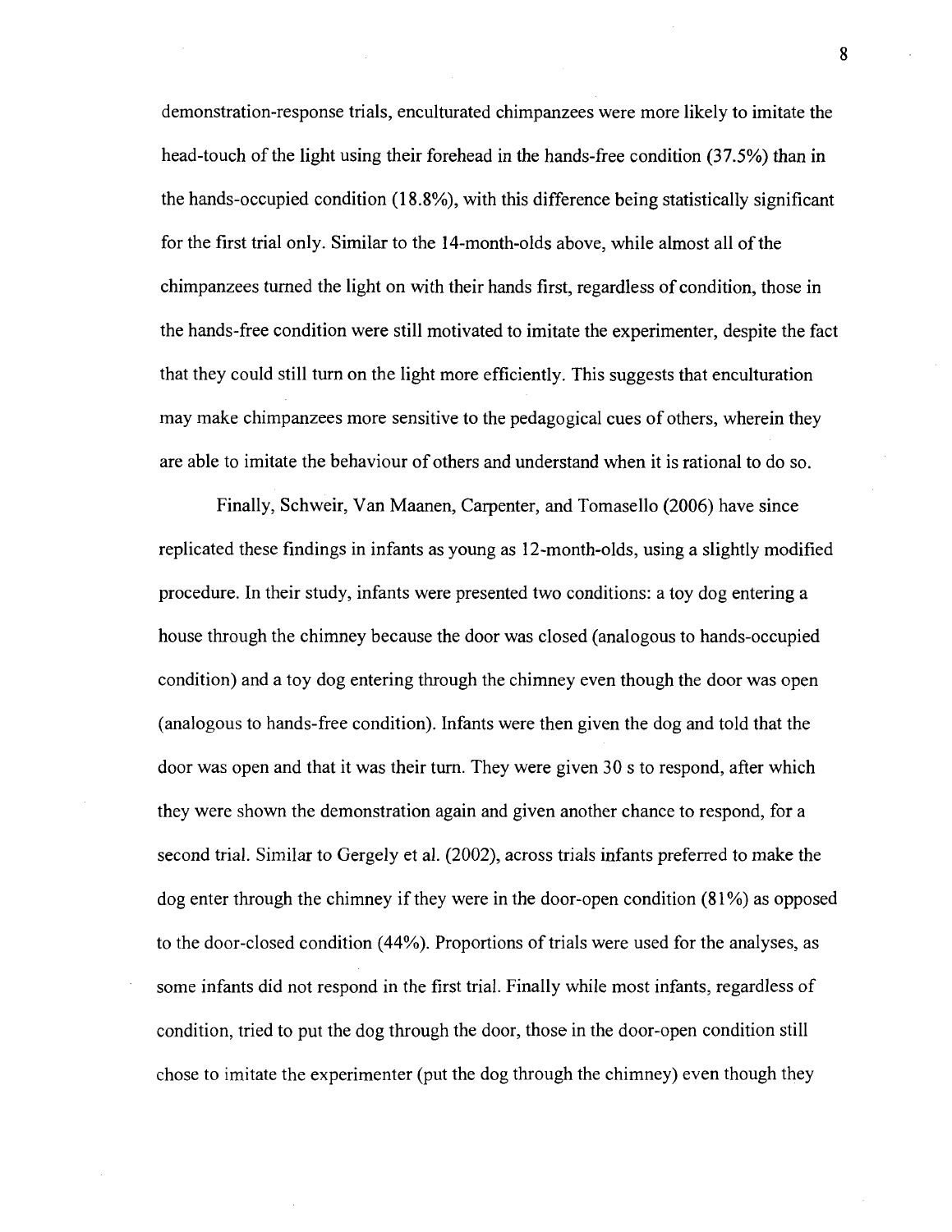had the ability to use a more efficient means. Taken together, these results show that by about 1 year, infants (and enculturated chimpanzees) can learn from a pedagogical context and infer an action's rational means based on the situational constraints posed to the model, thus mimic an unusual act when they deem it relevant even if a more efficient means is available to them.

Infants do not always learn from a pedagogical context. In a follow-up study of Meltzoff's (1988) original experiment, Kiraly, Csibra and Gergely (2004) replicated the procedure with the exception that the experimenter avoided eye-gaze with the infant. It was found that infants no longer preferentially imitated the model. Similarly, using a different procedure, it was shown that infants at 18 months were more likely to imitate a novel action (i.e., an experimenter turning on a light with her forearm) if she did so with directedness, such as looking at the action while doing it (71%), as opposed to her gazing in a different direction, toward another toy (29%; Behne, Carpenter, van Veen & Tomasello, 2006; Carpenter & Call, 2007; Carpenter, 2006). Taken together, these studies highlight the importance of both ostensive cues and acknowledging a referent in defining a teaching situation wherein infants are willing to learn.

The current study was concerned with the issue of trust in infancy and whether the credibility of an individual's gaze influences infants' decision to learn from and imitate novel actions modeled by that individual. Two experiments were conducted with 14- and 18-month-olds in which they were first trained to either develop trust or mistrust towards a person. This was carried out by following Chow and colleagues (2008) object search procedure, wherein, after observing an experimenter show excitement while gazing at a container's content, infants either found a toy in the container (reliable looker condition)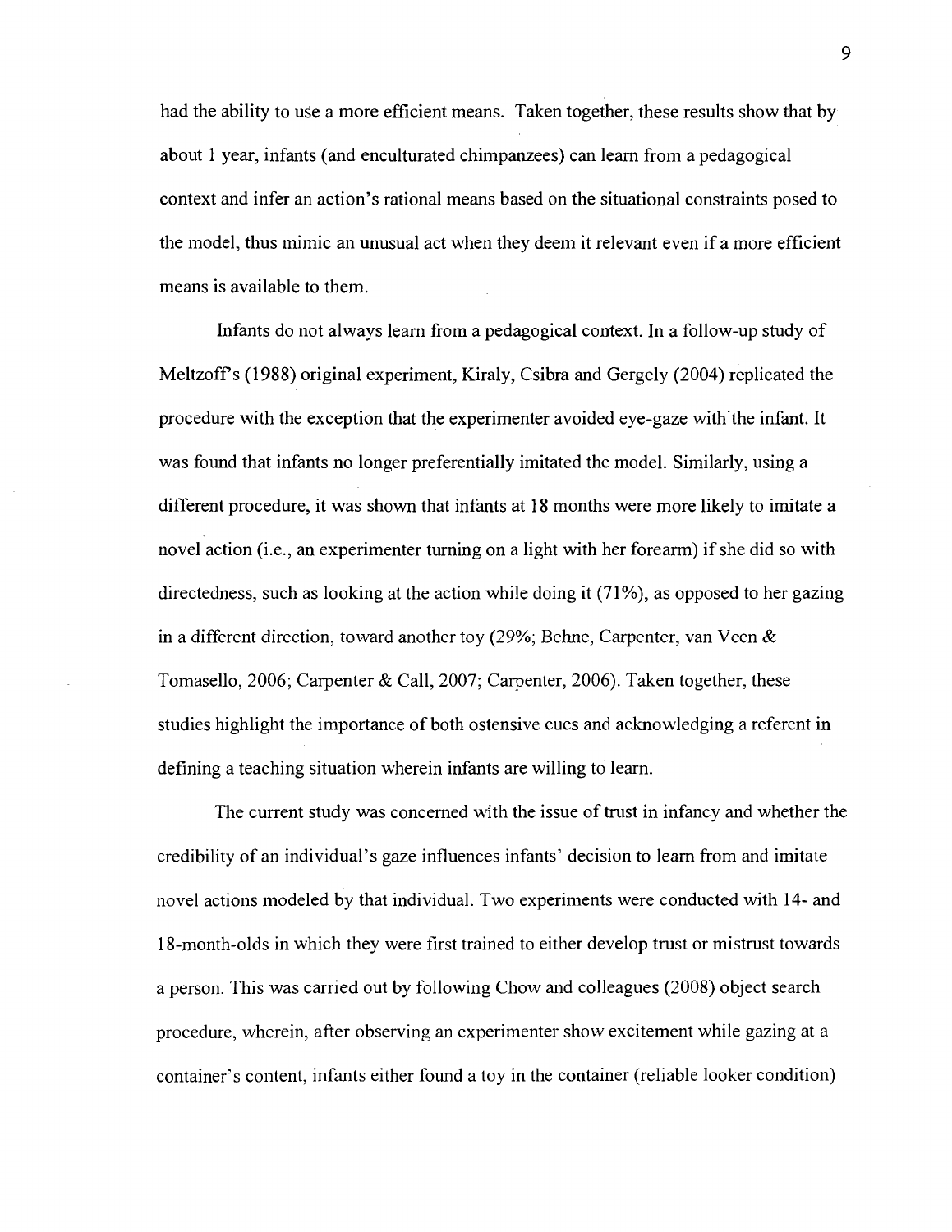or looked inside an empty one (unreliable looker condition). Following the reliability training, infants completed an imitation task similar to Meltzoff (1988) and Gergely and colleagues (2002) procedure, where infants observed an experimenter turn on a light with her forehead while her hands were free.

The present experiments were conducted in order to test two main hypotheses. First, it was expected that infants in the unreliable looker condition would develop selective mistrust towards the agent who performed the demonstration by tracking the reliability of her emotional and communicative signals. Thus, it was expected that in the search task, infants in the unreliable condition would eventually take longer, across trials, to open the container and examine its contents, as they gradually would learn that the facial and vocal cues of the experimenter were misleading. Conversely, it was expected that infants in the reliable condition would develop a judgment of reliability towards the agent. Therefore, it was hypothesized that infants' latency to open the containers would not change across trials, and that they would be equally quick to examine the containers' contents across trials.

Second, it was expected that if infants are influenced by selective mistrust when learning from a pedagogical context, then only infants in the reliable condition should pay attention to the experimenter and perceive her as a rational person, whose novel actions are worth imitating. Specifically, infants would know to trust the ostensive cues (eye contact, use of name-calling) of the experimenter and learn from the pedagogical context only if she were reliable in a previous context. Thus, it was expected that in the imitation task, only infants in the reliable looker condition would learn to imitate the novel head-touch. Conversely, infants in the unreliable looker condition were not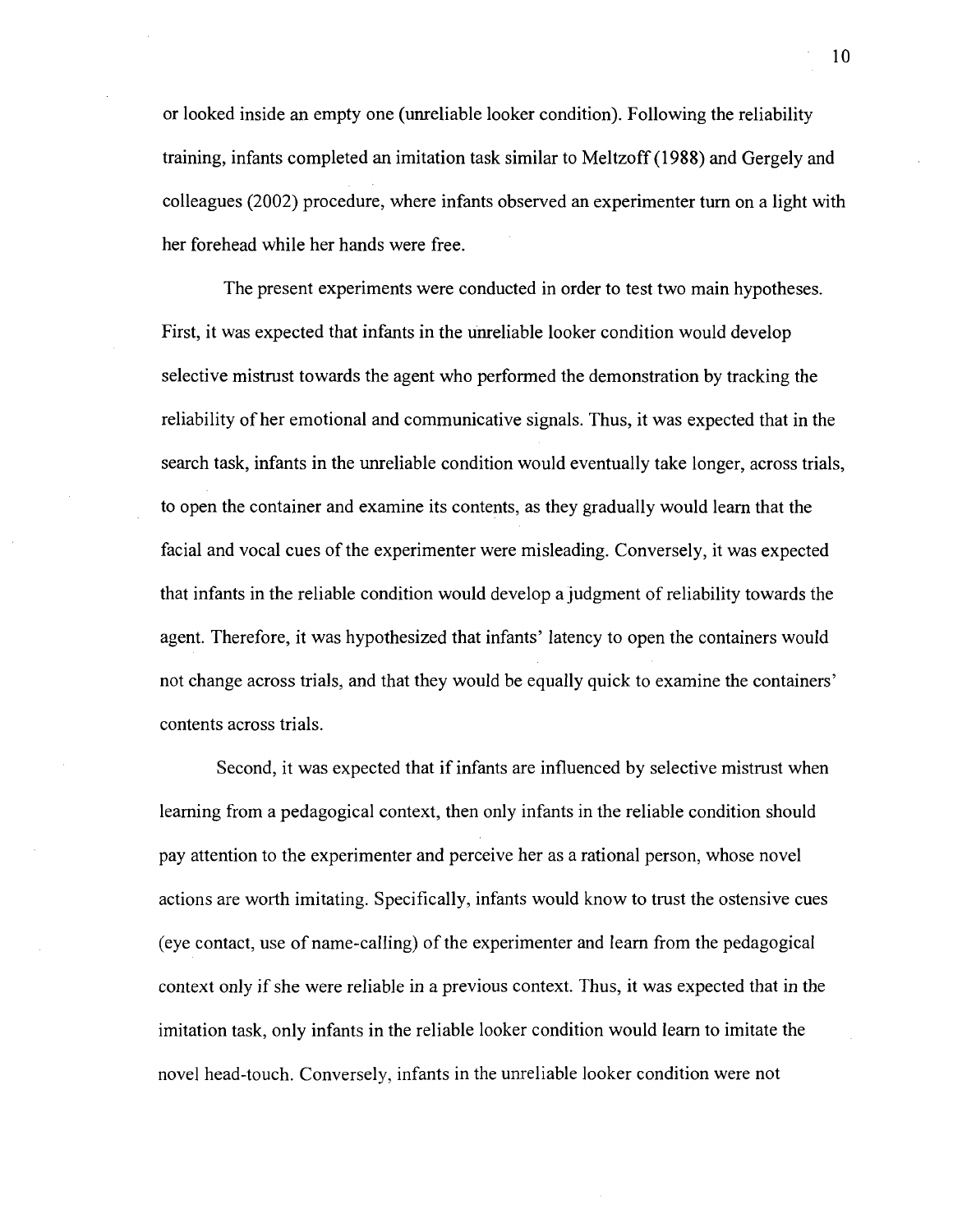expected to imitate the experimenter, but rather use their hands, as they would not trust the experimenter and thus ignore her ostensive cues (e.g., eye contact, name-calling), which have proven to be unreliable in a previous context.

#### Experiment 1

The purpose of Experiment 1 was to examine whether 18-month-old infants' learning is influenced by the reliability of another's emotional and communicative signals. There is evidence to suggest that this ability has already developed in younger infants (Chow et al., 2008). It was hypothesized that if infants could track an agent's gaze reliability, they would develop trust toward her if her gaze was reliable, and chose to imitate her in an imitation task. Conversely, if infants had experience with an unreliable experimenter, it was hypothesized that they would not develop trust toward the experimenter, therefore choosing not to imitate. Previous studies have shown that 14 month-old infants are able to imitate one's novel demonstration (e.g., Gergely et al., 2002). Thus, it was expected that 18-month olds would also behave similarly, as previous studies have shown that imitation only increases with age and developmental maturation (Neilsen, 2006; Tennie, Call, & Tomasello, 2006).

#### *Method*

#### *Participants*

A group of sixty infants participated in this study (30 females, 30 males). The mean age for infants was 18.37 months  $(SD = 1.05$ , range = 16.03 to 20.20 months). Nine additional infants were excluded from the study because of experimental error  $(n = 2)$ , parental interference *{n* = 1), and fussiness *(n =* 6). On the basis of parental report, all infants had a minimum 34-week gestation period in addition to no vision or hearing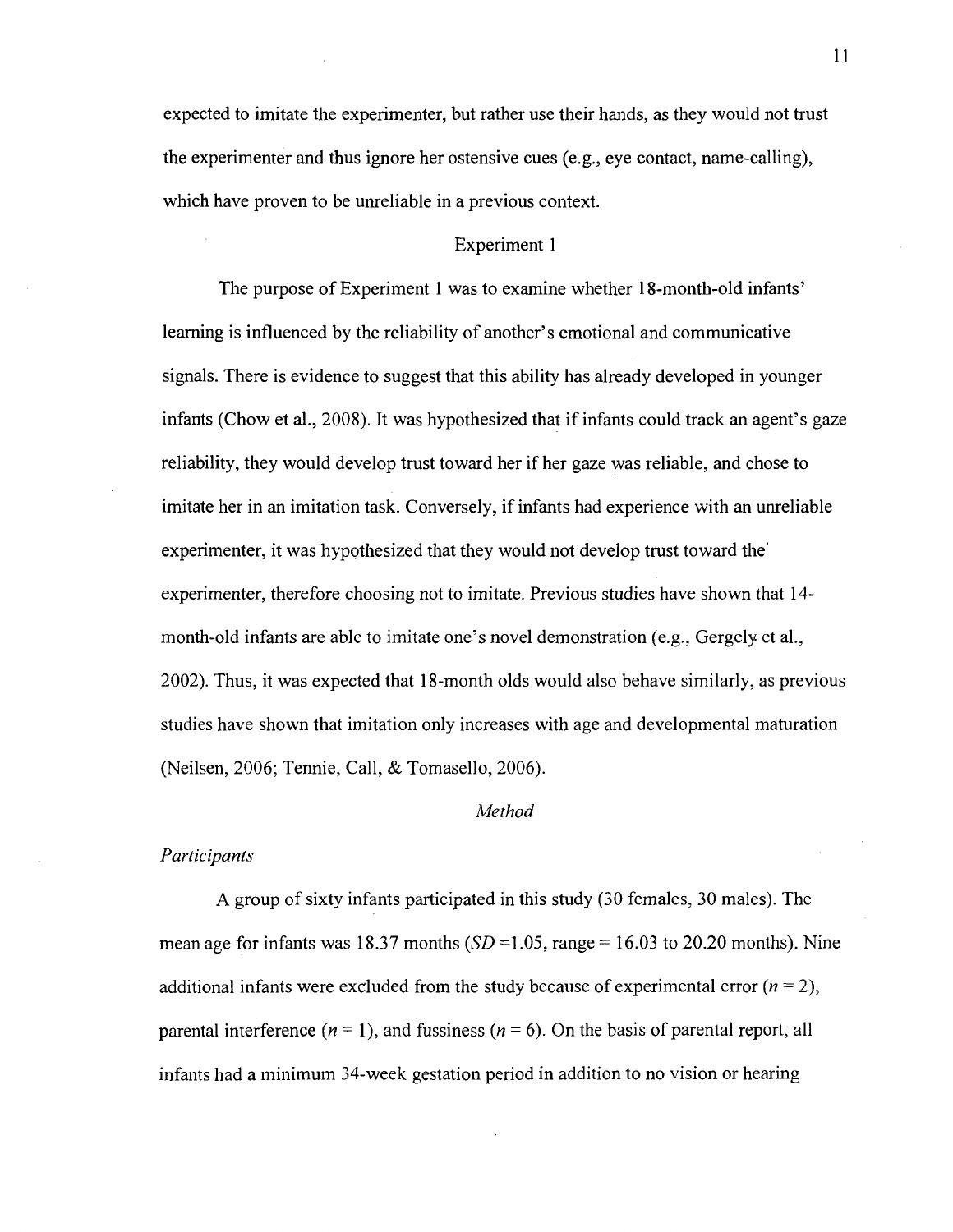impairments. Infants were either recruited from birth records provided by a government health services agency or from birth announcements in a local newspaper.

#### *Materials*

*Search task.* To administer the training task, three opaque cylindrical plastic containers with loose-fitting lids were used. The containers ranged in colour (one blue, one yellow, one orange) but were identical in their dimensions (10 cm diameter, 11 cm height). The order in which the coloured containers were used was counterbalanced across four training trials. Two blocks (one pink, one blue) were used in the warm-up trials and 4 small toys (fish, teddy bear, cat, and lady bug) that made a sound effect when manipulated were used in the training trials in the reliable looker condition (see Figure 1).

*Imitation task.* A round, circular press-on light (14 cm diameter, 5 cm height) was used. The light would illuminate upon being pressed on.

#### *Design and Procedure*

Infants were greeted and brought to a reception room where they were familiarized with the experimenter, while the parent filled out a consent form and a demographic questionnaire. After this familiarization period, both infant and parent were brought into the testing room where both the search and imitation task were administered. Infants were seated in a child seat attached to a table that directly faced the experimenter. Infants were randomly assigned to one of two conditions: an unreliable looker condition  $(n = 28)$  and a reliable looker condition  $(n = 32)$ . All observations were videotaped.

*Search task.* This task was a modified version of Repacholi's procedure (1998; see also Chow et al., 2008). It was designed so that infants would develop an expectation of credibility for the experimenter based on watching her demonstrate positive affect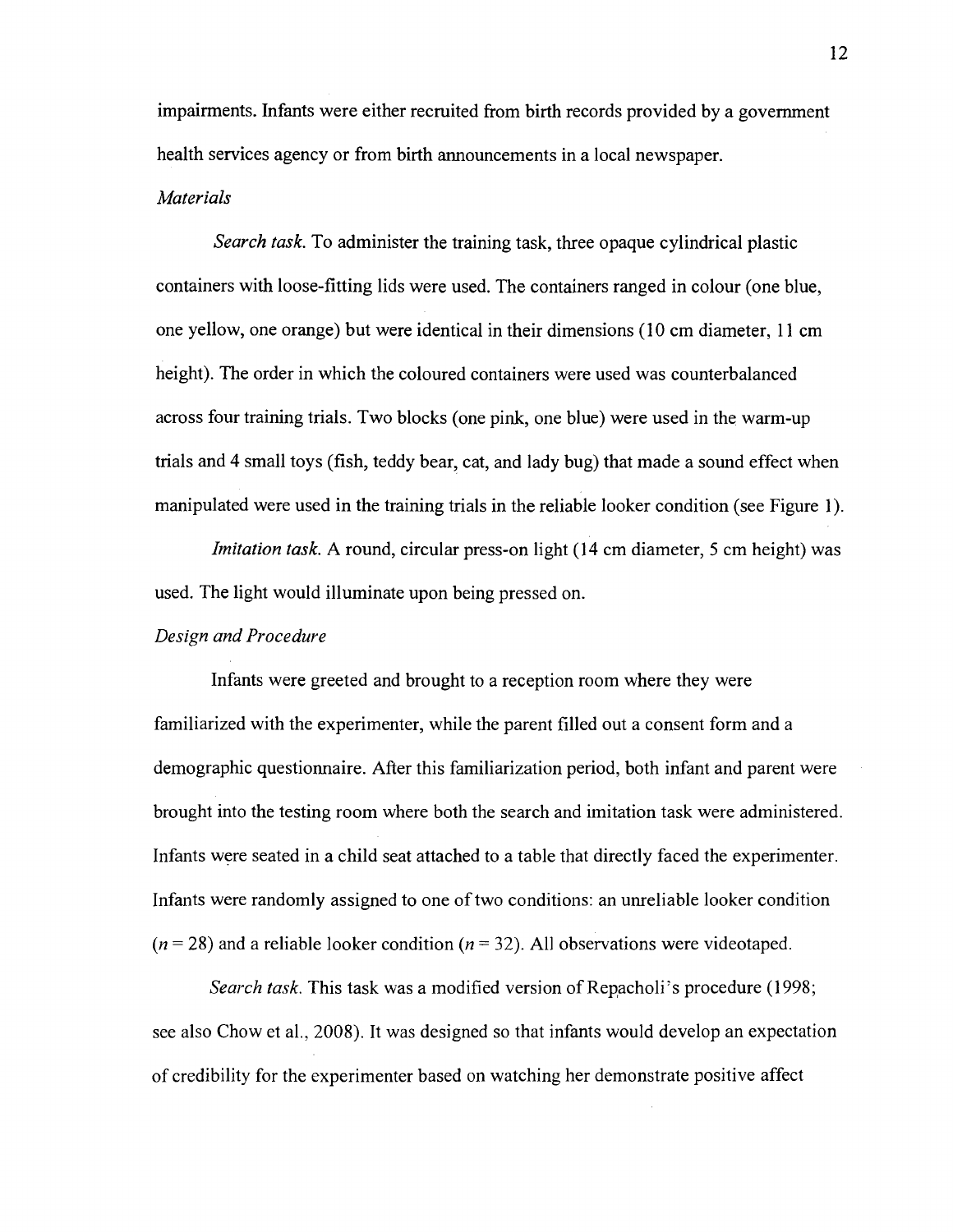while looking inside an empty container (*i.e.*, unreliable looker condition) or inside a container with a toy inside (i.e., reliable looker condition). Infants completed two warmup trials and four training trials.

In the warm-up phase, once seated across the experimenter, infants observed the experimenter look inside the yellow container and then say, "What's in here?" Subsequently, the experimenter shook the container, removed its lid, and then titled the container toward the infant so that he or she could see the toy hidden inside. Once closing the lid, the experimenter encouraged the infant to open the container by saying, "Now, it's your turn." This was followed by a 30 second period during which the infant could explore the contents of the container. The exact same procedure was demonstrated during the training trials except that orange and blue containers were used. In addition, an exclamation ("Wow!") accompanied the experimenter's look inside the container, together with a surprised facial expression, expressed by raised eyebrows and an open mouth. Each demonstration lasted approximately 10 s.

*Imitation task.* This procedure was modified from Gergely et al.'s (2002) task (specifically the hands free condition) and was used to see whether infants' prior knowledge of an experimenter's credibility in the search task would influence their willingness to imitate her behavior in a novel task. Thus, this task was always administered after the search task. Once seated across from the experimenter, infants completed two training trials. The experimenter began by saying "Hi, (baby's name)," following which she would lean forward from the waist and touch the light with her forehead, thus illuminating the light. As she performed this head-touch, her hands would always be placed flat on the table, on each side of the light. She would then lean forward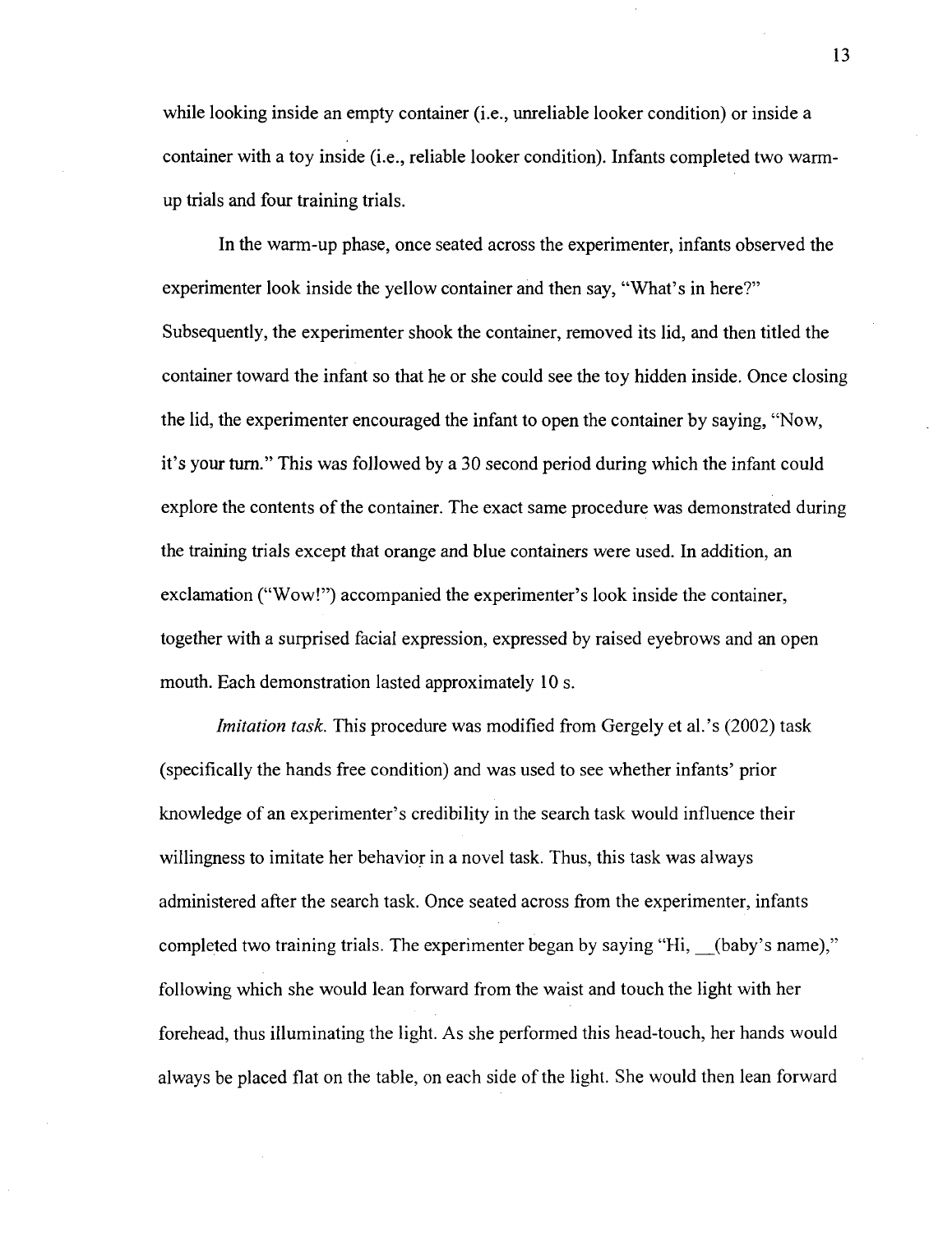from the waist once again to turn off the light. This sequence was repeated two times (head-touch illuminating the light, then head-touch turning off the light, then repeat). Following this display, the experimenter offered the light to the infant, saying "Now, it's your turn." The press-on light was placed directly in front of the infant, which was followed by an exploration period of approximately 30 seconds. After all the experimental trials were completed, both the infant and parent were taken back to the reception area. Infants were given a small toy and certificate of merit for participation, and parents were later mailed a newsletter describing the results of the study after data collection had been completed.

#### *Coding and Reliability*

Each participant was videotaped and all tapes were coded by the primary experimenter. The coding scheme for the search task was based on Chow et al.'s (2008) procedure. Two dependent variables were collected, demonstrating whether the infant a) examined the contents of the container by either looking inside or by inserting his or her hands inside the container and b) the latency to examine the contents of the container, in seconds. The coding scheme for the imitation task was based on Gergely et al.'s (2002) procedure. Infants' responses were recorded based on a) which body part they used for their first action and/or second action (either forehead or hands) and b) their latency to touch the light, in seconds. Repeated actions (if an infant used her/his hands or forehead twice) were not recorded. If infants used neither their forehead nor their hands, it was coded as no response.

An independent observer who was blind to the hypotheses coded a random selection of 25% ( $n = 15$ ) of the infants, based on the videotaped sessions, in order to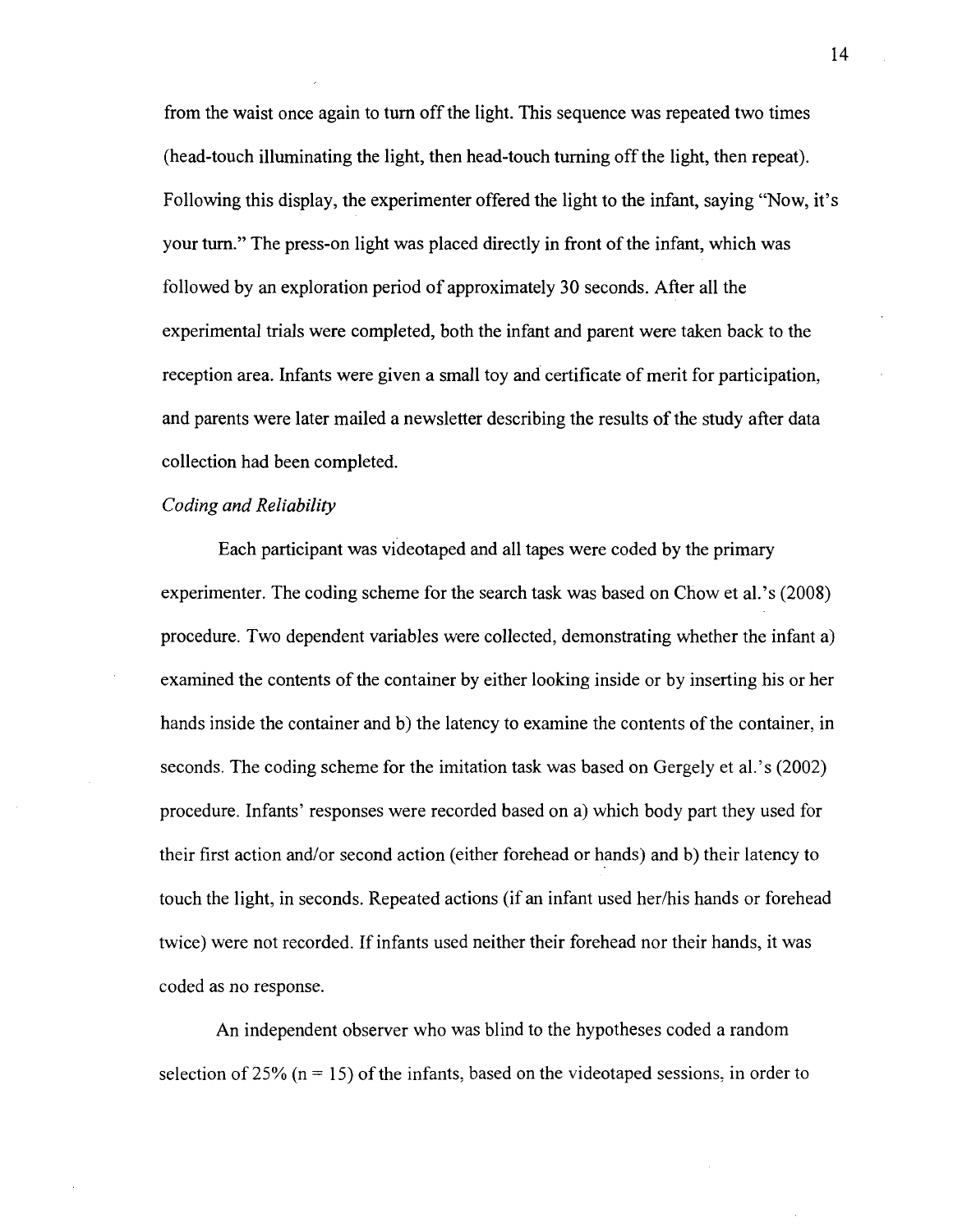assess inter-observer reliability. Using Pearson product-moment correlations, the mean inter-observer reliability was  $r = .99$  (range = .81 to 1.00) for the search task and  $r = .99$  $(range = .84 to 1.00)$  for the imitation task (including latency).

#### *Results*

#### *Search Task*

*Examination behaviour.* To assess whether the infants from both groups paid attention to what the experimenter saw inside the containers during the search task, we compared the number of times infants examined the contents of the container during the training trials (out of 4 trials) in the reliable and unreliable looker conditions. Results indicated that infants from both groups looked equally often inside the containers (reliable looker:  $M = 3.97$ ,  $SD = 0.17$ ; unreliable looker:  $M = 3.79$ ,  $SD = 0.57$ ),  $t(58) =$ 1.73, n.s., suggesting that they were both paying attention to the experimenter's behavior and were thus able to learn of her reliability.

*Latency to examine contents.* To determine if infants were able to develop some expectation about the contents of the containers over time, we compared the latency to examine the content on the first and last trial of the training phase using a  $2 \times 2$  mixed model analysis of variance (ANOVA) with condition (reliable, unreliable) as the between subjects factor and trial (first trial, last trial) as a within-subjects variable. In line with our hypothesis, there was a significant interaction between condition and trial,  $F(1,58) =$ 7.92,  $p < 0.001$ ,  $\eta^2 = 0.12$ . Pairwise comparisons with Bonferroni corrections revealed that infants in the unreliable condition took longer to examine the contents of the container on the last trial ( $M = 10.32$ ,  $SD = 1.41$ ) as compared to the first trial ( $M = 6.18$ ,  $SD = 0.82$ , p < .001), whereas infants in the reliable condition took equally long to examine the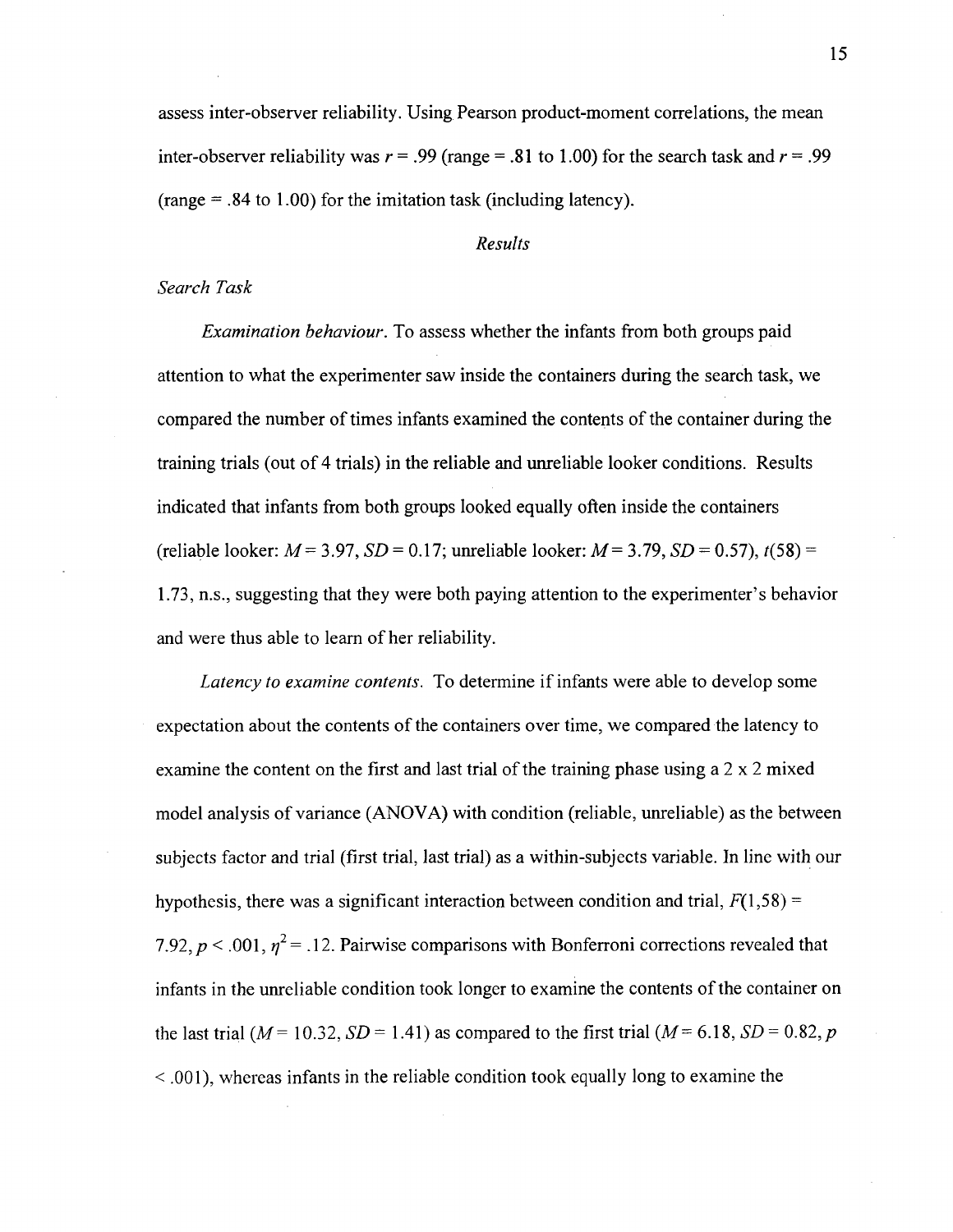containers' contents (first trial: *M=* 3.56, *SD =* 0.77, last trial: *M=* 3.04, *SD* = 1.32, ns; see Figure 3). This suggests that infants in the unreliable condition became gradually disinterested in the content of the containers as they developed the expectation that the facial and vocal cues of the experimenter were misleading and there was nothing to look at in the containers.

#### *Imitation Task*

*Infants 'first response.* We focused primarily on infants' first action after witnessing the model's demonstration, as these acts are considered to be the most indicative of copying effects (Tennie et al., 2006). Figure 4 demonstrates that, as expected, among the children who imitated, infants who previously had experience with a model who acted unreliably used their hands (69%) significantly more often than their foreheads (31%) when first acting on the object,  $\chi^2(1, n = 26) = 4.172$ ,  $p < .05$ . The results for the infants who had previous experience with a reliable model were not consistent with our expectations. These infants also used their hands (69%) more often than their foreheads,  $(31\%)$ ,  $\chi^2(1, n = 29) = 3.85, p < .05$ .

A comparison of the proportion of infants who used their hands or forehead across the two groups (reliable vs. unreliable), revealed that there were no significant differences regarding either condition's first attempt at acting on the light,  $\chi^2(1, n = 55) = .98$ , n.s. It is worth mentioning that some infants in both groups (reliable:  $n = 3$ , unreliable:  $n = 2$ ) did not succeed in turning on the light through use of either their forehead or hands. These infants were coded as not imitating. Thus, some infants appeared either not interested in the task, or unsure of how to perform this novel action.

*Latency to imitate.* To examine whether infants' delay in imitation was influenced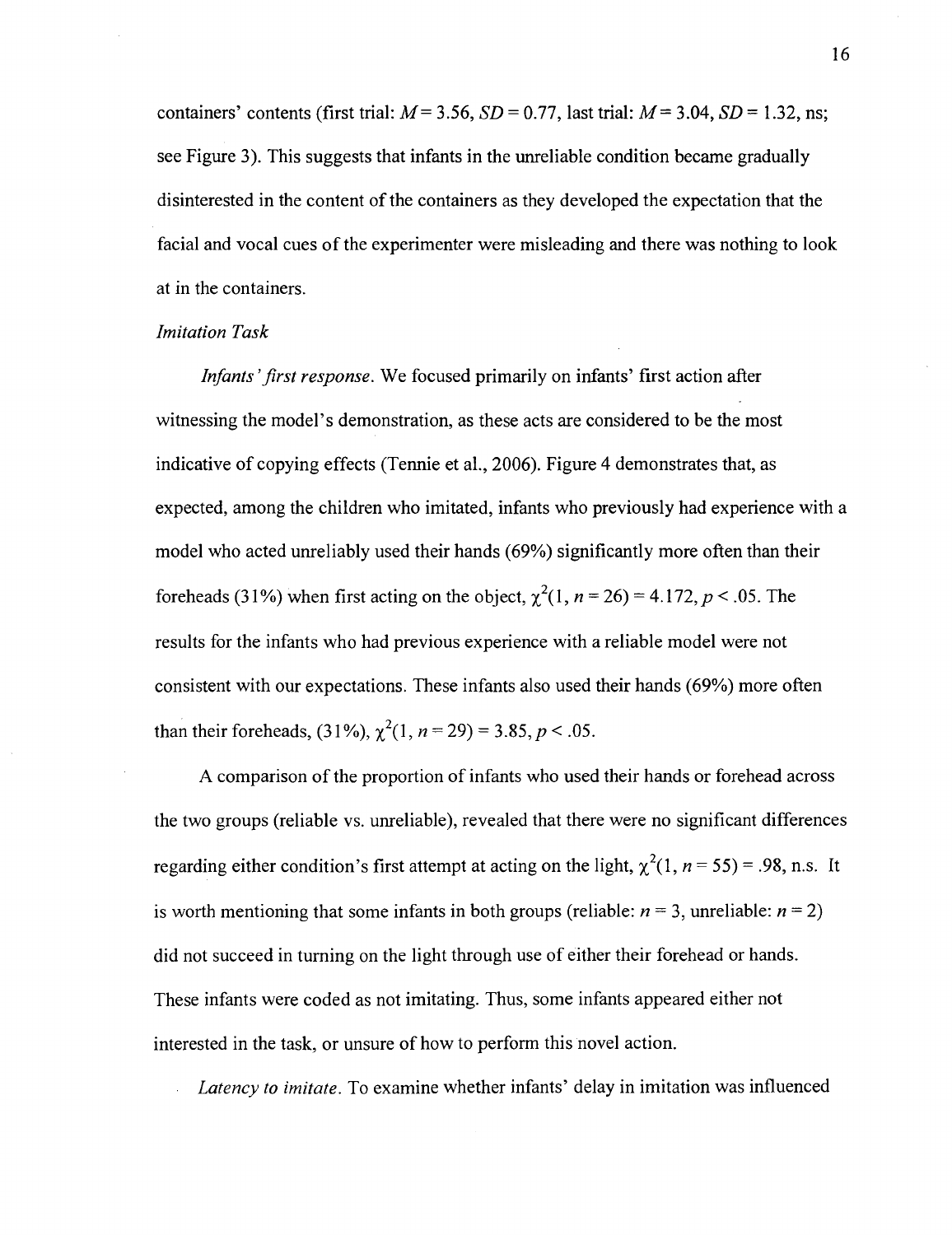by their reliability training, their latency to act was compared as a function of their looker condition and type of action. A two-way ANOVA was run with looker condition (reliable, unreliable) and type of action (forehead, hands) as between-subjects factors. The analysis revealed no significant main effect for looker condition,  $F(1,54) = 1.46$ , n.s.,  $\eta^2$  = .03, indicating that infants' previous experience with a reliable or unreliable model did not influence their latency to imitate (reliable:  $M = 2.05$ ,  $SD = 1.15$ , unreliable:  $M =$ 4.07,  $SD = 1.21$ ). There was no significant main effect for action,  $F(1.54) = 0.10$ , n.s.,  $n^2$  $= .002$ , suggesting that infants who used their hands did so as quickly as those who used their forehead (hands: *M=* 3.32, *SD =* 0.93, forehead: *M=* 2.79, *SD =* 1.39). There was also no significant interaction between the two measures,  $F(1,54) = 0.12$ , n.s.,  $\eta^2 = .002$ , nor did any of the pairwise comparisons with Bonferroni correction reveal any significant findings. This suggests that infants from both conditions took equally long to act on the object, whether they used their forehead or hands, and that the model's previous reliability had no impact on their reaction time to imitate.

#### *Discussion*

One of the goals of this study was to examine infants' ability to track the gaze reliability of an agent who displayed either reliable or unreliable cues. By measuring infants' latency to explore the contents of containers which an experimenter previously expressed interest in, it was found that when the experimenter's gaze was unreliable (i.e., expressing joy over an empty container), 18-month-olds took significantly longer to examine the contents of the containers across trials. In comparison, those infants who had experience with someone whose gaze was reliable (i.e., expressing joy over a container with a toy inside) took equally long across trials to examine the containers'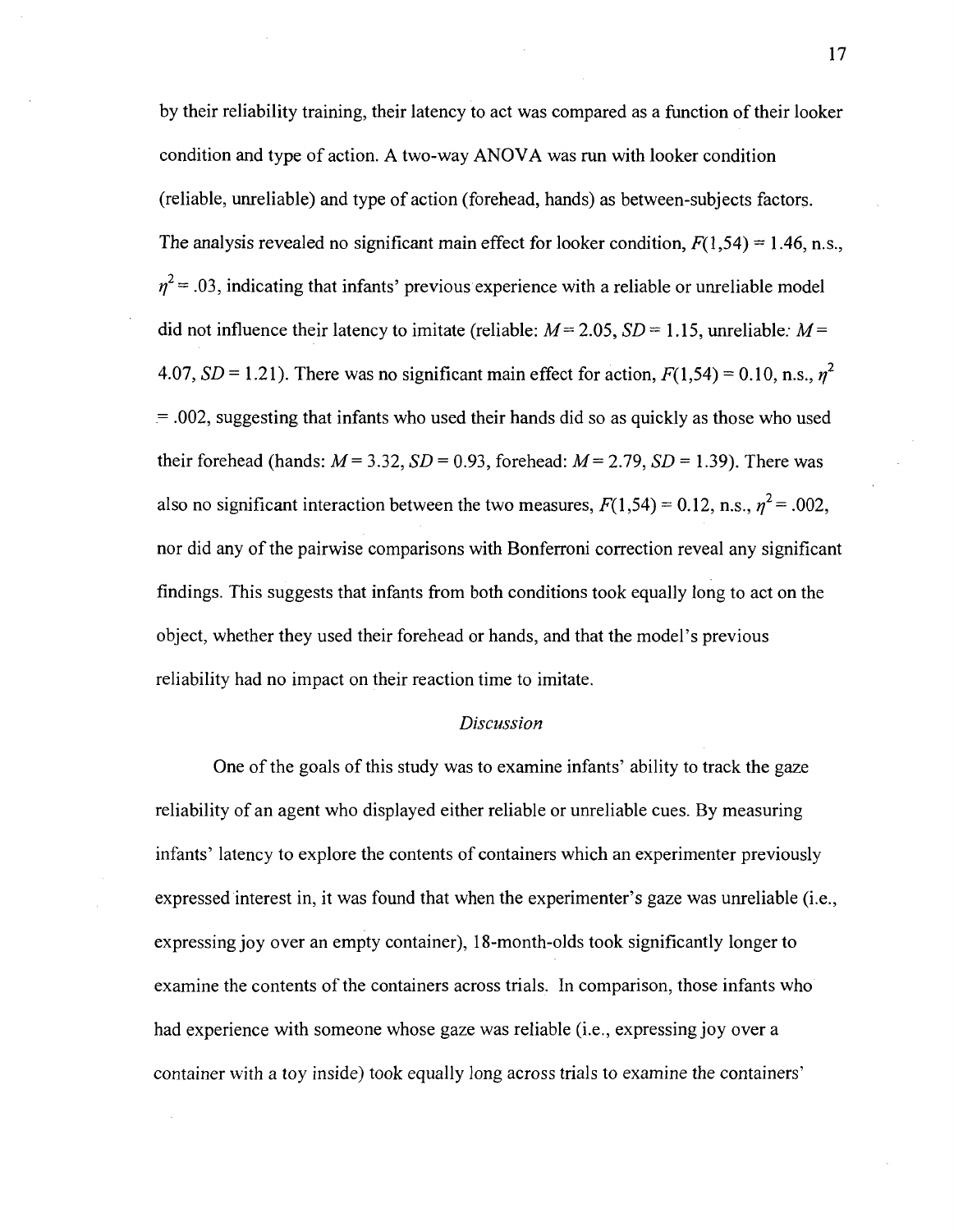contents. This suggests that infants at this age can track an agent's gaze reliability, based on the credibility of her overt cues and replicates previous results with this task (Repacholi, 1998).

The main goal of this study was to examine whether infants' previous exposure to a reliable or unreliable model influences their tendency to imitate his or her novel actions. It was found that prior knowledge regarding the reliability of a model did not influence whether infants subsequently imitated her novel actions. Specifically, infants did not imitate a head-light touch demonstrated to them, whether the experimenter was reliable or unreliable in a previous context. Instead, infants chose to use the most efficient available means to them, thus using their hands. This suggests that infants at this age were not influenced by their previous knowledge of the experimenter's reliability. Thus the current study did not replicate previous findings demonstrating that infants as young as 12-14 months-old have the capabilities to imitate behaviours that they deem rational (e.g., Gergely et al., 2002: Meltzoff, 1988). A reason for why infants at this age did not imitate may be due to a developmental progression in infants' motivations for imitating another agent's actions (Neilsen, 2006; Tennie, et al., 2006). At this point, a differentiation of imitation from other copying acts should be clarified, where 'imitation' is a term used exclusively for when someone understands the goals of the actor and copies both their specific actions and end result, while 'emulation' is reserved for when a person copies only the end result of the action, not the specific action itself (without necessarily understanding his or her goals; see Neilsen, 2006 for review).

To illustrate this developmental progression, it was found that when a rational reason for performing a novel action was provided, 12-month-olds increased their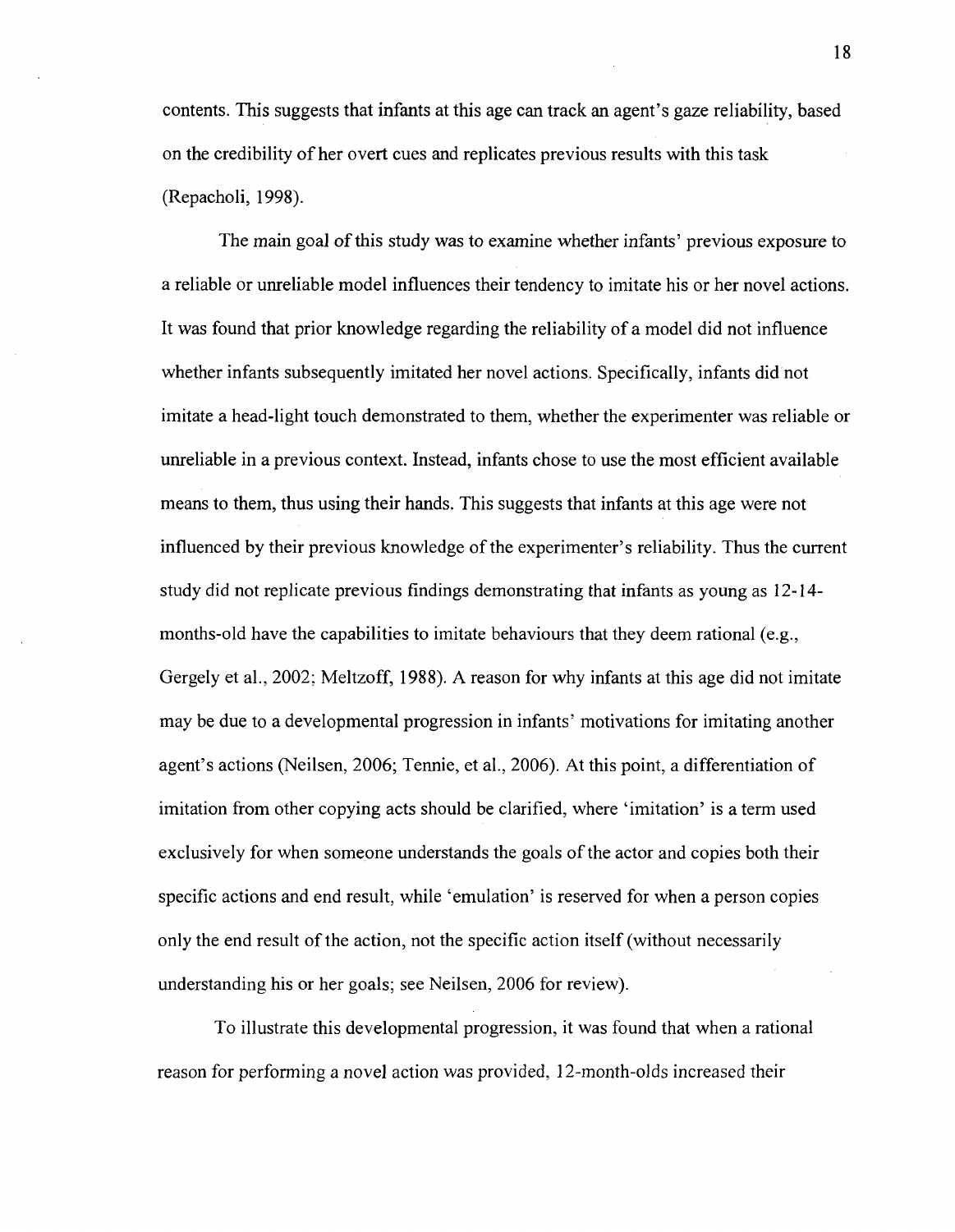likelihood of imitating as opposed to emulating. However, providing a rational reason for a model's behavior was not sufficient for 18-month-olds, who instead were more likely to imitate as opposed to emulate when the experimenter acted in a social manner (e.g., smiled, engaged the child in conversation, maintained eye contact; Neilsen, 2006). While in the current study the experimenter demonstrated eye contact with the infant and engaged the infant by calling his or her name, all other conversation was kept to a minimum and the experimenter remained in neutral affect. Thus, it appears that the level of social motivation may have not been high enough for infants in the current study to imitate the specific actions of the experimenter.

Certain methodological limitations existed in the current experiment that may have also contributed to the results. Specifically, within the procedure for the imitation task, seeing the experimenter turn the light both on and off with her forehead could have confused the infants and possibly made them conclude that using one's forehead might result in an unsuccessful attempt at turning on the light. Therefore they may have been hesitant to use this action. In addition, we noticed that infants were picking up the light and playing with it, rather than letting it rest on the table, thus increasing the likelihood that they would use their hands to reproduce the action. Taken together, these methodological issues may have contributed to the current experiment's results.

#### Experiment 2

In previous studies reporting about infants' rational imitation, the age at which infants were tested was several months younger than the infants in the first experiment (e.g., Gergely et al. 2002; Meltzoff, 1988; Schweir et al., 2006). Thus, possible reasons for the lack of significant findings between our reliable and unreliable group in terms of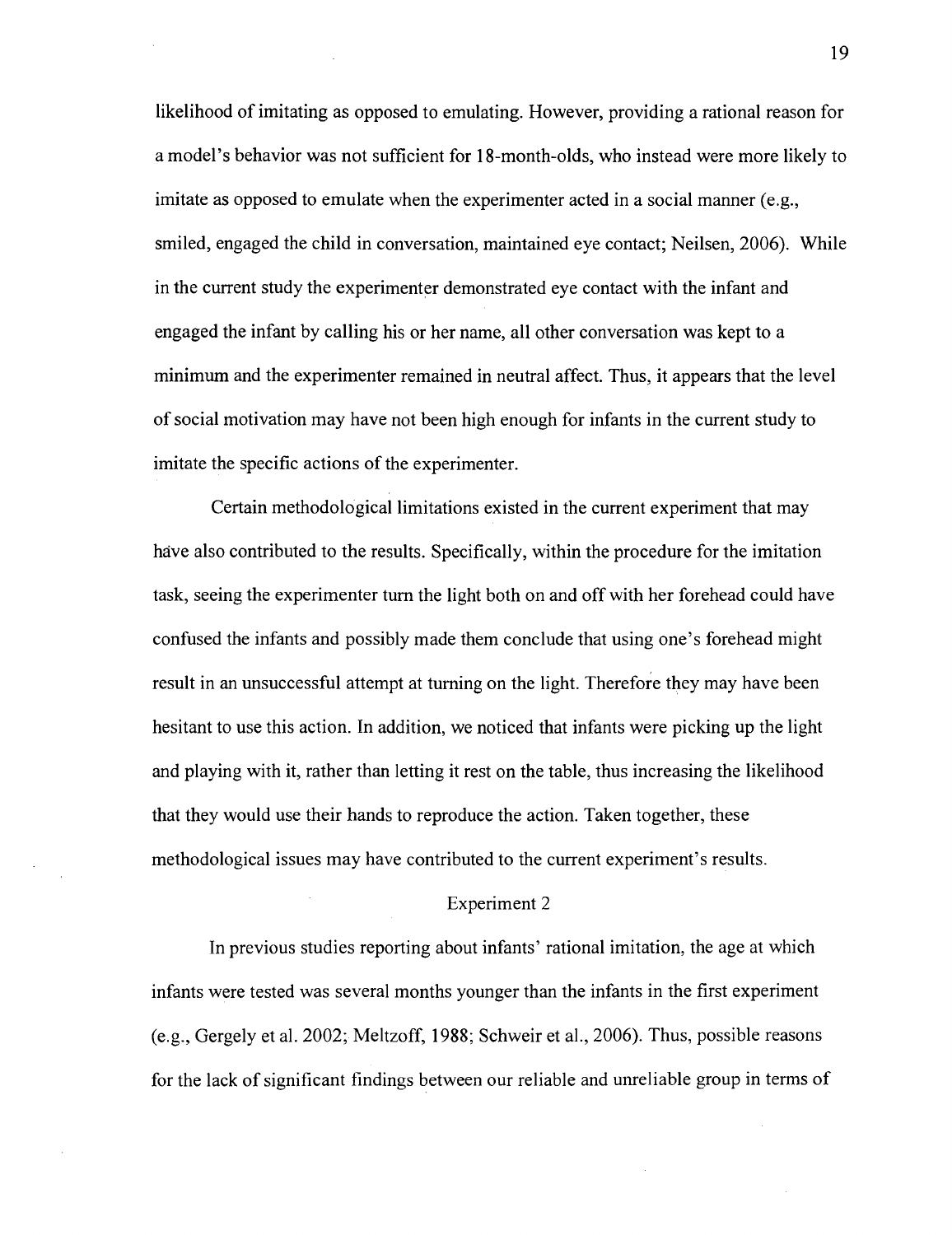the imitation task (i.e., failure for the groups to exhibit any differences in terms of using their forehead to turn on the light) may have been due to the fact that the rationality of the model may be less important as infants become older (Neilsen, 2006). To see if the infants' older age accounted for this difference, we tested a younger group of infants, whose mean age was approximately 14 months.

In addition to testing younger participants, we modified our procedure somewhat for the imitation task. We thought that perhaps seeing the experimenter turn the light both on and off with her forehead could have confused the infants and possibly make them conclude that using one's forehead could sometimes result in an unsuccessful attempt at turning on the light. Thus it was decided to show infants a demonstration where the experimenter only turned on the light with the forehead. In addition, in order to make sure that the infants saw the light as something to act on, rather than something to manipulate, we secured it to a flat tray, so that it could not be pulled off. Finally, to increase the chances that the infants could learn the novel behaviour, an additional demonstration was added to each trial, increasing it from two to three times. Thus, this second experiment sought to determine whether the results from the previous experiment were due to both the age of the participants as well as to these methodological limitations.

#### *Method*

#### *Participants*

A group of forty-three infants participated in this study (17 females, 26 males). The mean age for infants was 14.51 months  $(SD = 0.57, \text{range} = 13.33 \text{ to } 16.46 \text{ months}).$ Twelve additional infants were excluded from the study because of experimental error *(n*  = 2), lack of compliance with the task *(n =* 4), parental interference *(n* = 1), and fussiness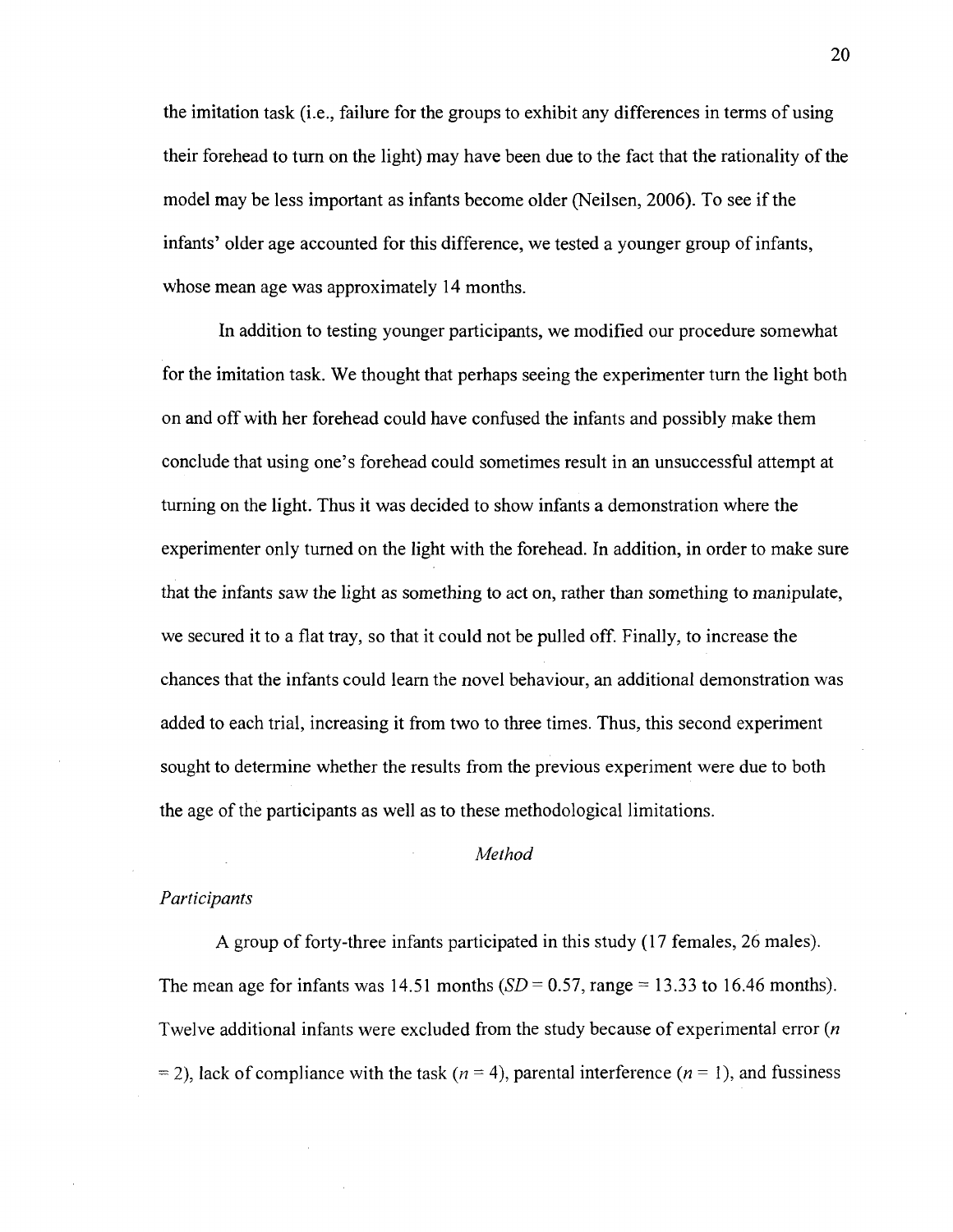$(n = 5)$ . On the basis of parental report, all infants had a minimum 33-week gestation period in addition to no vision or hearing impairments. Infants were recruited from birth records provided by a government health services agency.

#### *Materials*

All stimuli were identical to Experiment 1, with the exception of the imitation task. In the current study, the press-on light was secured to a flat, rectangular tray (45 cm by 33 cm; see Figure 2).

#### *Design and Procedure*

The design and procedure were identical to Experiment 1 for the search task. Infants were randomly assigned to one of two conditions: an unreliable looker condition  $(n = 22)$  and a reliable looker condition  $(n = 21)$ . There was a slight modification to the imitation task. Infants still sat across from the experimenter, where they completed three training trials. The experimenter began by saying "Hi, (baby's name)," following which she would lean forward from the waist and touch the light with her forehead, thus illuminating the light. She would then bring the tray underneath the table in order to turn it off, so that the infant only saw the head-touch illuminate the light, not turn it off. This sequence was repeated three times (head-touch illuminating the light, bring tray down to turn off, then repeat). Following this demonstration, the experimenter offered the tray to the infant, saying "Now, it's your turn." This was followed by an exploration period of approximately 30 seconds.

#### *Coding and Reliability*

Coding for both tasks was conducted in the same manner as Experiment 1. An independent observer coded a random selection of 25%  $(n = 11)$  of the infants, based on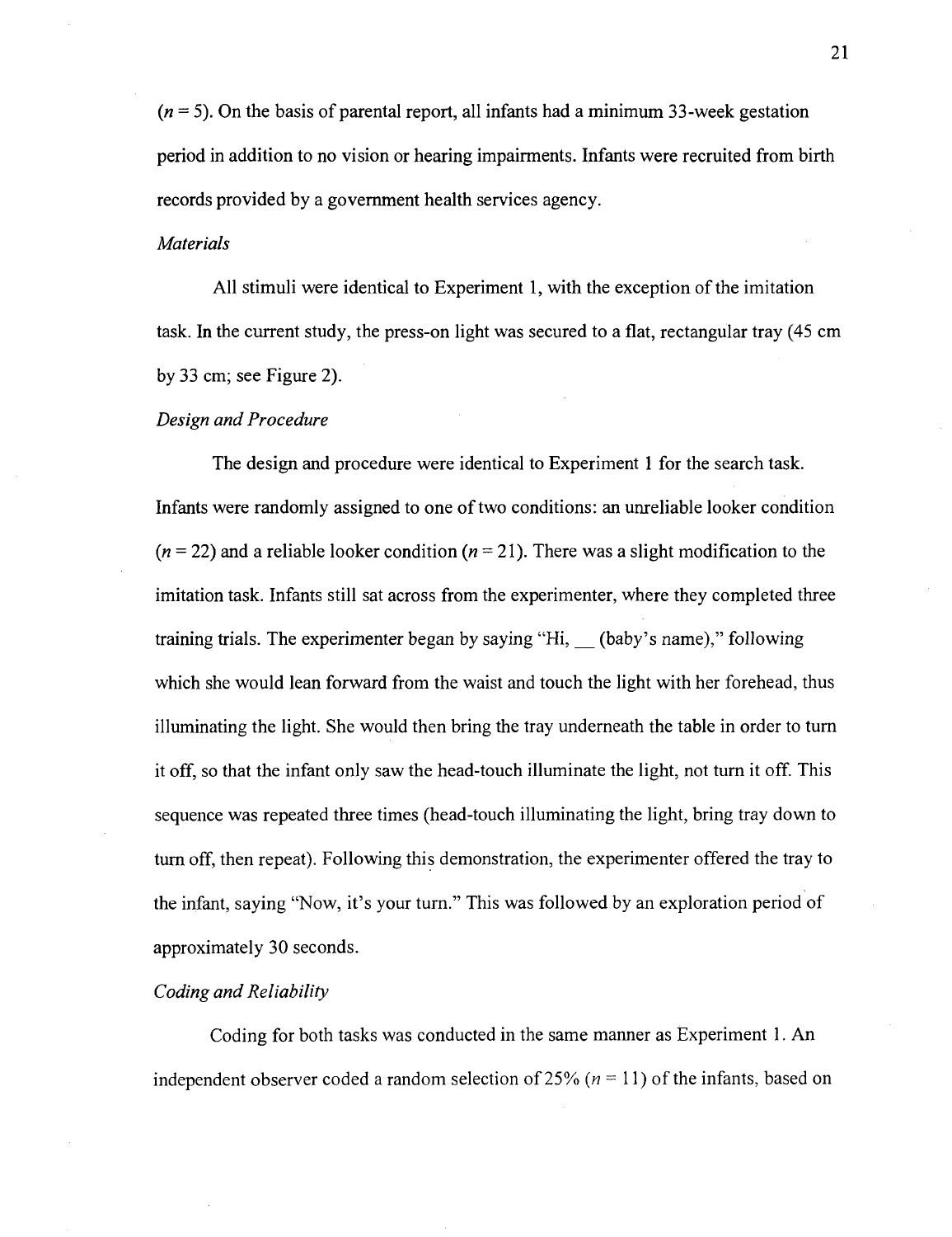the videotaped sessions, in order to assess inter-observer reliability. Using Pearson product-moment correlations, the mean inter-observer reliability was  $r = .99$  (range  $= .91$ ) to 1.00) for the search task and  $r = .99$  (range = .99 to 1.00) for the imitation task (including latency).

#### *Results*

 $\chi$ 

#### *Search Task*

*Examination behaviour.* To assess whether the infants from each group paid attention to the experimenter's behaviour during the search task, we compared the number of times infants examined the contents of the container during the training trials (out of 4 trials) in the reliable and unreliable looker conditions. Results indicated that infants did not look equally often inside the containers (reliable looker:  $M = 3.67$ ,  $SD =$ 0.58; unreliable looker: *M=* 3.23, *SD =* 0.69), *t(41) =* 2.27, *p <* .05. This suggests that infants in the unreliable group became increasingly uninterested in the task and perhaps were quick in learning of the experimenter's reliability, resulting in a decrease in their examination of the content of the containers across trials.

*Latency to examine contents.* To determine if infants were able to develop an expectation about the containers and their contents over time, we compared the latency to examine the containers from the first to the last trial of the training phase using a 2 X 2 mixed model analysis of variance (ANOVA) with looker condition (reliable, unreliable) as the between-subjects factor and trial (first trial, last trial) as a within-subjects factor. Consistent with our hypothesis, it was found that there was a significant interaction between condition and trial,  $F(1,41) = 13.97, p < .001, \eta^2 = .25$ . Pairwise comparisons with Bonferonni corrections revealed that infants in the unreliable condition took longer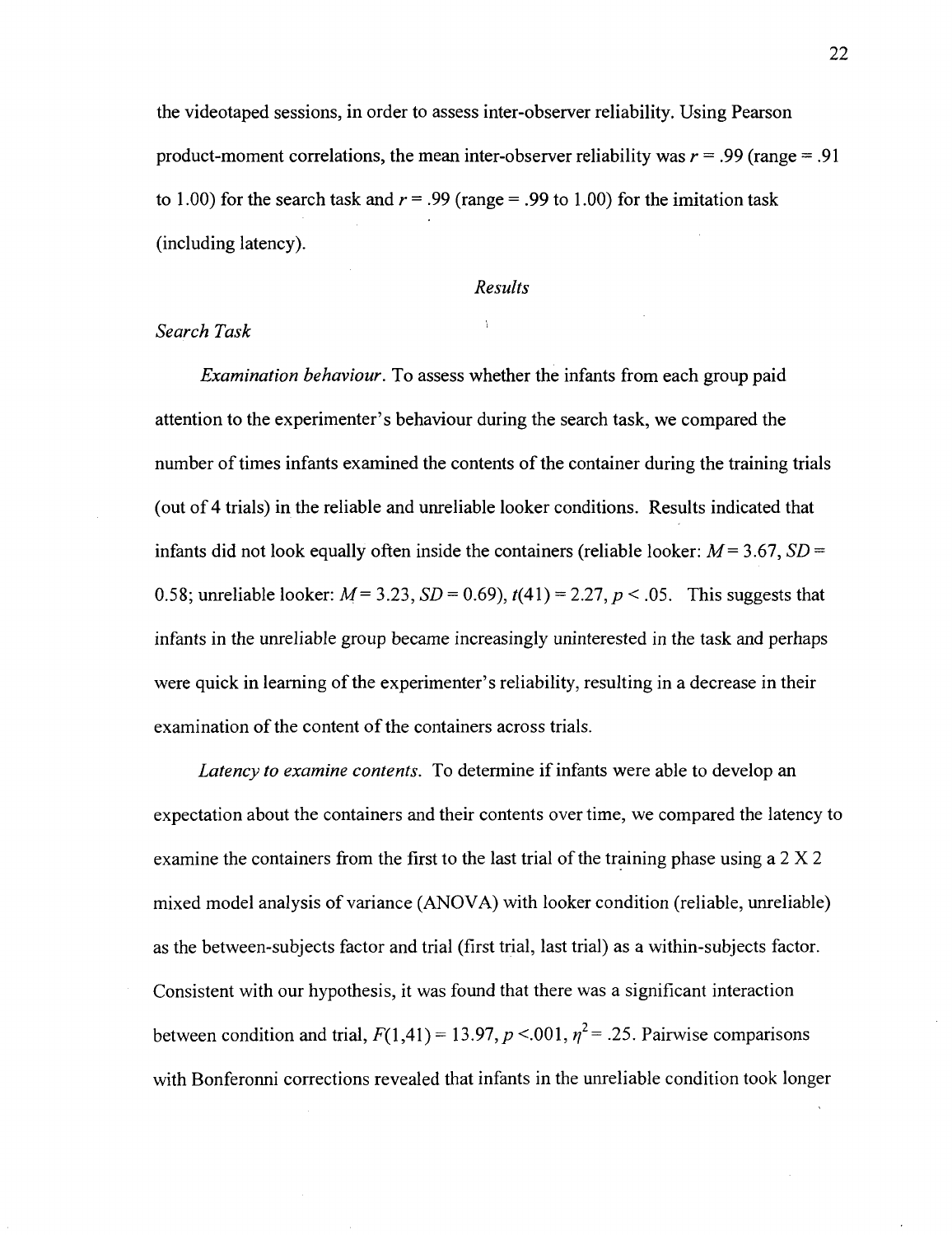to examine the contents of the container in the last trial  $(M= 16.05, SD = 1.90)$  as compared to the first trial  $(M= 9.01, SD = 1.91 p < .01)$ , whereas infants in the reliable condition took equally long to examine the containers' contents (first trial: *M=* 10.50, *SD*  = 1.95, fourth trial: *M=* 7.08, *SD* = 1.95, n.s; see Figure 5). This suggests that infants in the unreliable condition came to understand that there was nothing to find in the containers by the last trial, and thus became less motivated to examine its contents. *Imitation Task* 

*Infants 'first response.* As expected, infants who previously had experience with a model who acted unreliably used their hands (76%) significantly more often than their foreheads, (24%)  $\chi^2(1, n=17) = 4.77, p < .05$ . In contrast, those infants who had previous experience with a model who acted reliably showed no preference for using their forehead (54%) or hands (46%) first,  $\chi^2(1, n = 13) = .077$ , n.s. (see Figure 6).

A comparison of the proportion of infants who used their hands or forehead across the two groups (reliable vs. unreliable), revealed that there were no significant differences regarding infants' first attempt to act on the light,  $\chi^2(1, n = 30) = 2.92$ , n.s. It is worth mentioning that a large proportion of infants from both groups (reliable:  $n = 8$ , unreliable:  $n = 5$ ) did not succeed in turning on the light through use of either their forehead or hands. These infants were coded as not imitating. Thus, some infants appeared either not interested in the task, or unsure of how to behave regarding performing this novel action. It was interesting to note that there was a larger proportion of infants doing nothing (38%) in comparison to the older infants from the previous experiment, (9%),  $\chi^2(1, n =$  $109$ ) = 88.79,  $p > .05$ .

*Latency to imitate.* To examine whether infants' delay to imitate was influenced by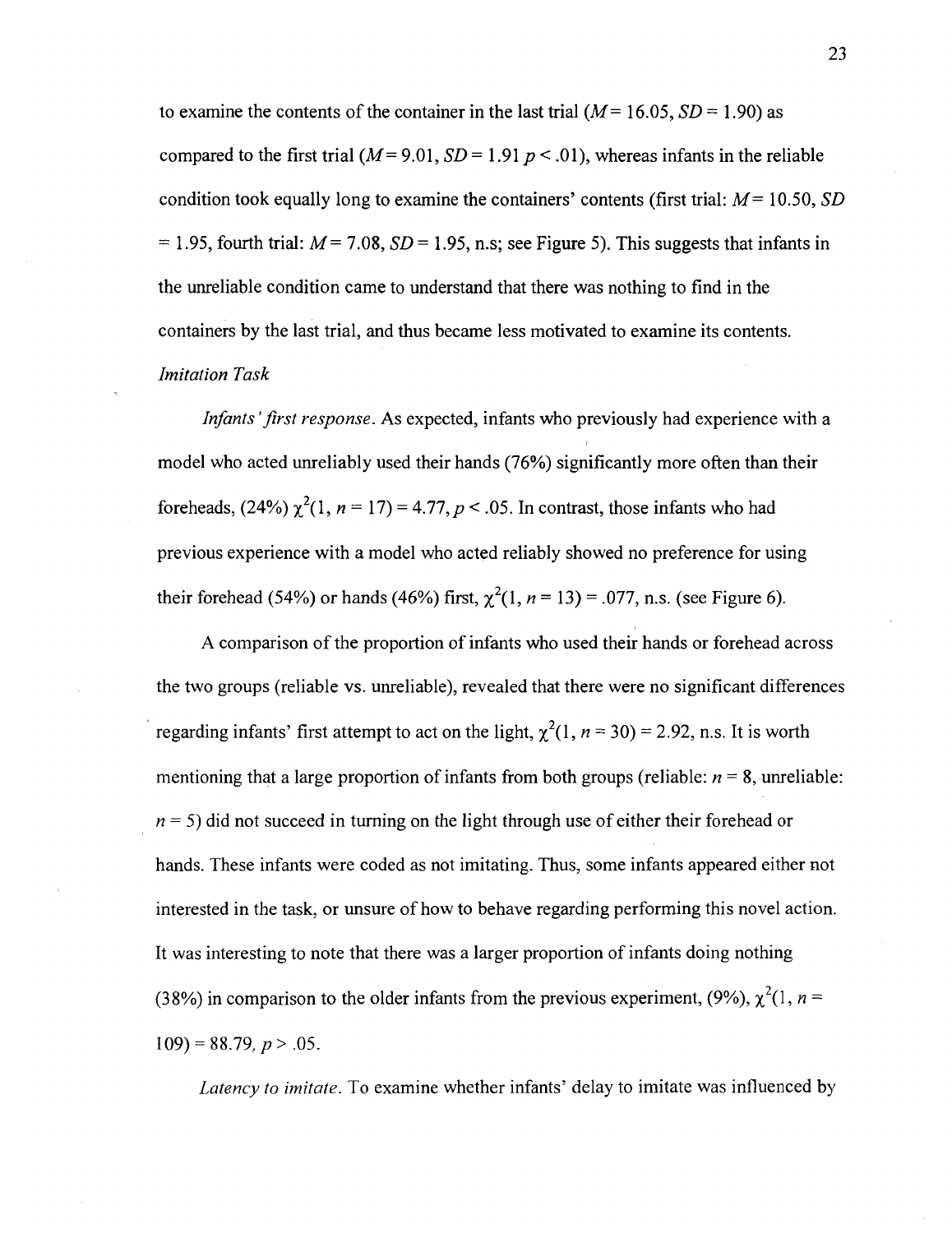their reliability training, their latency to act was compared as a function of their looker condition and type of action. A two-way ANOVA was run with looker condition (reliable, unreliable) and type of action (forehead, hands) as between-subjects factors. The analysis revealed no significant main effect for looker condition,  $F(1,28)=1.10$ , n.s.,  $\eta^2$  = .04, indicating that infants from either condition did not differ in their latency (reliable:  $M = 8.99$ ,  $SD = 2.59$ , unreliable:  $M = 5.16$ ,  $SD = 2.56$ ). There was also no significant main effect for type of action,  $F(1,28)=3.14$ , n.s.,  $n^2 = .11$ , suggesting that infants who used their hands did so as quickly as those who used their forehead (hands:  $M=3.85$ ,  $SD=2.21$ , forehead:  $M=10.30$ ,  $SD=2.89$ ). Finally there was no significant interaction overall between the two measures (i.e., looker condition and type of action),  $F(1,28) = 3.35$ , n.s.,  $\eta^2 = .08$ . However, pairwise comparisons with Bonferroni corrections revealed that there was a significant difference in the reliable condition's latency to perform a specific action type,  $F(1,25) = 6.43$ ,  $p < 0.05$ ,  $n^2 = .21$ , but not in the unreliable condition's,  $F(1,25)=0.002$ , n.s.,  $n^2 = 0.00$ . Specifically, only those in the reliable group differed in terms of their latency to act on the light, with those who used their forehead ( $M=15.56$ ,  $SD=3.66$ ) taking longer than those who used their hands ( $M=$ 2.43, *SD =* 3.66)

#### *Discussion*

Infants in the current study reacted as expected to the communicative cues provided by the experimenter within the search task. Thus, when the communicative cues of the experimenter were misleading (i.e., the unreliable condition), 14-month-olds took significantly longer to examine the contents of the containers across trials in comparison to those infants who had experience with someone whose communicative cues were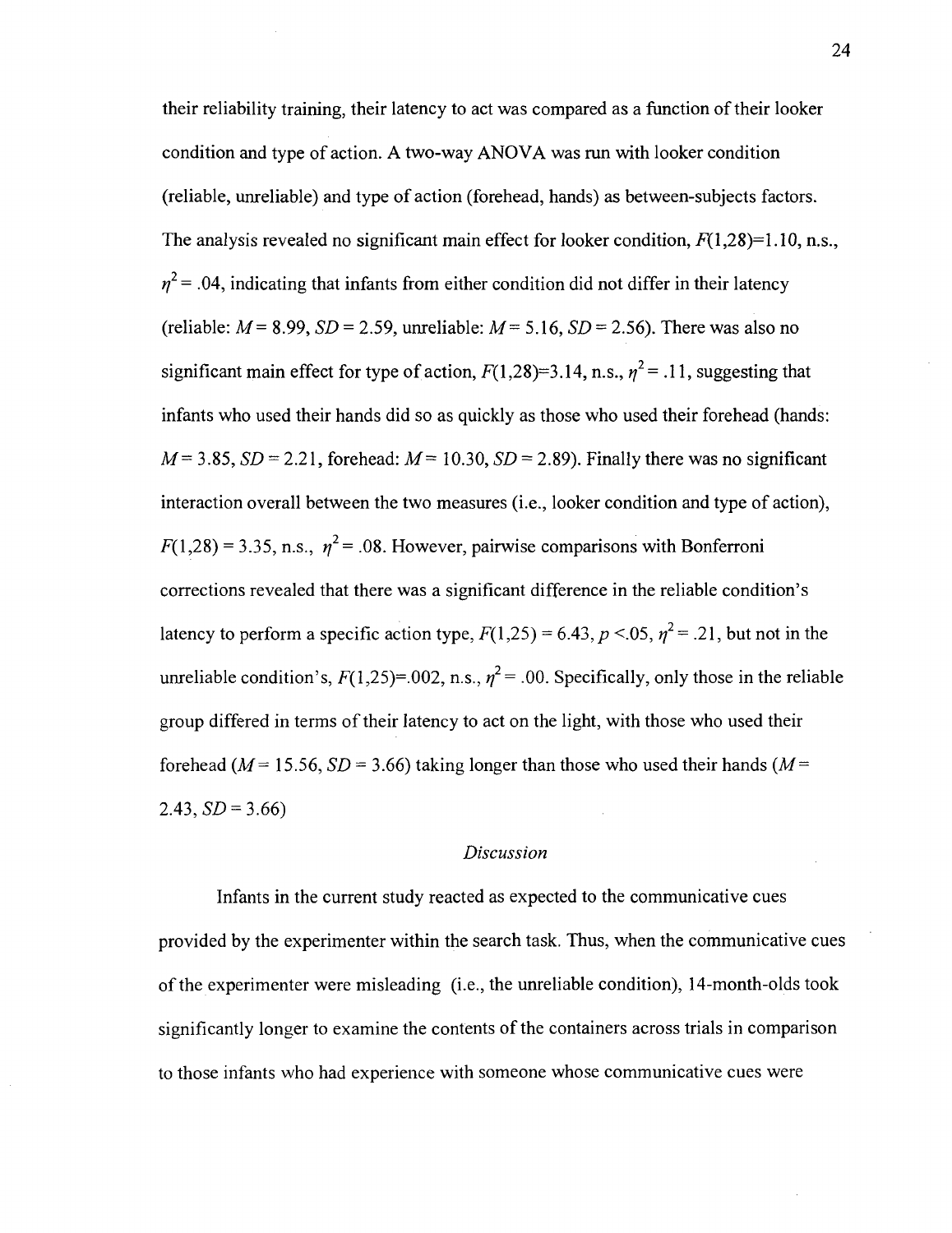accurate (i.e., the reliable looker condition). Thus, extending results from the previous experiment, this suggests that infants at this age can track an agent's gaze reliability based on the credibility of her overt cues and replicates previous findings with this task (Chow, et al. 2008, Poulin-Dubois & Chow, in press).

More importantly and consistent with our hypothesis, 14-month-olds with prior experience with an unreliable looker did not imitate her novel actions. Instead, these infants preferred to use their hands, significantly more often than their forehead. Clearly, it appears that, although infants were attentive to the model regardless of her past reliability, only the reliable model's ostensive cues acted as an "interpretation switch" directing infants to interpret the model's novel actions as part of a teaching event.

In contrast to the results from the 18-month-olds, 14-month-old infants who had previous exposure to a reliable agent did not show a preference for using their hands or forehead. This can be interpreted as weak support for the current study's original hypothesis, which stated that infants in the reliable condition would be more willing to imitate using their foreheads as the model did. Stated differently, while the current study failed to replicate previous findings demonstrating 14 month-old infants' preference to imitate another's actions when they are deemed rational (e.g., Gergely et al., 2002; Meltzoff, 1988), it did provide partial support suggesting that these infants are equally likely to imitate or not imitate another's rational actions, once exposed to the model's history of reliability. Nonetheless, supporting our hypothesis was the finding that these infants behaved differently from those in the unreliable condition, who clearly chose not to imitate the model.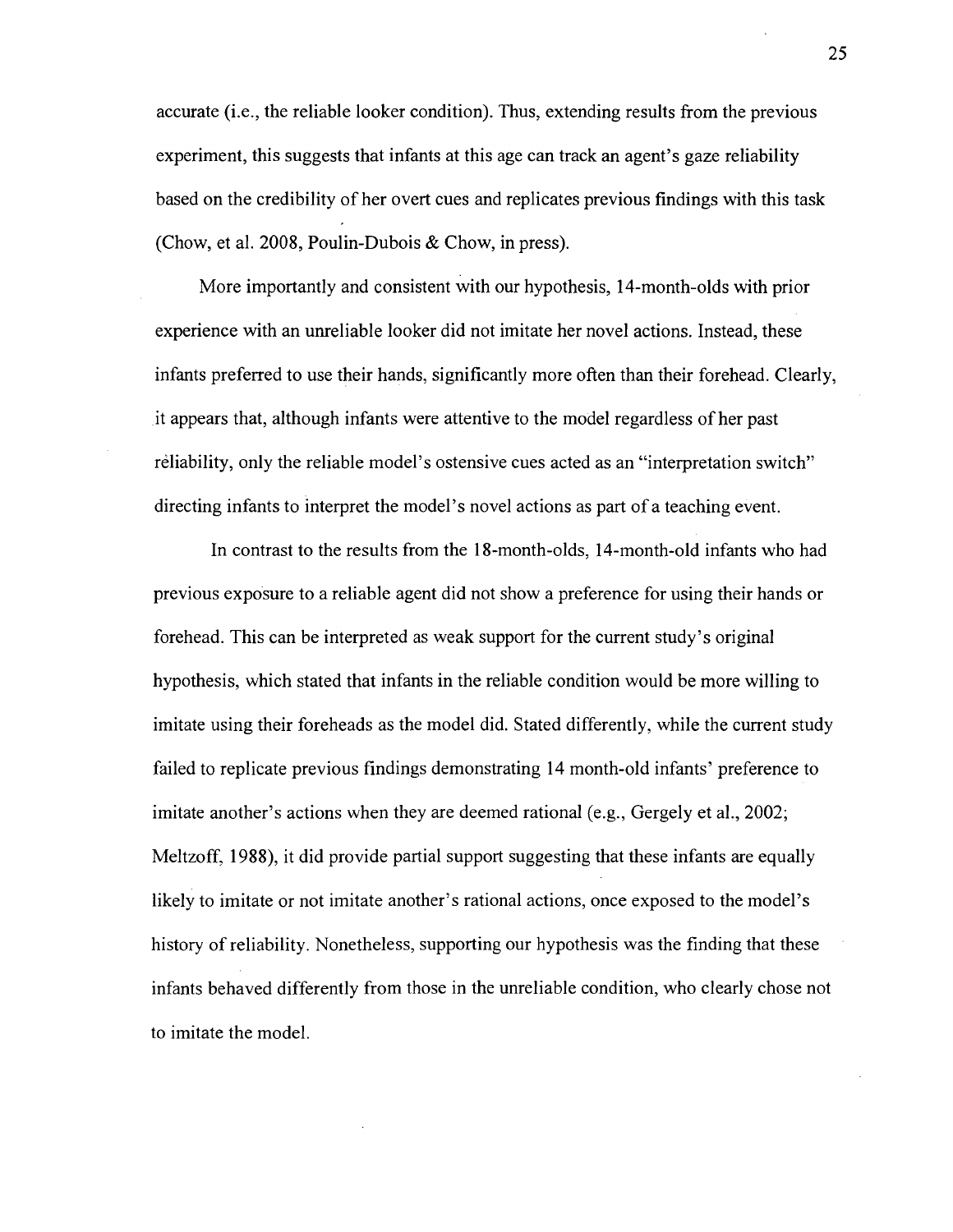Reasons for the current study's failure to replicate previous findings may have been because infants in the reliable condition, unsure of whether to use their hands or forehead, opted for neither. Of those who used neither, there were a number of infants who tried to pull the light off the tray (considered neither a forehead or hand touch), suggesting that they thought they were missing some aspect of the game, whose goal could not possibly be to teach to turn on a light with one's forehead. Other explanations for this alternative action of trying to pull the light off from the tray could be due to carry over effects. Infants were always first administered the search task that required them to open containers (i.e., open a container by removing its lid) thus revealing the contents inside. Afterward, the infants were administered the imitation task that had them turn on a light, attached to a tray, with their forehead. It is possible that performing the search task first and therefore gaining experience and exposure to opening a container by removing its lid made infants try to reenact this behaviour in the task immediately after (see Figures 1 and 2 for comparison of materials). Because placing the light on the tray was a methodological change from the 18-month-olds to the 14-month-olds, there is no way to compare the current experiment's results with those from the previous experiment to assess whether infants at both ages would act the same. Therefore, it is considered at best a possible explanation to 14-month-old infants increased lack of imitation.

An interesting finding within this condition was infants' latency to imitate on their first action, where it was found that infants in the reliable looker condition took significantly longer (approximately three times longer) to use their forehead than their hands. One interpretation is that infants were experiencing a conflict: they questioned whether to imitate. It may be that, because the infants saw the experimenter be reliable in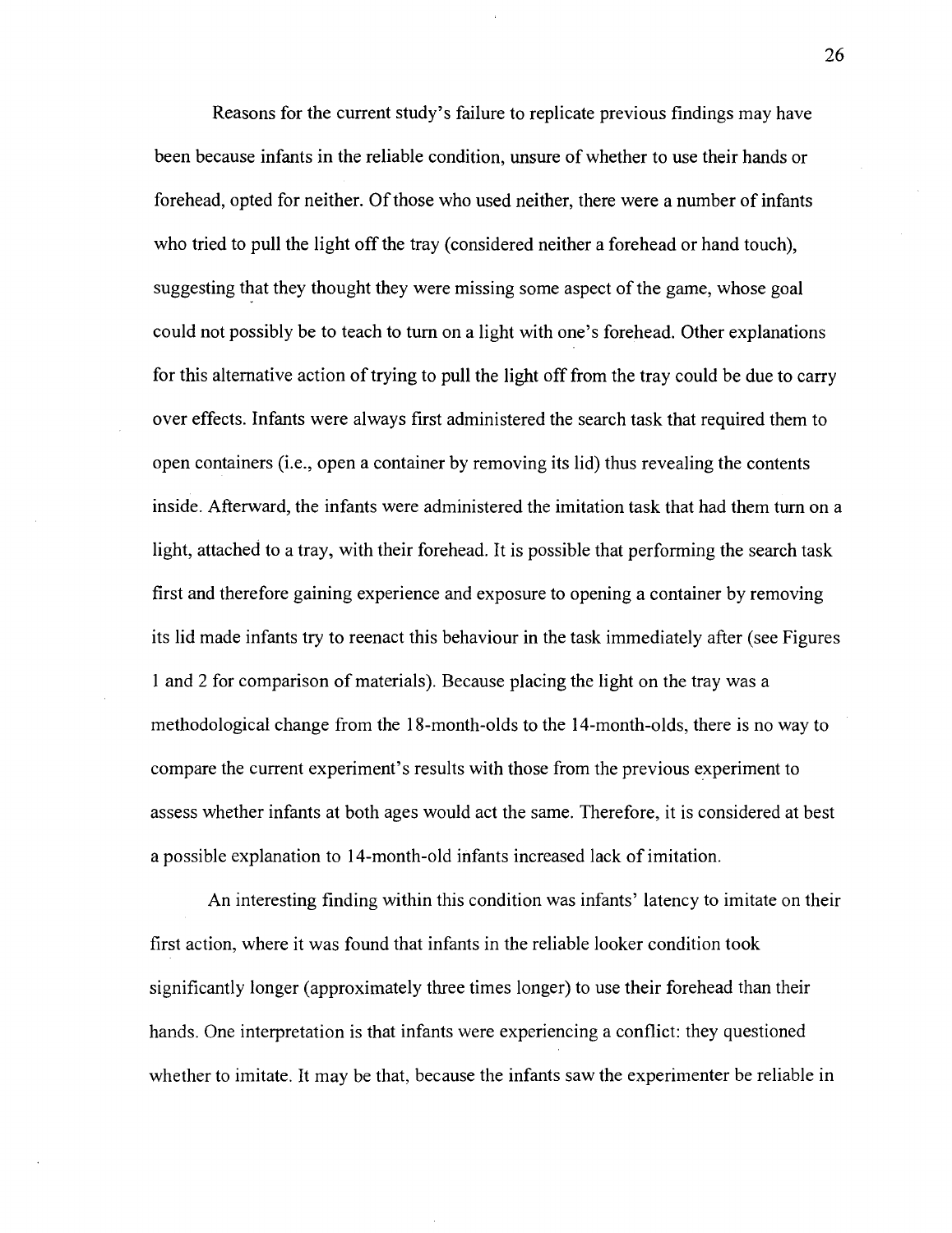a previous context, they were confused to now see her act in a novel, bizarre way. Thus, they were unsure of how to act, questioned whether to imitate, and took longer to reach that decision. If one were to argue that infants in this condition were questioning whether to imitate, one can make sense of the data. Specifically, there were no differences between the reliable condition and the unreliable condition in terms of using their hands; those who wanted to use their own natural response did so almost right away. However, only those who were going to use their forehead in the reliable condition  $(n = 7)$ questioned this (and thus, took longer). In contrast, those few who did use their forehead in the unreliable condition  $(n = 4)$  did so almost right away.

#### General Discussion

One of the goals of the current study was to test whether infants' learning is influenced by the selective mistrust they have developed towards another person. It was found that 14- and 18-month-old infants who had experience with an unreliable looker were able to track that person's reliability, and develop expectations regarding her behaviour. Specifically, in a search task where infants were required to examine the contents of a container, infants who witnessed an unreliable looker (someone show excitement over an empty container) took significantly longer across trials to examine the contents. In contrast, infants who witnessed a reliable looker (someone show excitement over a container with a toy inside) did not develop this mistrust toward the experimenter, thus their latency to examine the contents of the containers did not change over time. The current study therefore replicates findings that by 14 months of age, infants have the ability to develop selective mistrust towards others who have been unreliable in the past (Chow et al., 2008, Poulin-Dubois & Chow, in press).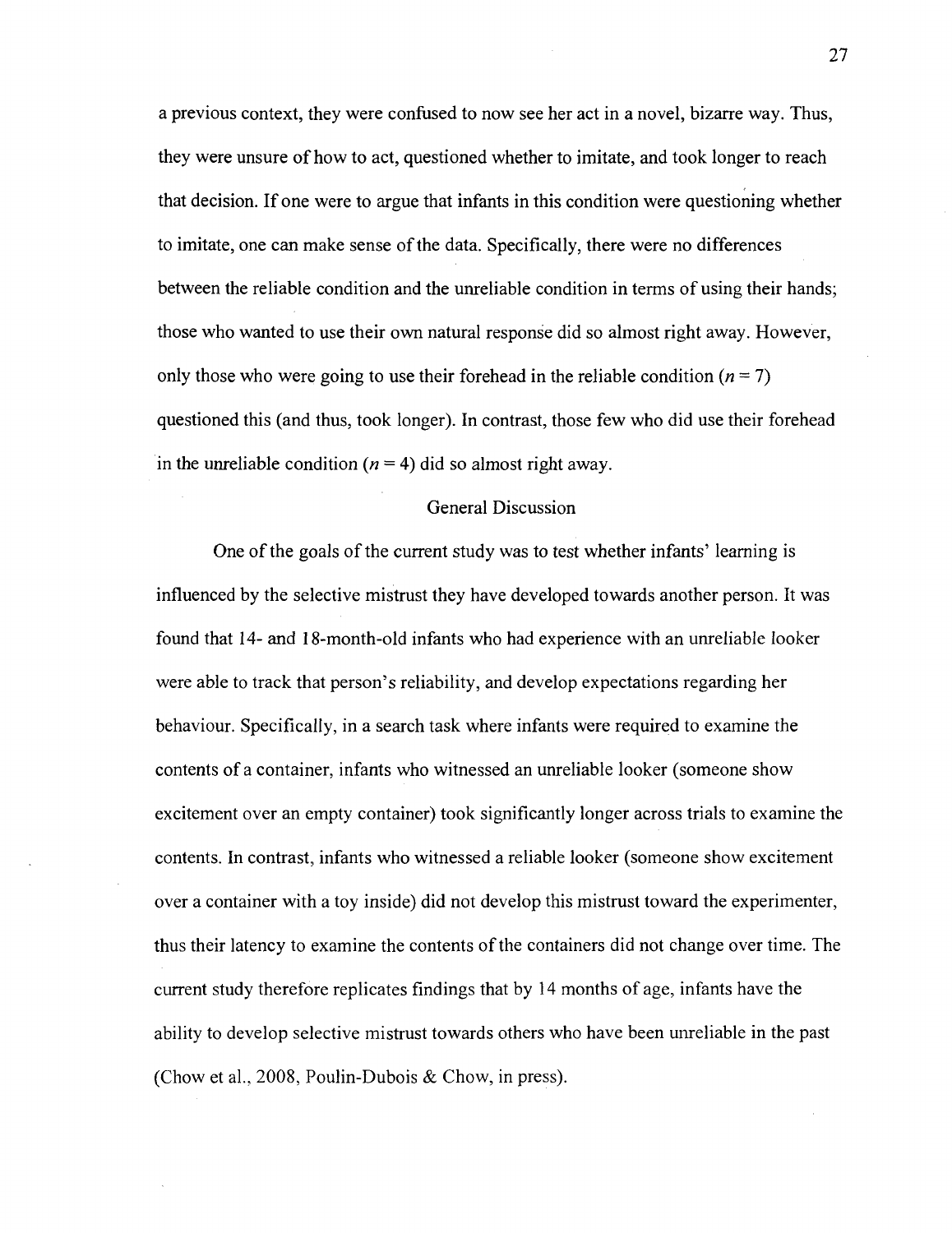The other, more important goal of this study was to examine whether, if infants are capable of selective mistrust, this ability influences their willingness to learn from others. We predicted that infants who had previous exposure to a trustworthy experimenter would trust her pedagogical cues and perceive her as a rational agent, who is worthy of imitating. Conversely, it was predicted that infants who had previous exposure to a non-trustworthy experimenter would not trust her pedagogical cues, thus not perceive her as a rational agent and choose not to imitate her actions. The results from both experiments were mixed. On the one hand, infants in the unreliable condition acted as predicted: both 14- and 18-month-olds in the unreliable condition did not imitate the experimenter. Rather than use their foreheads to turn on a light as the model did, infants preferred to use the more rational, efficient means available to them (i.e., their hands), and did so at a significantly higher proportion than any other action (i.e., forehead, no response).

On the other hand, the results from infants in the reliable condition were not as predicted. In contrast to previous research, neither 14- nor 18-month-olds imitated the model using their forehead. Instead, 18-month-olds used their hands more often and 14 month-olds were equally likely to use either their forehead or hands. Thus, the current study did not replicate previous research that demonstrated rational imitation in infants as young as 12 months (Schweir et al., 2006). It seems that there exist age-related differences in infants' motivation to imitate others that may best explain the lack of significant findings within this condition. Specifically, older infants may be less interested in the rational explanations for performing actions and therefore less likely to imitate based on the apparent "rationality" of the model. In addition, being more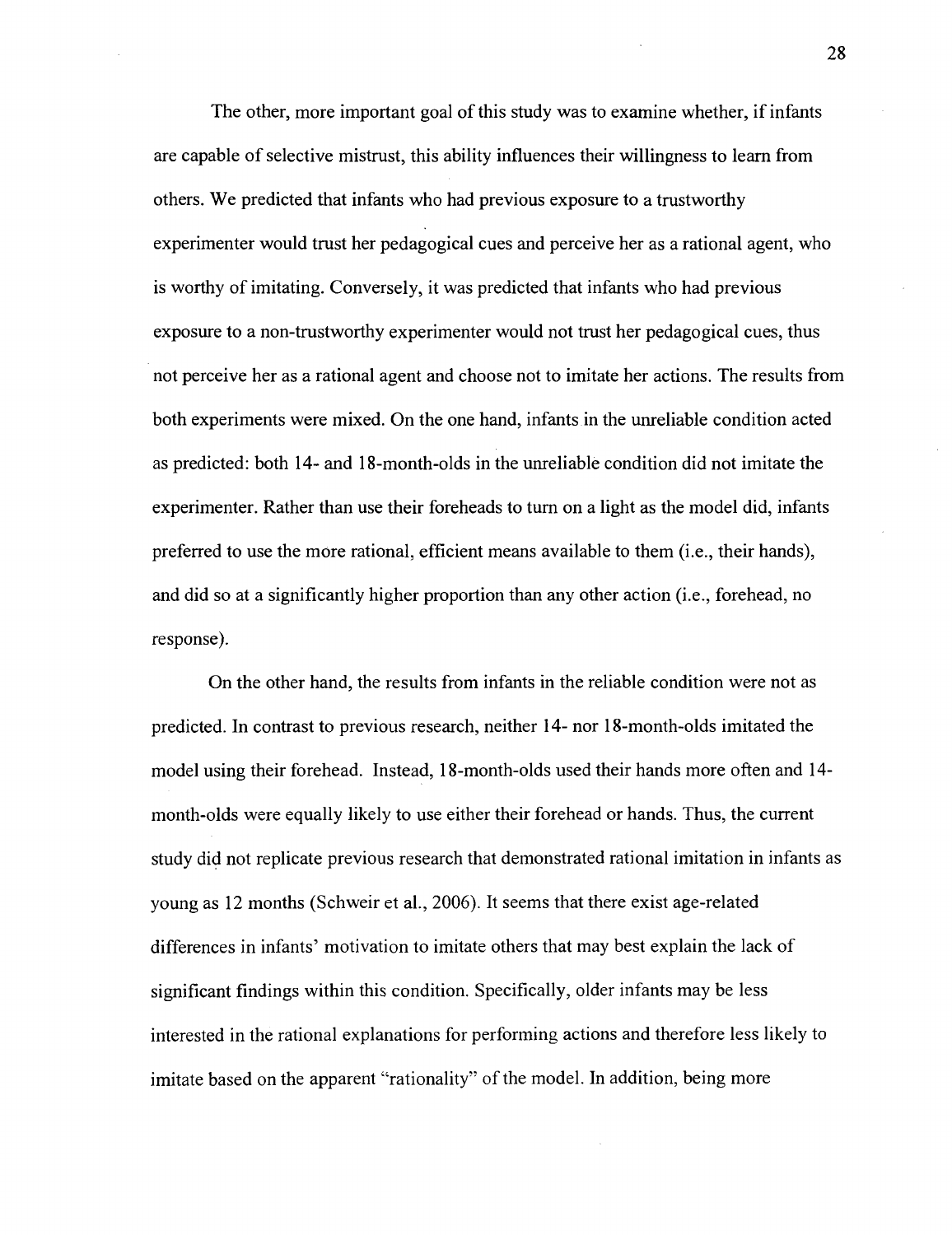motivated socially, the task itself may have not been reinforcing enough for these infants. Other researchers using this task have only tested infants as old as 14-months and therefore, the 18-month-old infants from Experiment 1 cannot be compared to the results found by other studies, developmentally speaking. In sum, these infants may not have had sufficient motivation to learn from the pedagogical context and demonstrate rational imitation.

In contrast, 14-month-olds from the current study did not prefer to imitate or emulate, as they used both types of action (i.e., forehead or hands) equally often. Infants' willingness to imitate could have been influenced by whether they cognitively understood the task. As mentioned previously, the assumptions of the pedagogical context are that infants have sufficient cognitive structures and motivations to recognize a teaching context. However, those who did appear to understand the task and choose to imitate the light touch (use their forehead) did so after a significantly longer wait period compared to those who used their hands. It may be that these infants were motivated by the apparent logic of the demonstration, as when the experimenter was previously reliable and used her forehead, they did not simply use their hands as the 18-month-olds did. Rather, these infants questioned whether to imitate this bizarre action, perhaps confused given the experimenter's previous reliability.

One of the best possible explanations for the current study's failure to replicate other research on rational imitation is that our study introduced a previous task that was designed to manipulate trust. Because these other studies did not have a previous task that could influence infants' actions, they may have been better able to get a "pure" estimate of infants' ability to learn from a pedagogical context and imitate a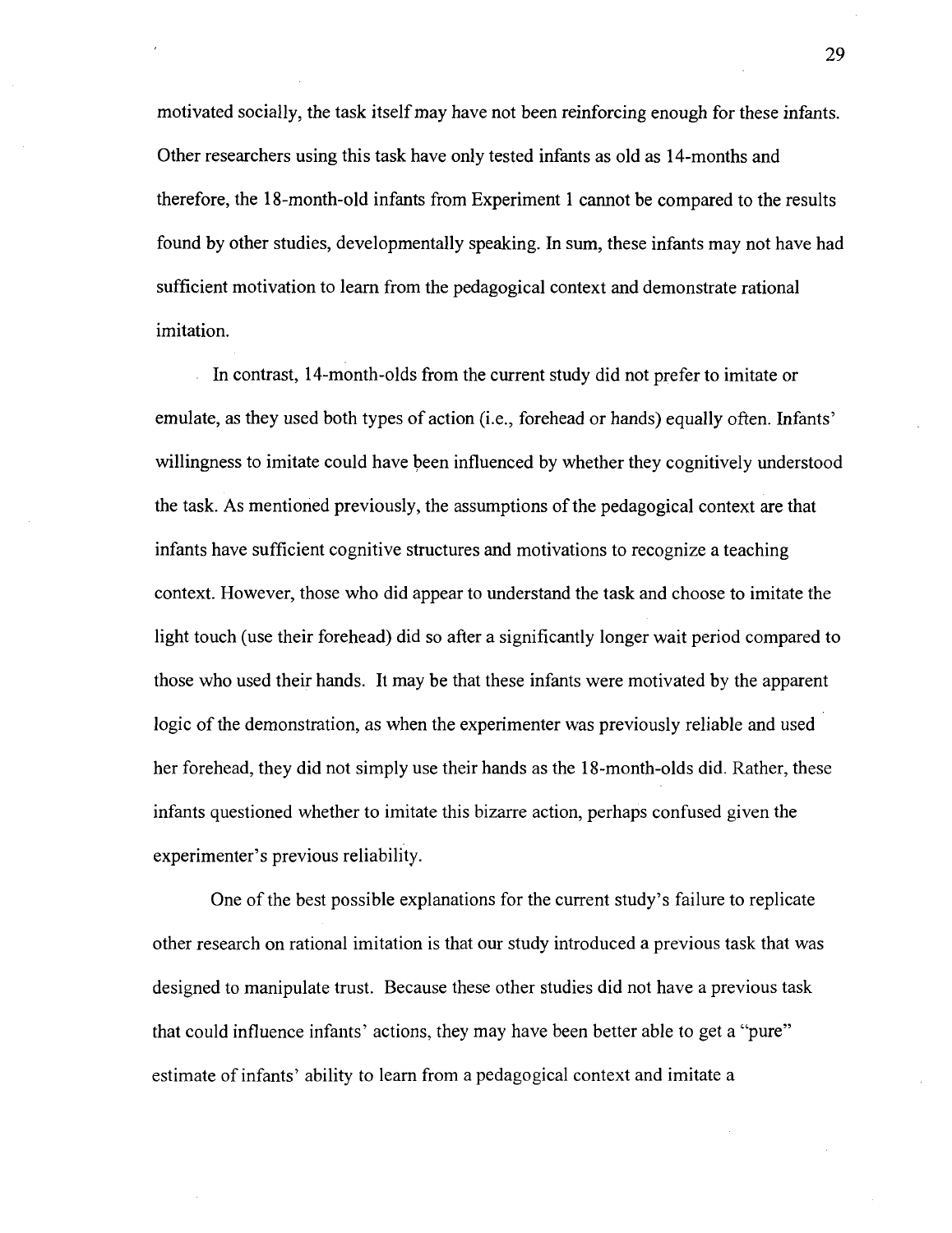demonstration that was intended to teach them new information. The current study, however, did have a previous manipulation, which was similar in setup: both the search task and the imitation task had objects that were placed one on top of the other (container with lid in the search task, light on tray in the imitation task, see Figures 1 and 2 for comparison) which might have influenced how infants saw these objects as needing to be acted upon. Anecdotal information on how infants responded to the apparatus in the imitation task (i.e., trying to lift it off the tray) suggests this as a plausible explanation. Future studies will have to look at how using a different measure of trust or imitation may influence results. Specifically, the imitation task could use a novel action that has less similar demand characteristics, such as operating an apparatus with one's foot (see Buttelman et al., 2007).

To our knowledge, there have been no previous studies exploring the relationship between infants' trust of others and their subsequent willingness to learn from these models. The current study showed that trust influenced 14-month-olds, but not 18-montholds, decision in choosing whom to learn from in a novel context. These variable findings can be understood within the context of pedagogical theory. Built into the assumption of the pedagogical theory is that the recipients of new knowledge have to have an epistemic trust of the teacher in order to learn from him or her, in addition to recognizing situations where the teacher is ignorant and thus less capable of delivering relevant information (Csibra & Gergely, 2005; Fonagy et al., 2007; Gergely et al., 2007). Thus it appears that 14-month-old infants did indeed have the cognitive underpinnings and theory of mind precursors to demonstrate some aspects of cultural learning in that they were able to distinguish models based on their reliability, and choose not to learn from an individual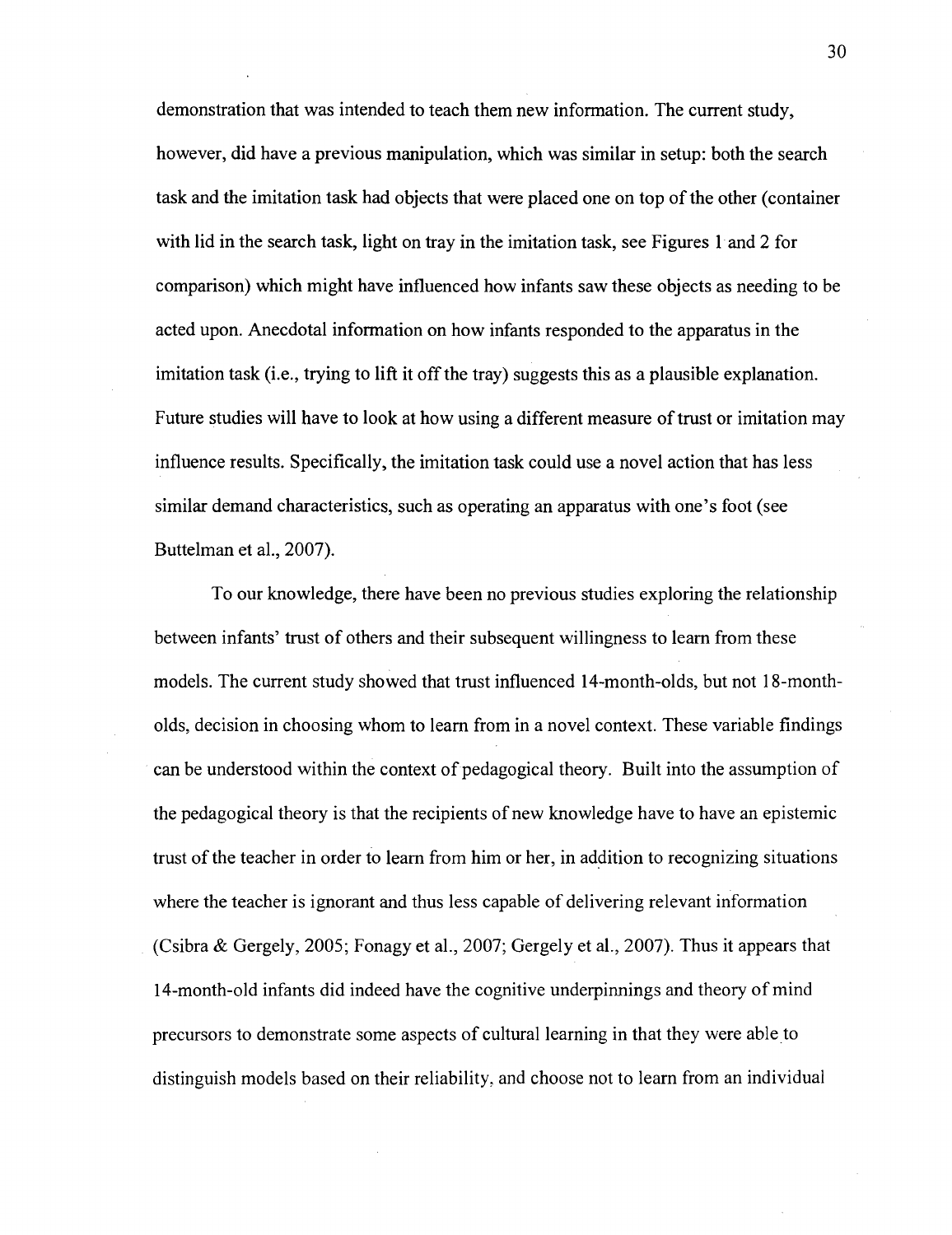who was untrustworthy in a previous context (Meltzoff, 2002; Csibra & Gergley, 2005). The lack of clear findings within our 18-month-old sample may be due to a developmental progression that appears to exist over the second year of life, with 14 month-olds having different motivations for learning than 18-month-olds. Specifically, younger infants may be more responsive to the rational motivations of others, while older infants may be more responsive to the social motivations of others (Carpenter, 2006; Neilsen, 2006).

Future studies should address whether infants are sensitive to reliability in other domains, such as labeling, and to what extent they can generalize this information across contexts. Studies on children's selective learning have shown that infants are able to take into account others' reliability based on word and object labeling, and prefer to learn from those who have been reliable in other contexts (Rackoczy et al., 2008). This extension would strengthen the argument for infants' mentalistic ability, specifically their ability to demonstrate epistemic trust, a precursor to theory of mind.

Taken together, the results from the present study contribute to ongoing research in the pursuit of early theory of mind capabilities in infancy. In light of the current findings, it appears that while infants at 14 months may not be fully aware of the mental states of others, they do have the necessary precursors that allow them to demonstrate epistemic trust, which influences who they choose to learn from in a novel situation. Future research is needed to further clarify the development of social learning in infancy and whether it is influenced by infants' epistemic trust of others.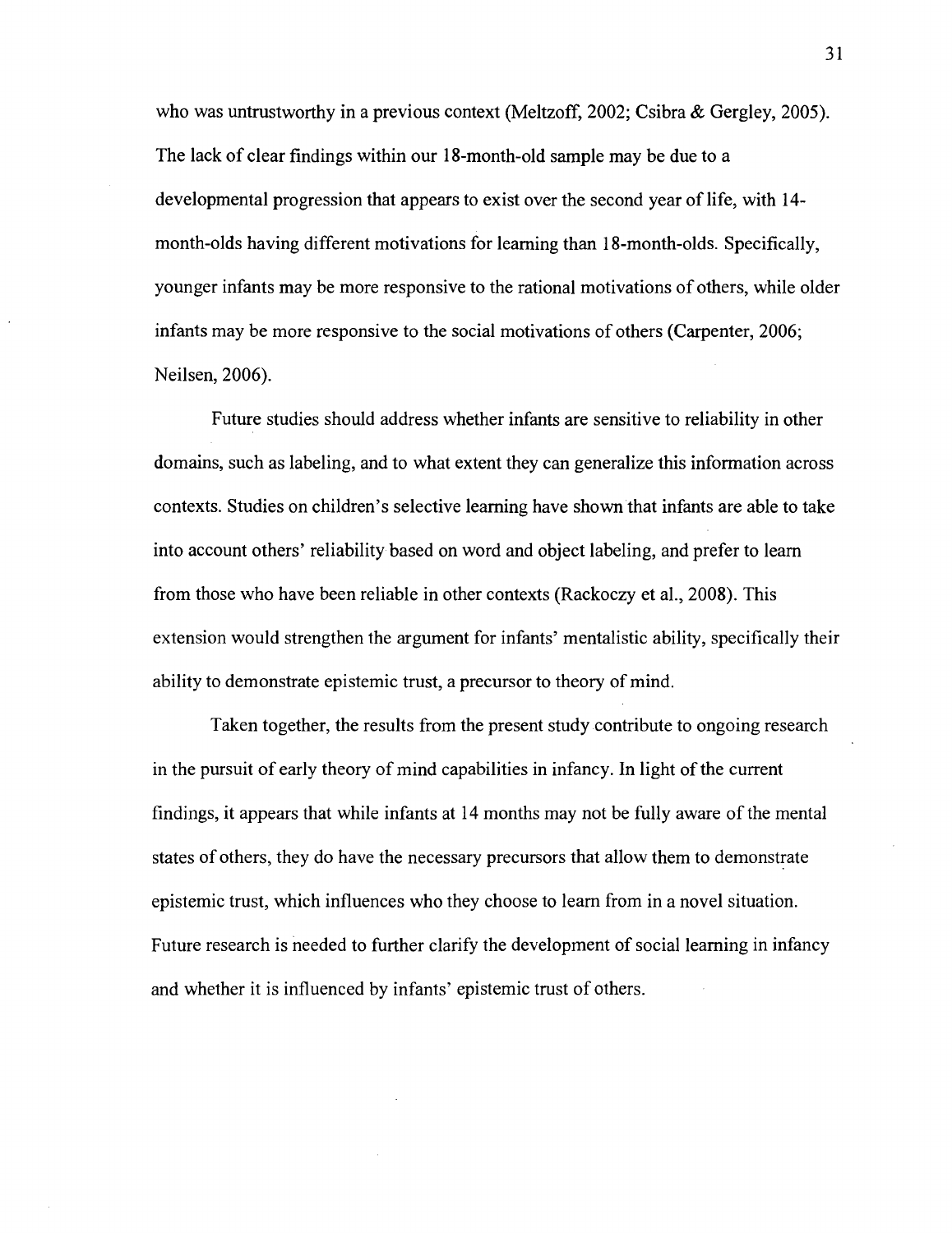





*Figure J.* Picture of testing material for Search Task.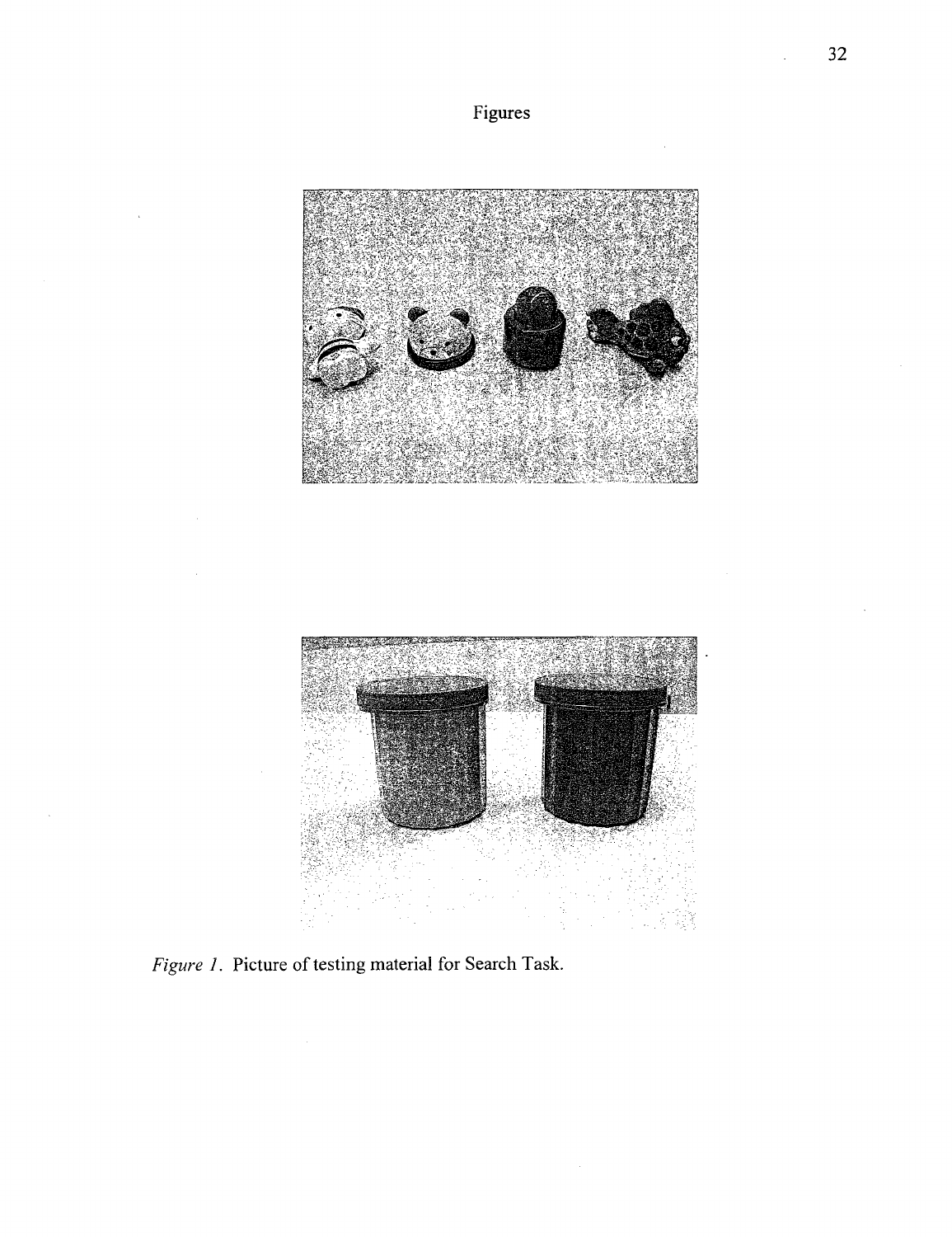

*Figure 2.* Pictures of testing material and procedure for Imitation Task in Experiment 2.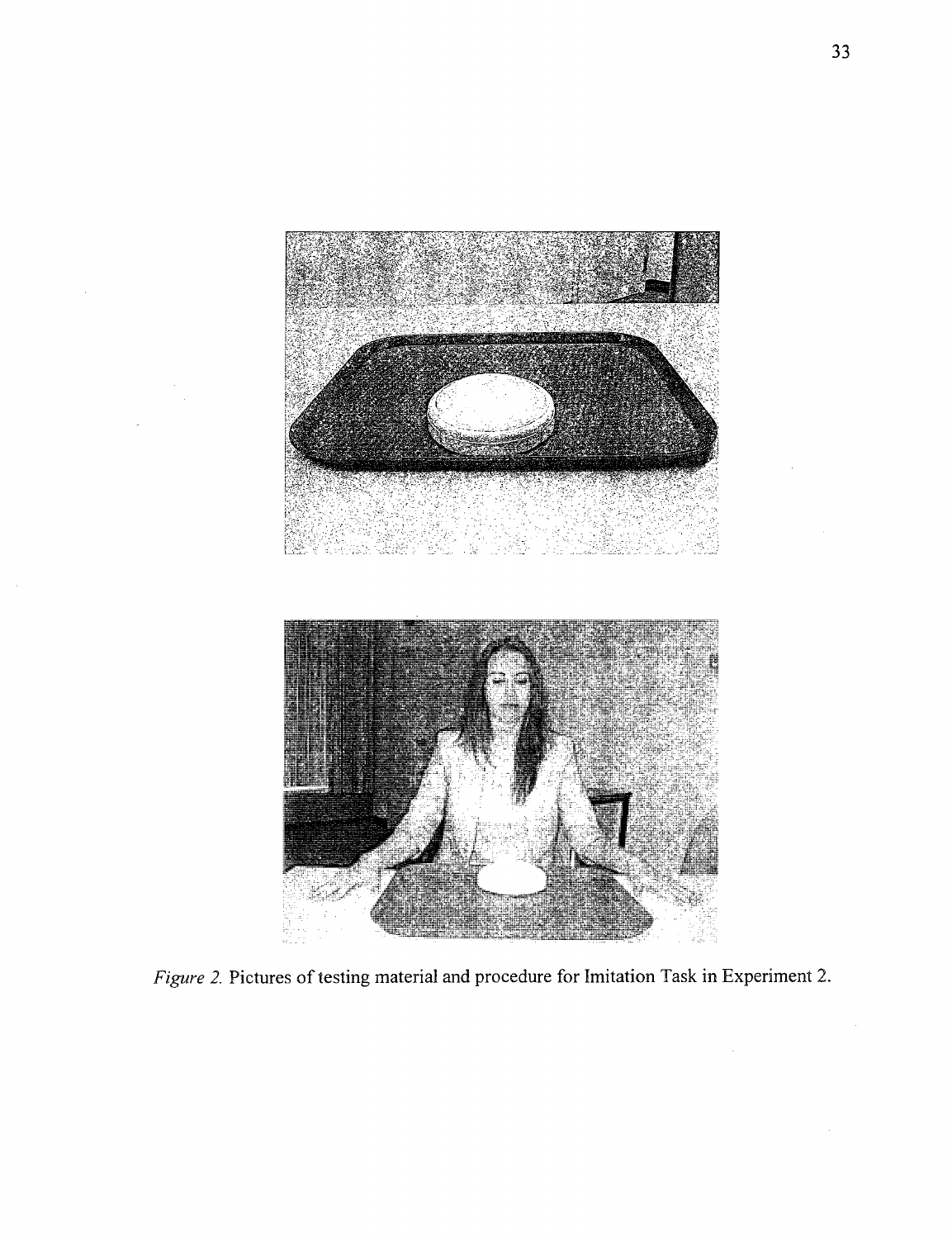

*Figure 3.* Search latency to examine contents of container in first and last training trials for reliable and unreliable looker conditions in Experiment 1 .Lines marked with an asterix differ significantly, *p* < .05.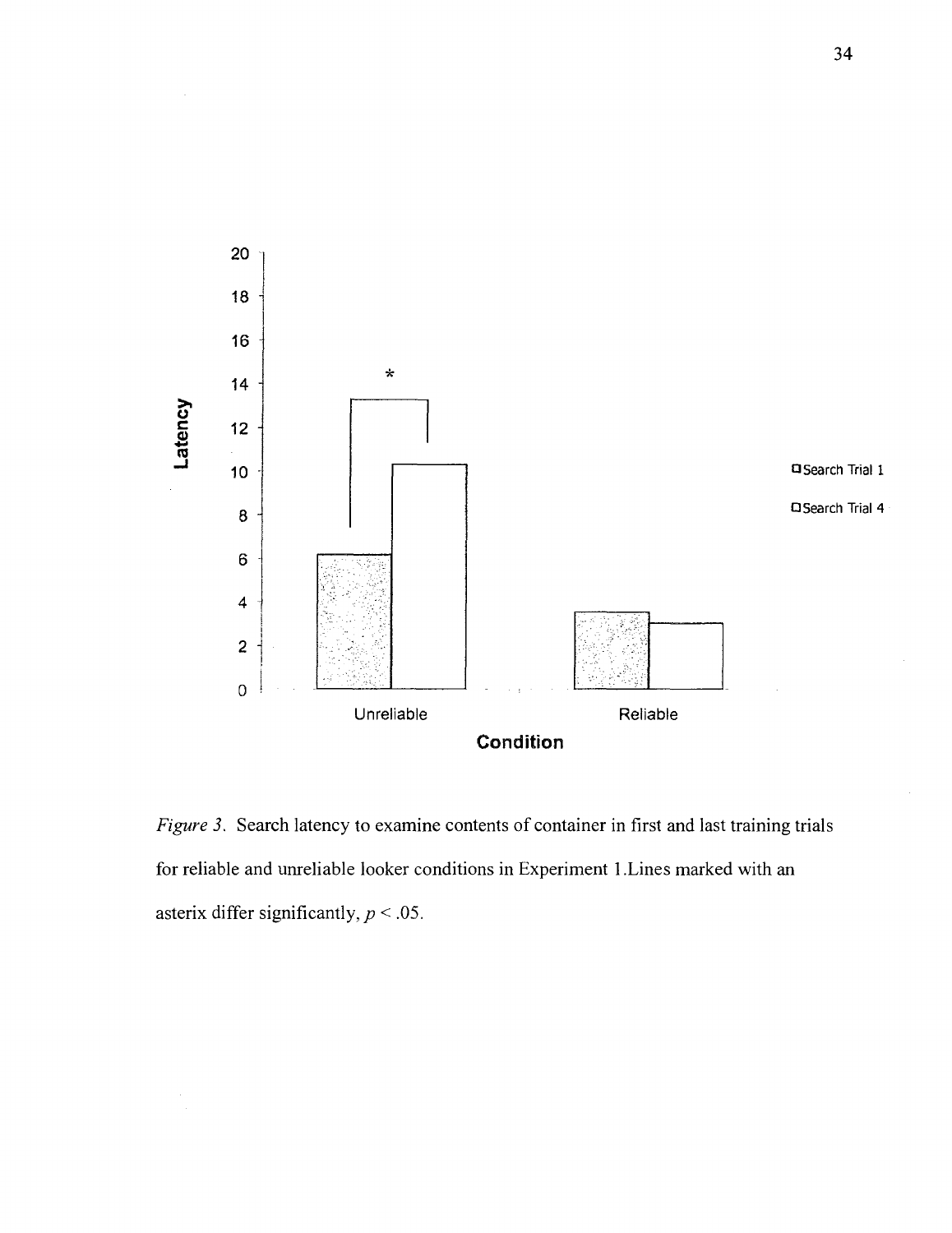

*Figure 4.* A comparison of the proportion of infants (reliable vs. unreliable) who used either their hands or forehead on their first attempt to act on the light, in Experiment 1. Lines marked with an asterix differ significantly,  $p < .05$ .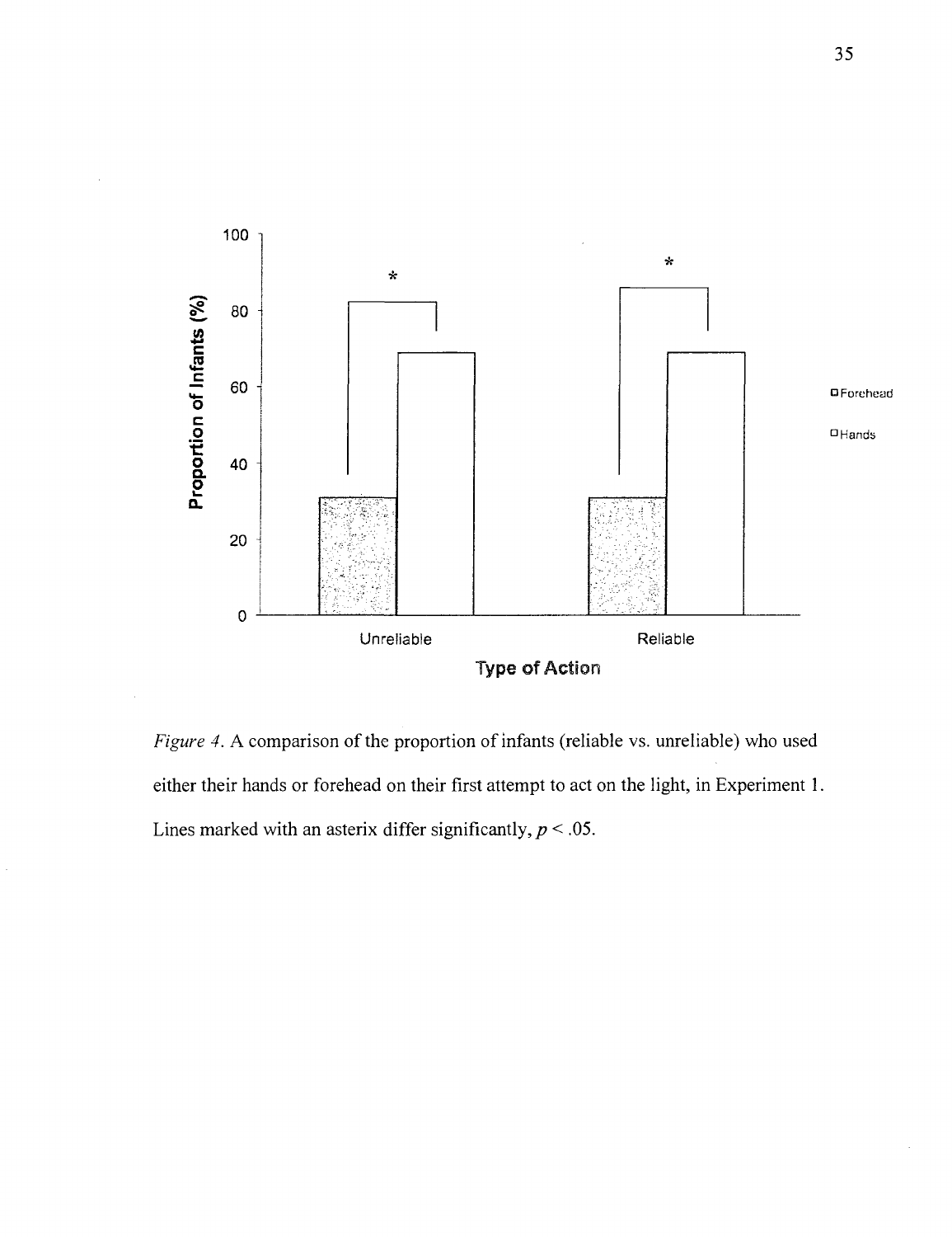

*Figure 5.* Search latency to examine contents of container in first and last training trials for reliable and unreliable looker conditions in Experiment 2. Lines marked with an asterix differ significantly, *p <* .05.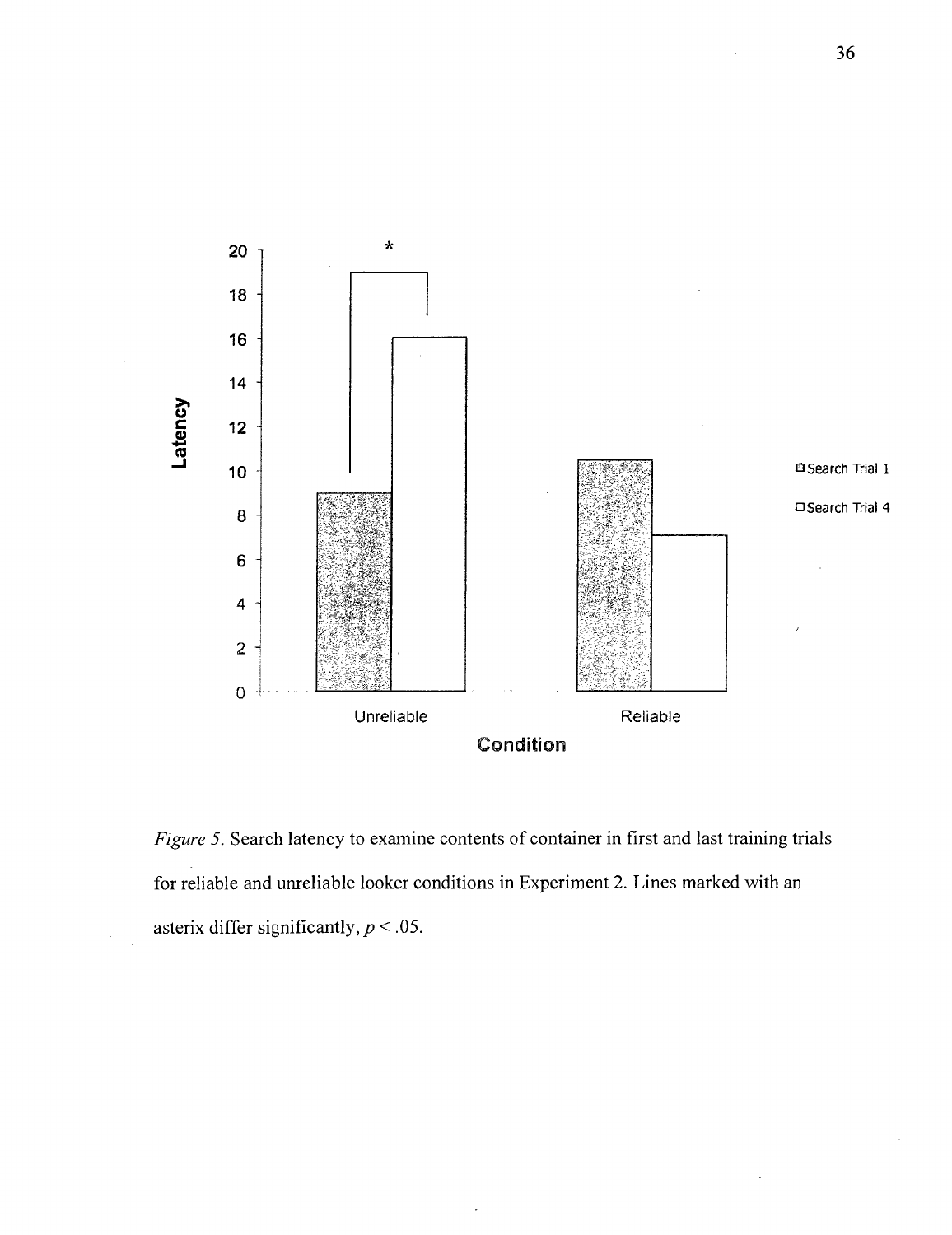

*Figure 6.* A comparison of the proportion of infants (reliable vs. unreliable) who used either their hands or forehead on their first attempt to act on the light, in Experiment 2. Lines marked with an asterix differ significantly,  $p < .05$ .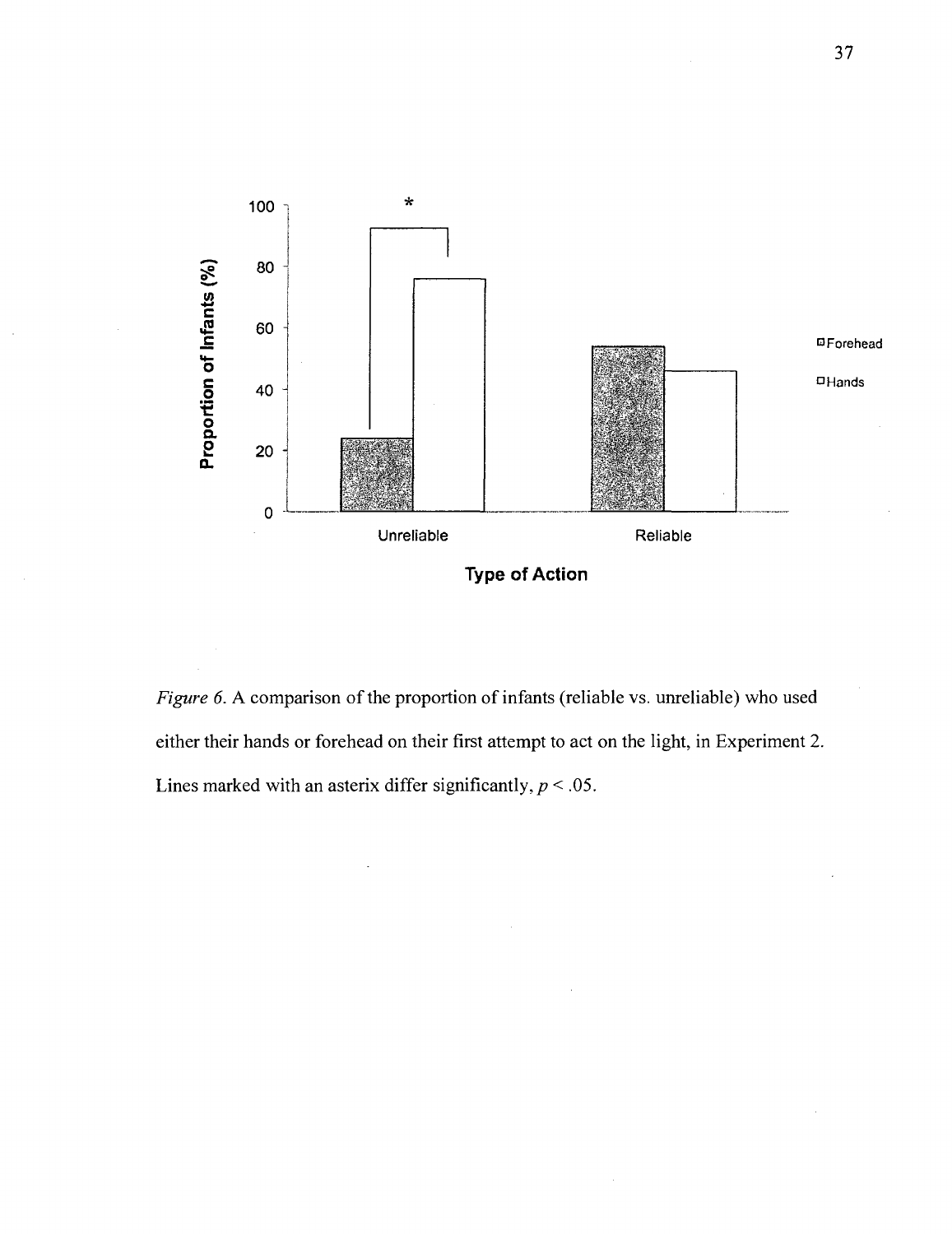#### References

- Behne, T., Carpenter, M., van Veen, A., & Tomasello, M. (2006). From attention to intention: 18-month-olds use others' focus of attention for action interpretation. Poster presented at the International Conference on Infant Studies, Kyoto, Japan.
- Birch, S. A. J., Vauthier, S. A., & Bloom, P. (2008). Three- and four-year-olds spontaneously use others' past performance to guide their learning. *Cognition, 107,* 1018-1034.
- Buttelmann, D., Carpenter, M., Call, J., & Tomasello, M. (2007). Enculturated chimpanzees imitate rationally. *Developmental Science, 10,* 31-38.
- Carpenter, M. (2006). Instrumental, social, and shared goals and intentions in imitation. In S. J. Rogers & J. Williams (Eds.), *Imitation and the development of the social mind: Lessons from typical development and autism* (pp. 48-70). New York: Guilford.
- Carpenter, M., & Call, J. (2007). The question of "what to imitate": Inferring goals and intentions from demonstrations. In K. Dautenhahn & C. Nehaniv (Eds.). Imitation and *social learning in robots, humans and animals: Behavioural social and communicative dimensions.* Cambridge, UK: Cambridge University Press.
	- Chow, V., Poulin-Dubois, D., & Lewis, J. (2008). To see or not to see: Infants prefer to follow the gaze of a reliable looker. *Developmental Science, 11,161,* 770.
- Clement, F., Koenig, M. A., & Harris, P. (2004). The ontogenesis of trust. *Mind & Language, 19,* 360-379.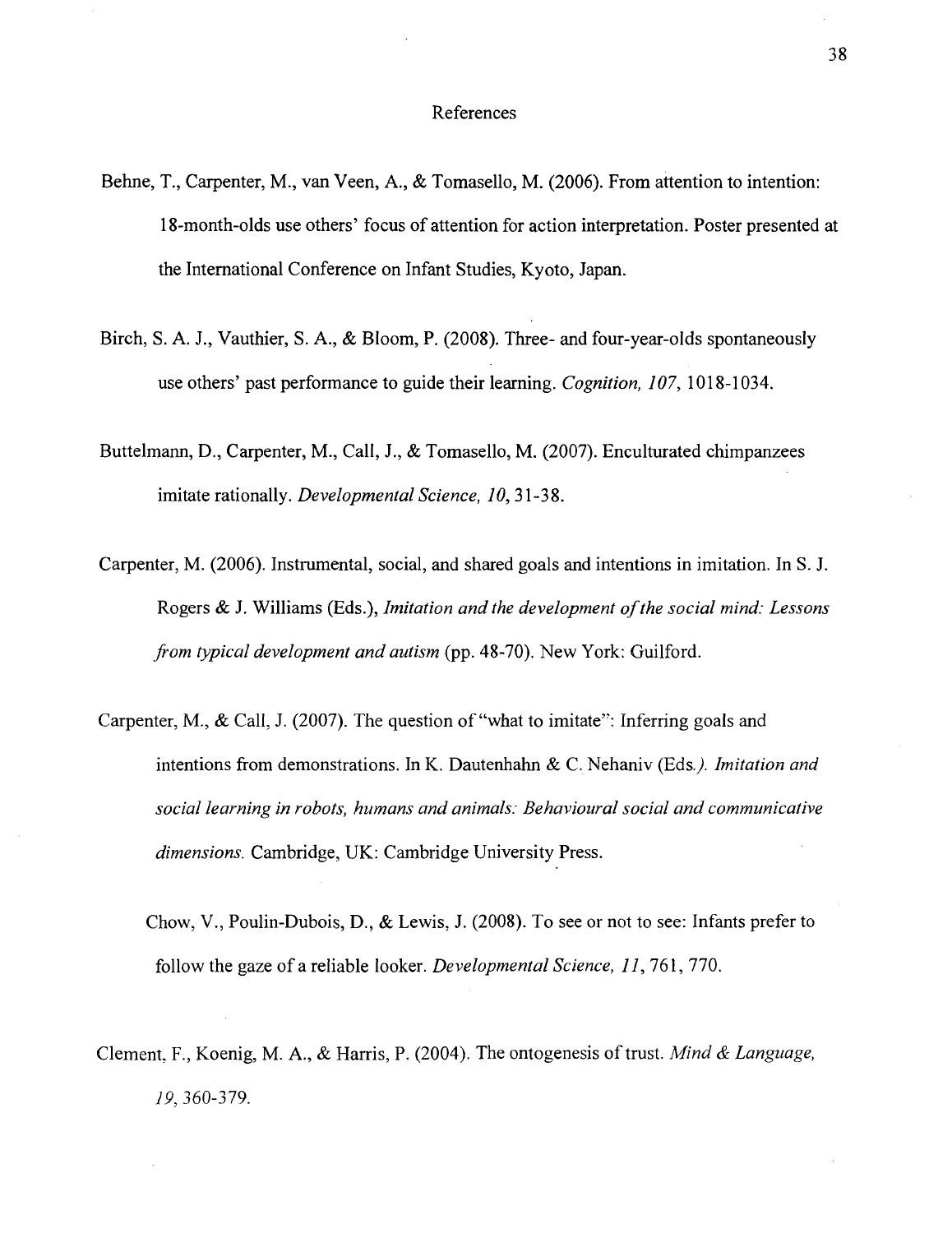- Csibra, G., & Gergely, G. (2005). Social learning and social cognition: The case for pedagogy. In M. H. Johnson, & & Munakata, Y. M. (Eds.), *Processes of change in brain and cognitive development. Attention and performance,* (pp. 249-274). Oxford: Oxford University Press.
- Csibra, G., & Gergely, G. (2006). 'Obsessed with goals': Functions and mechanisms of teleological interpretation of actions in humans. *Acta Psychologica, 124,* 60-78.
- Fonagy, P., Gergely, G., & Target, M. (2007). The parent-infant dyad and the construction of the subjective self. *Journal of Child Psychology and Psychiatry, 48,* 288-328.
- Gergely, G., & Csibra, G. (2005). The social construction of the cultural mind: Imitative learning as a mechanism of human pedagogy. *Interaction Studies, 6,* 463-481.
- Gergely, G., & Csibra, G. (2006). Sylvia's recipe: Human culture, imitation, and pedagogy. In N. J. Enfield, & S. C. Levinson (Eds.), *Roots of human sociality: Culture, cognition, and human interaction,* (pp. 229-255). London: Berg Press.
- Gergely, G., Bekkering, H., & Kiraly, I. (2002). Rational imitation in preverbal infants. *Nature, 415,* 755-755.
- Gergely, G., Egyed, K., & Kiraly, I. (2007). On pedagogy. *Developmental Science, 10,* 139-146.

Harris, P. L. (2007). Trust. *Developmental Science, 10,* 135-138.

Jaswal, V. K., & Neely, L. A. (2006). Adults don't always know best: Preschoolers use past reliability over age when learning new words. *Psychological Science, 17,* 757-758.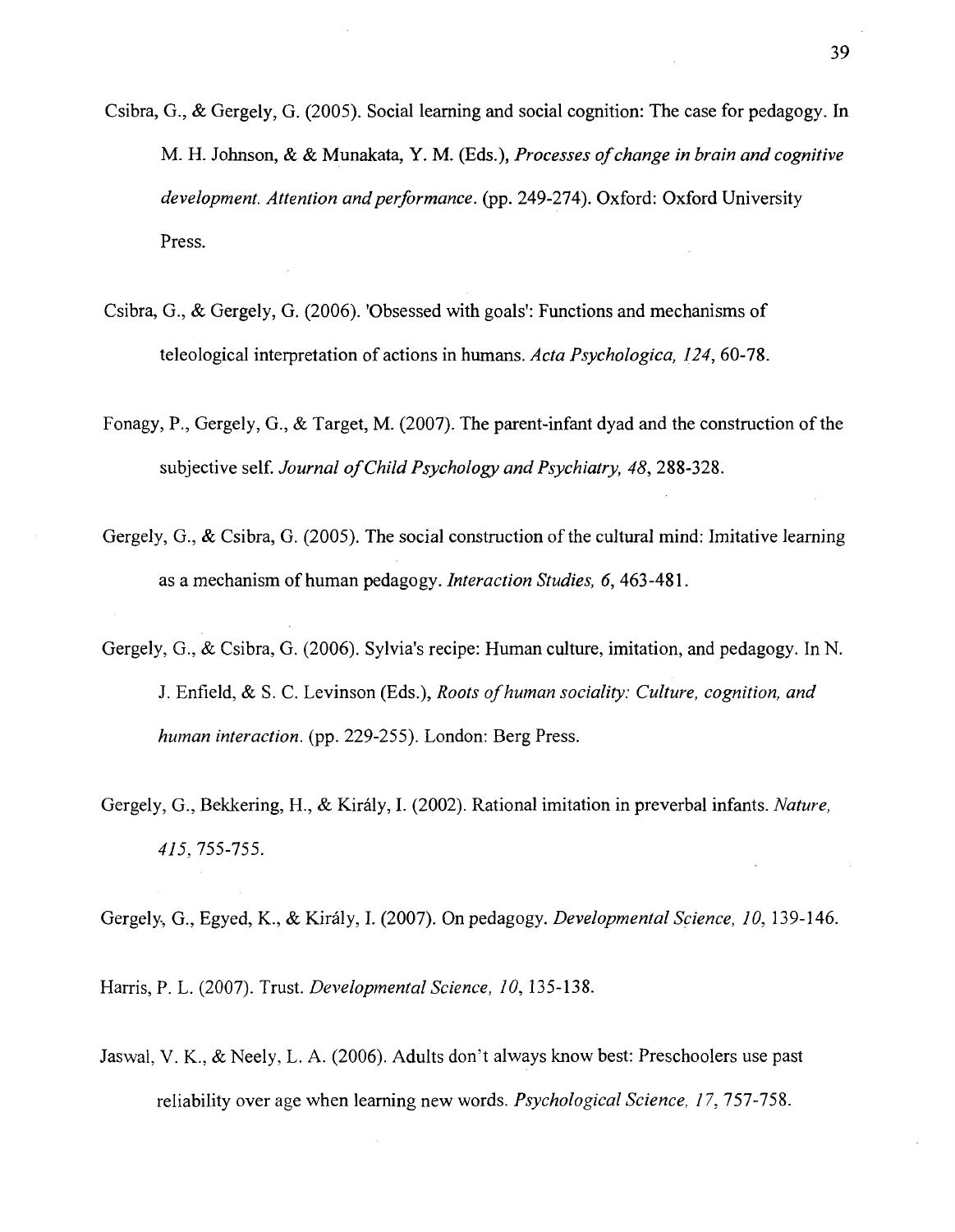- Kiraly, I., Csibra, G., & Gergely, G. (2004). The role of communicative-referential cues in observational learning during the second year. Poster presented at the 14<sup>th</sup> biennial International Conference on Infant Studies, Chicago.
- Koenig, M. A., Clement, F., & Harris, P. L. (2004). Trust in testimony: Children's use of true and false statements. *Psychological Science, 15,* 694-698.
- Koenig, M. A., & Echols, C. H. (2003) Infants' understanding of false labeling events: The referential roles of words and the speakers who use them. *Cognition, 87,* 179-208.
- Koenig, M. A., & Harris, P. L. (2005). The role of social cognition in early trust. *Trends in Cognitive Sciences, 9,* 457-459.
- Meltzoff, A. N. (1988). Infant imitation after a 1-week delay: Long-term memory for novel acts and multiple stimuli. *Developmental Psychology, 24,* 470-476.
- Moll, H., & Tomasello, M. (2004). 12- and 18-month-old infants follow gaze to spaces behind barriers. *Developmental Science, 7,* 1-9.
- Nielsen, M. (2006). Copying actions and copying outcomes: Social learning through the second year. *Developmental Psychology, 42,* 555-565.
- Onishi, K. H., & Baillargeon, R. (2005). Do 15-month-old infants understand false Beliefs? *Science, 308,* 255-258.
- Pasquini, E. S., Corriveau, K. H., Koenig, M., & Harris, P. L. (2007). Preschoolers monitor the relative accuracy of informants. *Developmental Psychology, 43,* 1216-122.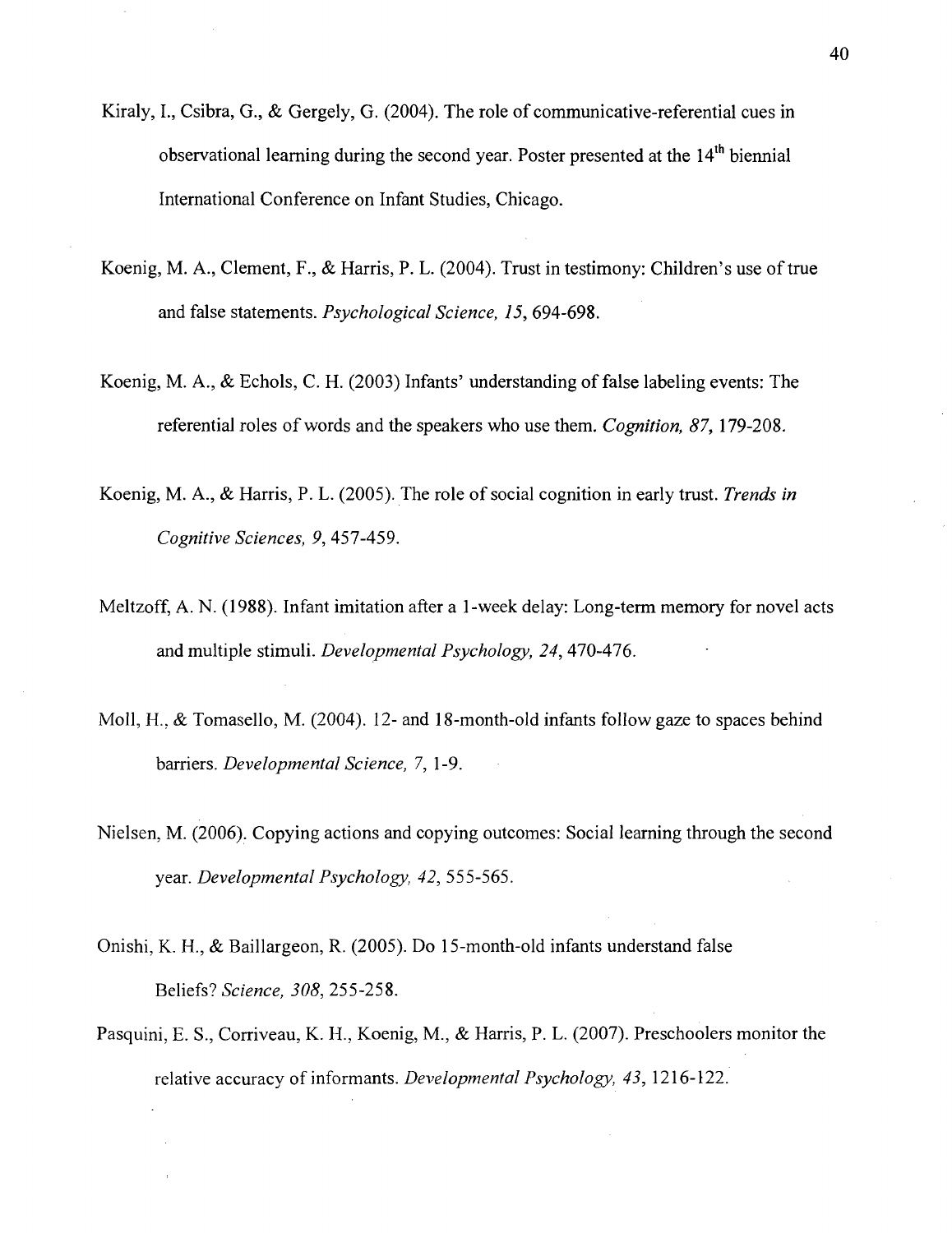Poulin-Dubois, D. (1999). Infants' distinction between animate and inanimate objects: The origins of nai've psychology. In P. Rochat (Ed.), *Early social cognition: Understanding others in the first months of life* (pp.257-280). Mahwah, NJ: Lawrence Erlbaum Associates.

- Poulin-Dubois, D., & Chow, V. (in press). Seeing is believing: Infants attribute beliefs only to a reliable looker. *Developmental Psychology.*
- Rakoczy, H., Warneken, F., & Tomasello, M. (2008). Young children's selective learning of rule games from reliable and unreliable models. *Cognitive Development,*  doi:10.1016/j.cogdev.2008.07.004
- Repacholi, B. M. (1998). Infants' use of attentional cues to identify the referent ofanother person's emotional expression. *Developmental Psychology, 34,* 1017-1025.
- Schwier, C, Van Maanen, C, Carpenter, M., & Tomasello, M. (2006). Rational imitation in 12 month-old infants. *Infancy, 10,* 303-311.
- Taylor, M., Cartwright, B. S., & Bowden, T. (1991). Perspective taking and theory of mind: Do children predict interpretive diversity as a function of differences in observers' knowledge? *Child Development, 62,* 1334-1351.
- Tennie, C, Call. J., & Tomasello, M. (2006). Push or pull: Imitation vs. emulation in great apes and human children. *Ethology, 112,* 1159-1169.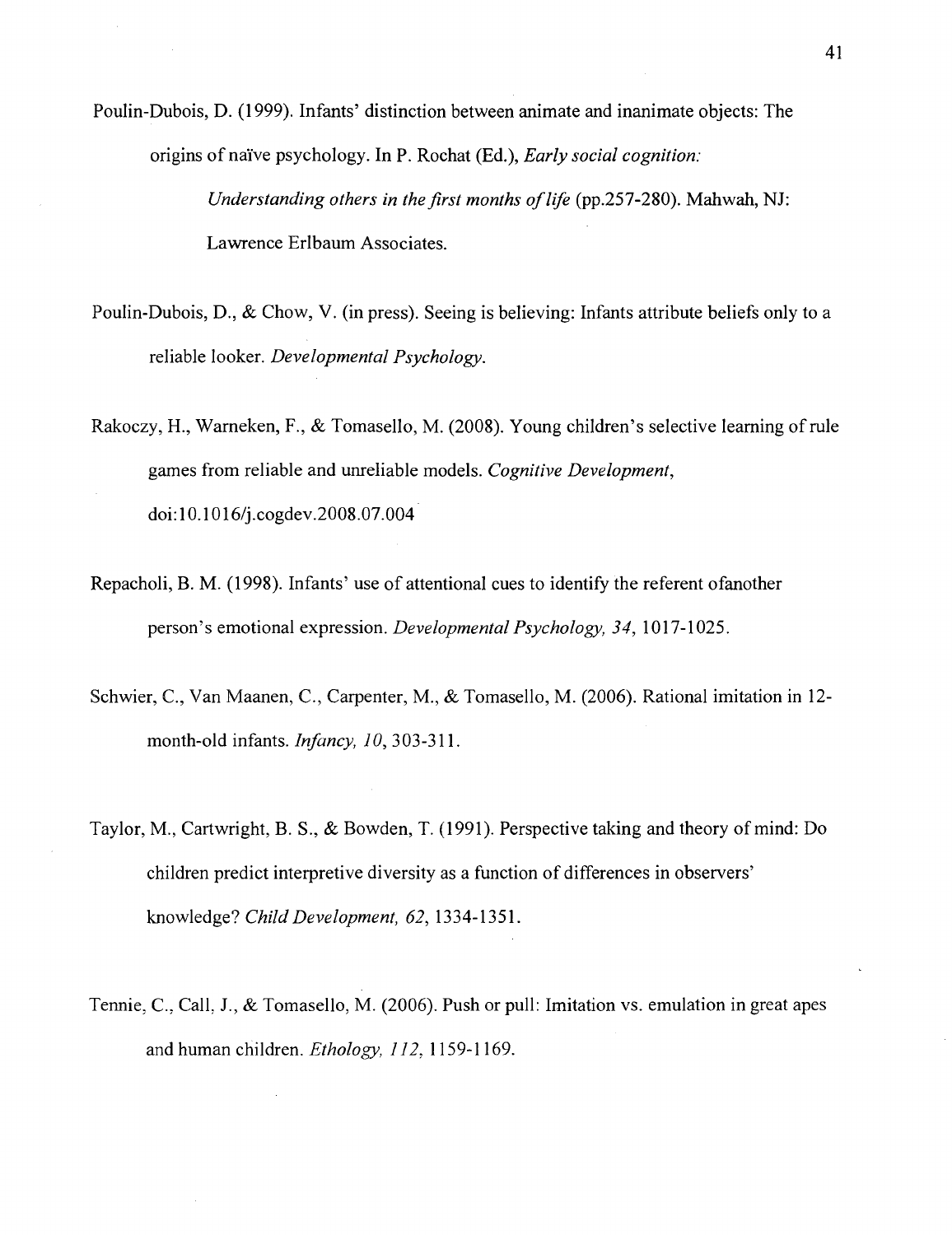- Tomasello, M. (1999). The cultural origins of human cognition. Cambridge: Harvard University Press.
- Tomasello, M., & Haberl, K. (2003). Understanding attention: 12- and 18-month-olds know what is new for other persons. *Developmental Psychology, 39,* 906-912.
- Wellman, H. M., Cross, D., & Watson, J. (2001). Meta-analysis of theory-of-mind development: The truth about false belief. *Child Development, 72,* 655-684.
- Wellman, H. M, Lopez-Duran, S., LaBounty, J., & Hamilton, B. (2008). Infant attention to intentional action predicts preschool theory of mind. *Developmental Psychology, 44,* 618- 623.
- Zmyj, Daum, Prinz, and Aschersleben (2008). Rational imitation of differently aged models in 14-month-olds. Poster session presented at the annual meeting of The Jean Piaget Society, Amsterdam.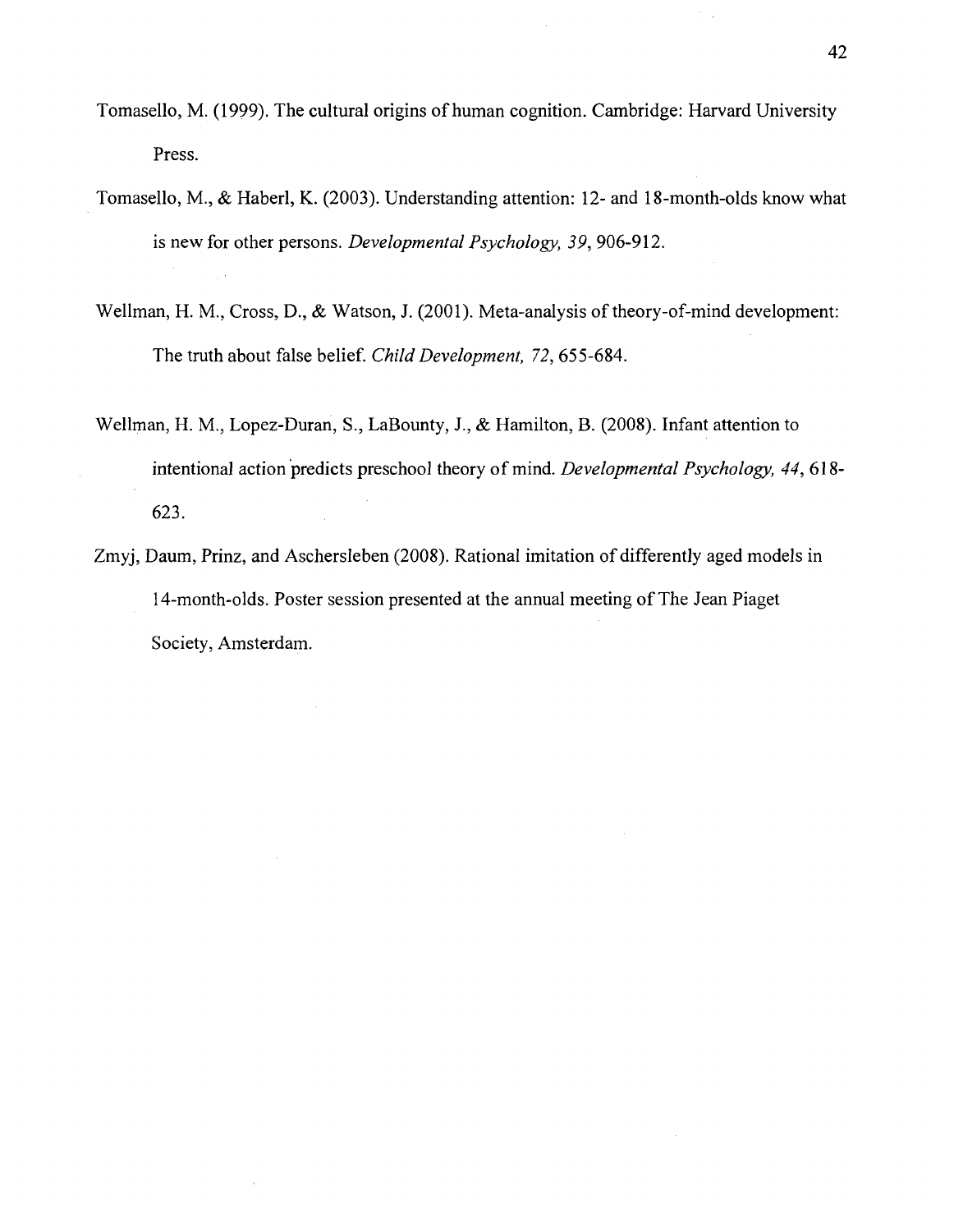#### Appendix A

#### Dear Parents,

The Child Development Laboratory at Concordia University is involved in a study that examines the early development of trust in infancy. As well, we are interested in the way young infants form object categories. This research project is funded by the Social Sciences and Humanities Research Council of Canada. The Commission d'Acces a l'lnformation du Quebec has kindly given us permission to consult birthlists provided by the Régie Régionale de la Santé et des Services Sociaux de la Région de Montréal-Centre. Your name appears on the birthlist of October 2007, which indicates that you have a child of an age appropriate for our study.

The present investigation involves three short and interactive games. In the first game, a female experimenter will show your child colorful containers which will either be empty or containing small toys. The experimenter will look inside each container and say, "Wow!" We will then observe whether your child chooses to explore the containers offered by the experimenter. In the second task, your child will watch as the same experimenter demonstrates how to activate a child night light, after which your child will have the opportunity to imitate her gesture. Of interest is whether their prior learning experience with the containers will influence their ability to imitate the experimenter's gesture. During the final game, the experimenter will give a tray of toys to your child and he/she will have a few minutes-to play with them. We are interested in examining how infants will touch and play with the toys. During all tasks, your child will be sitting in a child seat and you will be seated directly behind. We will videotape your child's responses and all tapes will be treated in the strictest of confidentiality.

Overall, your participation will involve approximately one 45-minute visit to our laboratory at the Loyola Campus of Concordia University, located at 7141 Sherbrooke Street West, in Notre-Bame-De-Grace. Appointments can be scheduled at a time which is convenient for you and your child, including weekends. Free parking is available on the campus. Upon completion of the study, a Certificate of Merit for Contribution to Science will be given to your child, and you will be offered a financial compensation of 20\$ for participating. A summary of the results of our study will be mailed to you once it is completed.

For the purposes of this study, we are looking for infants who are 14-16 months of age, who hear English or French spoken in the home, and who do not have any visual or hearing difficulties. If you are interested in having your child participate in this study, or would like any further information, please contact Alexandra Polonia at (514) 848-2424 ext. 2279, or Dr. Diane Poulin-Dubois at (514) 848-2424 ext. 2219. We will try to contact you by telephone within a few days of receiving this letter.

We are looking forward to speaking with you in the near future. Sincerely yours,

Diane Poulin-Dubois, Ph.D. Ivy Brooker, B.A. Professor M.A. Student Department of Psychology Department of Psychology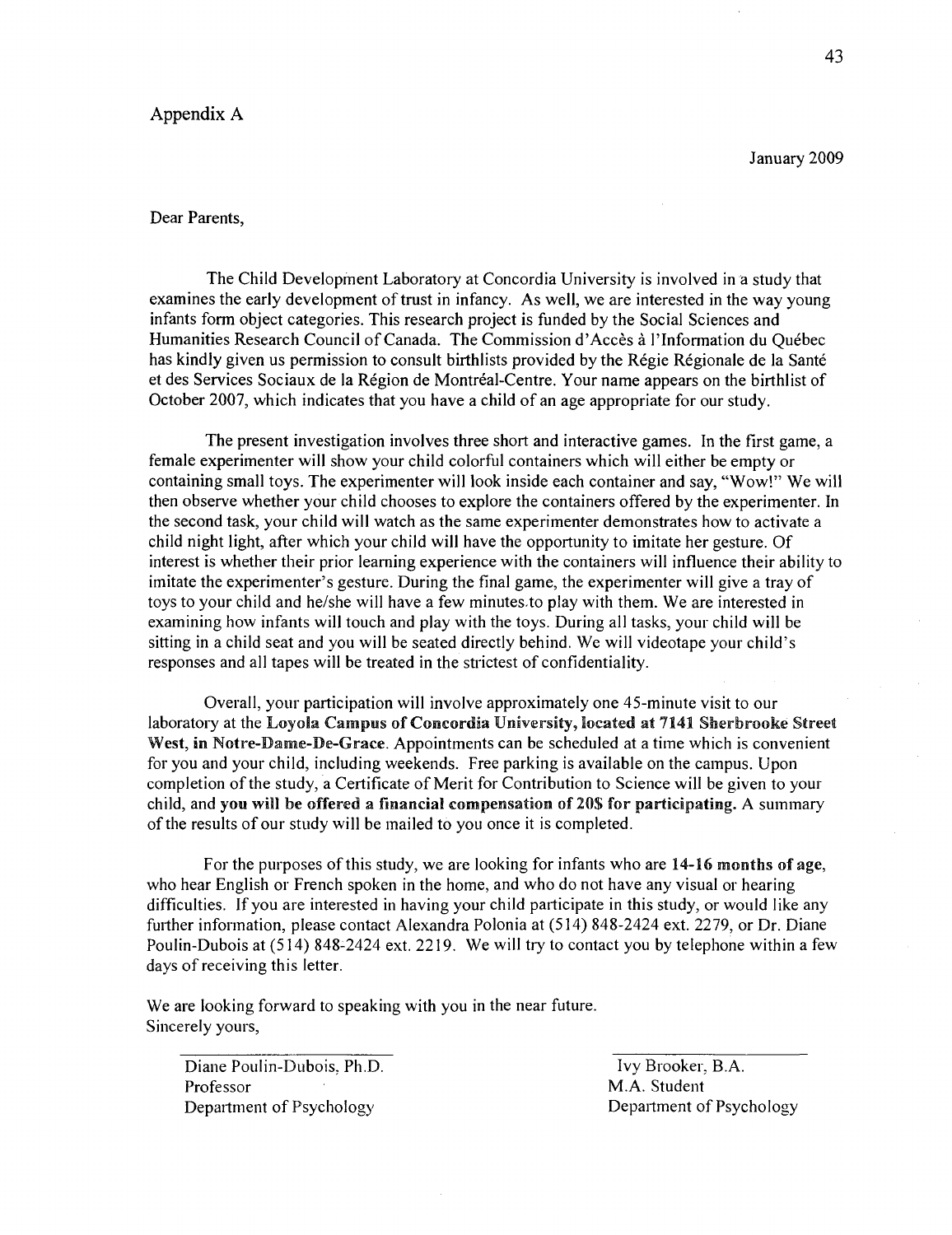### **Parental Consent Form**

This is to state that I agree to allow my child to participate in a research project being conducted by Dr. Diane Poulin-Dubois, in collaboration with student Ivy Brooker of Concordia University.

#### **A. PURPOSE**

I have been informed that the purpose of the research is to examine the development of trust during infancy and the way young infants form object categories.

#### B. **PROCEDURES**

The present investigation involves three short and interactive games. In the first game, a female experimenter will show your child colorful containers which will either be empty or containing small toys. The experimenter will look inside each container and say, "Wow!" We will then observe whether your child chooses to explore the containers offered by the experimenter. In the second task, your child will watch as the same experimenter demonstrates how to activate a child night light, after which your child will have the opportunity to imitate her gesture. Of interest is whether their prior learning experience with the containers will influence their ability to imitate the experimenter's gesture. During the final game, the experimenter will give a tray of toys to your child and he/she will have a few minutes to play with them. We are interested in examining how infants will touch and play with the toys. The whole session should last approximately 45 minutes. During all tasks, your child will be sitting in a child seat and you will be seated directly behind. We will videotape your child's responses and all tapes will be treated in the strictest of confidentiality.

#### C. RISKS AND BENEFITS

Your child will be given a certificate of merit at the end of the session as a thank-you for his/her participation. Also, you will be offered 20\$ for your participation.

There is one condition which may result in the researchers being required to break the confidentiality of your child's participation. There are no procedures in this investigation that inquire about child maltreatment directly. However, by the laws of Quebec and Canada, if the researchers discover information that indicates the possibility of child maltreatment, or that your child is at risk for imminent harm, they are required to disclose this information to the appropriate agencies. If this concern emerges, the lead researcher, Dr. Diane Poulin-Dubois, will discuss the reasons for this concern with you and will advise you of what steps will have to be taken.

#### D. **CONDITIONS** OF **PARTICIPATION**

- $\blacksquare$ I understand that I am free to withdraw my consent and discontinue my participation at any time without negative consequences, and that the experimenter will gladly answer any questions that might arise during the course of the research.
- I understand that my participation in this study is confidential (i.e. the researchers will know, but will not disclose my identity).

 $\mathbf{B}$ I understand that the data from this study may be published, though no individual scores will be reported.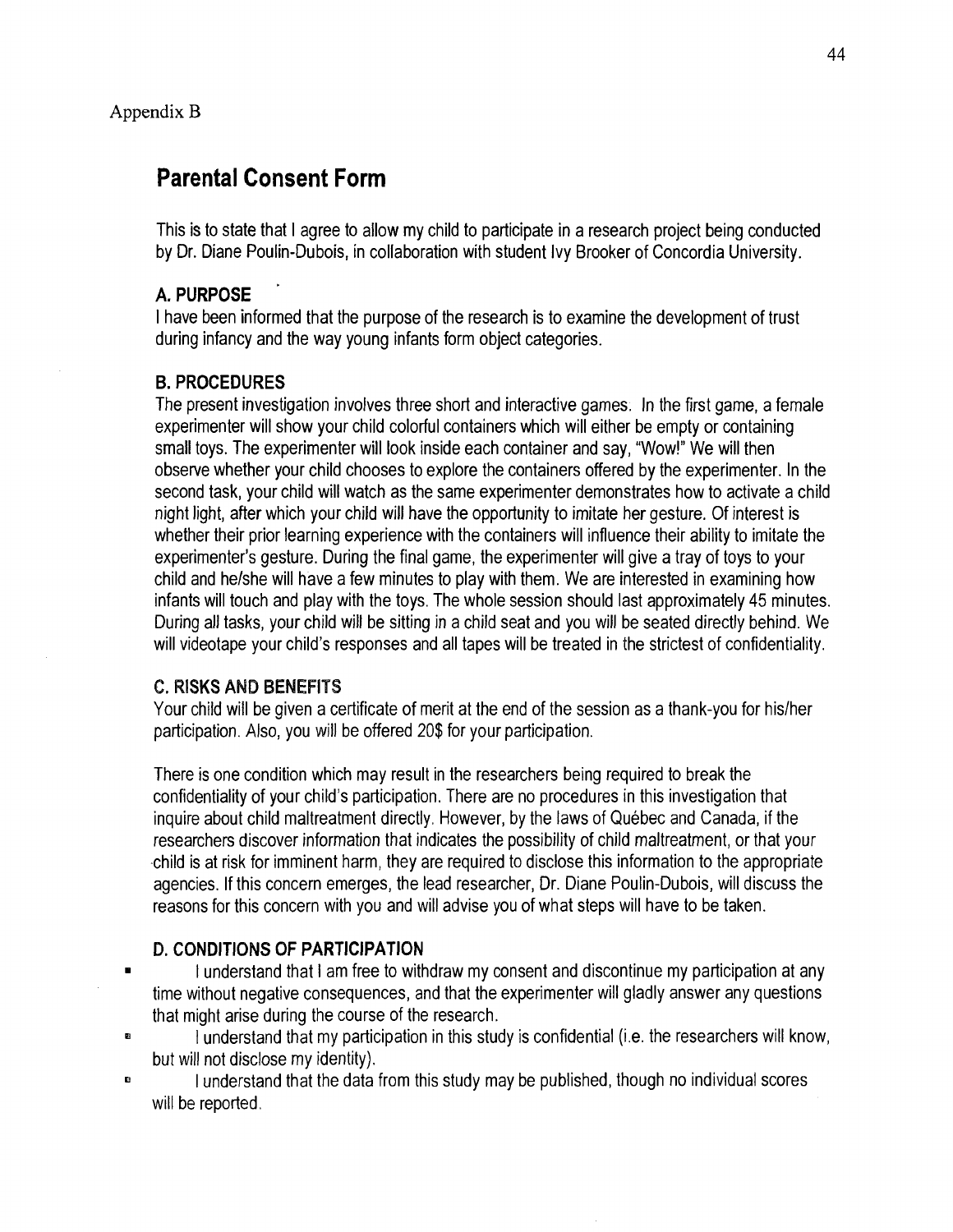I HAVE CAREFULLY STUDIED THE ABOVE AND UNDERSTAND THIS AGREEMENT. I FREELY CONSENT AND VOUNTARILY AGREE TO HAVE MY CHILD PARTICIPATE IN THIS STUDY.

MY CHILD'S NAME (please print) MY NAME (please print) SIGNATURE DATE WITNESSED BY NATURAL BILL DATE I would be interested in participating in other studies with my child in the future (yes/ no): If at any time you have questions about your rights as a research participant, you are free to contact Adela Reid, Research Ethics and Compliance Officer, Concordia University, at (514) 848- 2424 ext 7481 or by email at areid@alcor.concordia.ca Diane Poulin-Dubois, Ph.D. Professor Department of Psychology Psychology 848-2424 ext. 2219 2279 diane.poulindubois@concordia.ca [i\\_br@alcor.concordia.ca](mailto:i_br@alcor.concordia.ca)  Ivy Brooker M.A. Candidate Department of 848-2424 ext. Participant #. Researcher:

Participated in other studies during the same visit:

| Name of study | Subject # | Tested by |  |
|---------------|-----------|-----------|--|
|               |           |           |  |
|               |           |           |  |
|               |           |           |  |
|               |           |           |  |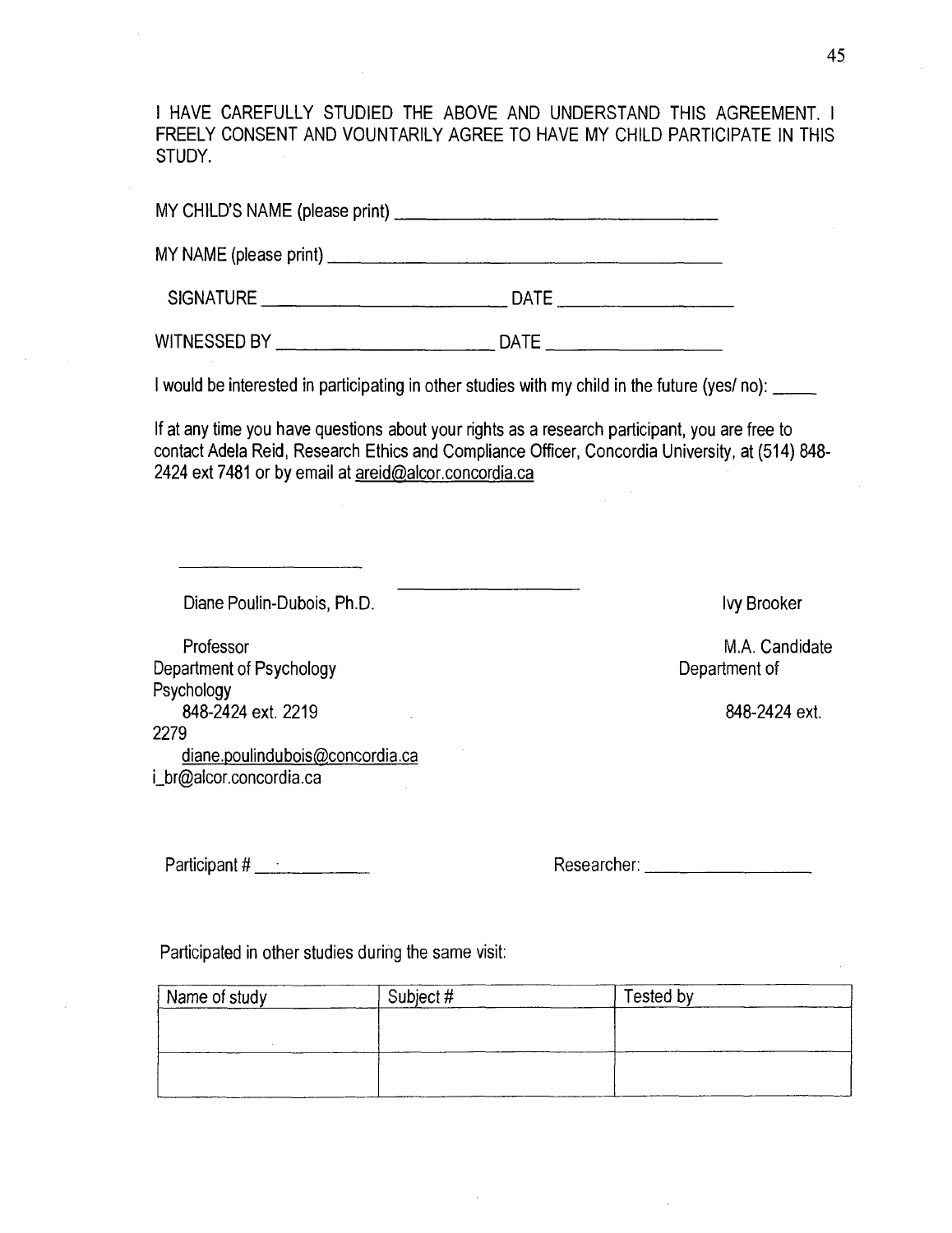|                                                                                     | Date of Birth: $\frac{1}{2}$                                                                                                                                                                                                                                                                                                                                                                                        |  |
|-------------------------------------------------------------------------------------|---------------------------------------------------------------------------------------------------------------------------------------------------------------------------------------------------------------------------------------------------------------------------------------------------------------------------------------------------------------------------------------------------------------------|--|
| the control of the control of the control of the                                    | Gender: _____________                                                                                                                                                                                                                                                                                                                                                                                               |  |
|                                                                                     |                                                                                                                                                                                                                                                                                                                                                                                                                     |  |
|                                                                                     | Father's first name:                                                                                                                                                                                                                                                                                                                                                                                                |  |
| $\overline{\phantom{a}}$ . The contract of the contract of $\overline{\phantom{a}}$ | Father's last name: ___                                                                                                                                                                                                                                                                                                                                                                                             |  |
|                                                                                     | Telephone #: _________________________                                                                                                                                                                                                                                                                                                                                                                              |  |
| home                                                                                |                                                                                                                                                                                                                                                                                                                                                                                                                     |  |
| work mom                                                                            | $\overline{\phantom{a}}$ and $\overline{\phantom{a}}$ and $\overline{\phantom{a}}$ and $\overline{\phantom{a}}$ and $\overline{\phantom{a}}$ and $\overline{\phantom{a}}$ and $\overline{\phantom{a}}$ and $\overline{\phantom{a}}$ and $\overline{\phantom{a}}$ and $\overline{\phantom{a}}$ and $\overline{\phantom{a}}$ and $\overline{\phantom{a}}$ and $\overline{\phantom{a}}$ and $\overline{\phantom{a}}$ a |  |
|                                                                                     | $\frac{1}{2}$ $\frac{1}{2}$ $\frac{1}{2}$ $\frac{1}{2}$ $\frac{1}{2}$ $\frac{1}{2}$ $\frac{1}{2}$ $\frac{1}{2}$ $\frac{1}{2}$ $\frac{1}{2}$ $\frac{1}{2}$ $\frac{1}{2}$ $\frac{1}{2}$ $\frac{1}{2}$ $\frac{1}{2}$ $\frac{1}{2}$ $\frac{1}{2}$ $\frac{1}{2}$ $\frac{1}{2}$ $\frac{1}{2}$ $\frac{1}{2}$ $\frac{1}{2}$                                                                                                 |  |
| work dad                                                                            |                                                                                                                                                                                                                                                                                                                                                                                                                     |  |
|                                                                                     |                                                                                                                                                                                                                                                                                                                                                                                                                     |  |
| Mother's occupation: ________________ Mother's education:                           |                                                                                                                                                                                                                                                                                                                                                                                                                     |  |
|                                                                                     | (highest level attained)                                                                                                                                                                                                                                                                                                                                                                                            |  |
|                                                                                     |                                                                                                                                                                                                                                                                                                                                                                                                                     |  |
|                                                                                     | (highest level attained)                                                                                                                                                                                                                                                                                                                                                                                            |  |
|                                                                                     |                                                                                                                                                                                                                                                                                                                                                                                                                     |  |
|                                                                                     |                                                                                                                                                                                                                                                                                                                                                                                                                     |  |
|                                                                                     | Please answer the following general information questions about your child:                                                                                                                                                                                                                                                                                                                                         |  |
| Birth weight: _______________                                                       | Length of pregnancy: _____________weeks                                                                                                                                                                                                                                                                                                                                                                             |  |